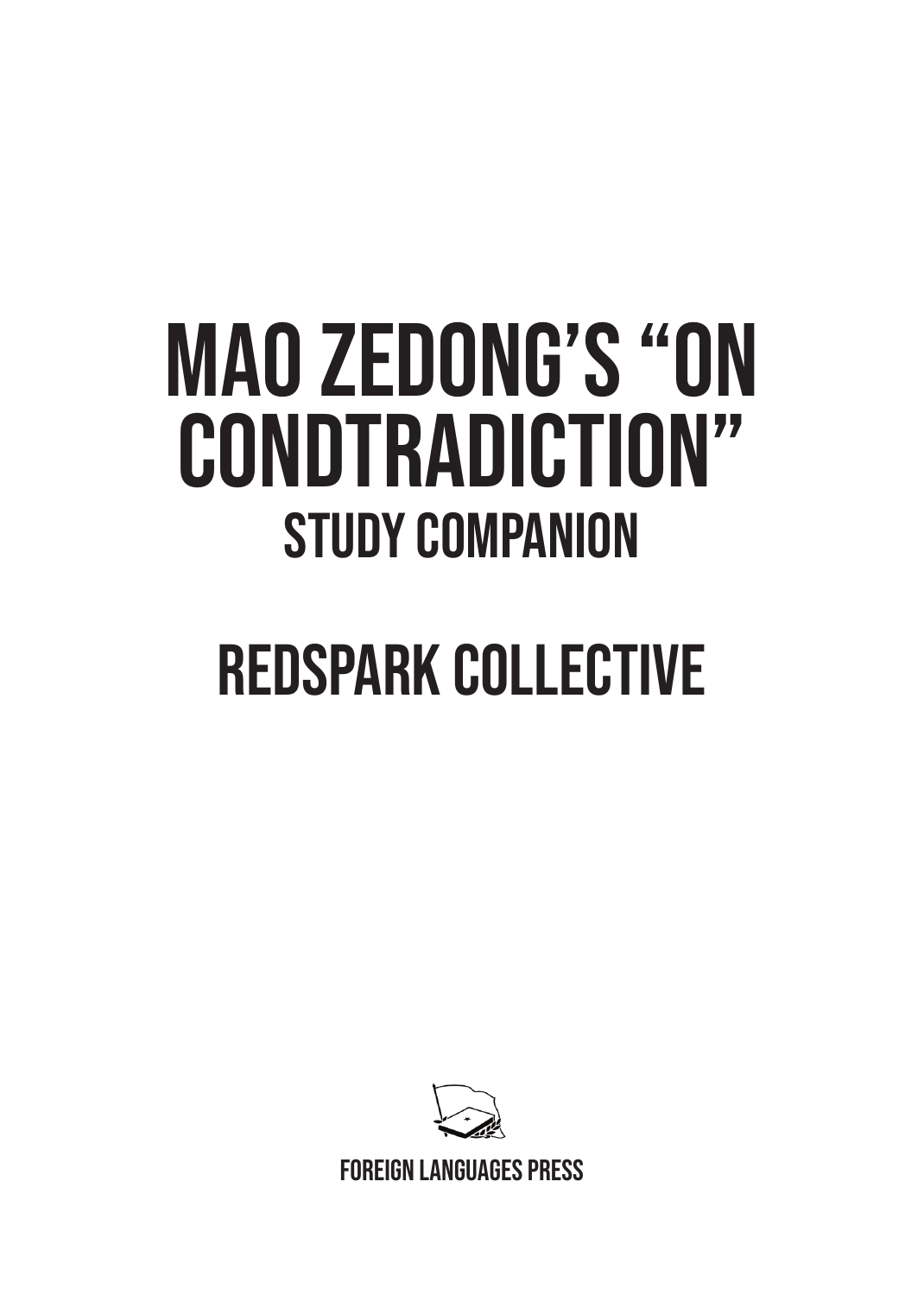ForeiGN LaNGUaGes Press *Collection "New Roads" #4 A collection directed by Christophe Kistler Contact - fl press@protonmail.com* https://foreignlanguages.press

Paris, 2019 Second Edition

ISBN: 978-2-491182-10-6

Cover:

*The Chinese word for "contradiction" is made up of two characters:* "mao" or spear and "dun" or shield. The word's origins are from a 3<sup>rd</sup> *century China story where a traveling merchant selling spears and shields boasted to one customer that his spears were the best in the world and could pierce any shield and to another that his shields were impervious to any spear. When a bystander asked what would happen if the spear and shield came into contact the merchant was caught in the contradiction and thus the word "mao dun" was born—literally: spear shield.*



Th is book is under license Attribution-NonCommercial-ShareAlike 4.0 International (CC BY-NC-SA 4.0) https://creativecommons.org/licenses/by-nc-sa/4.0/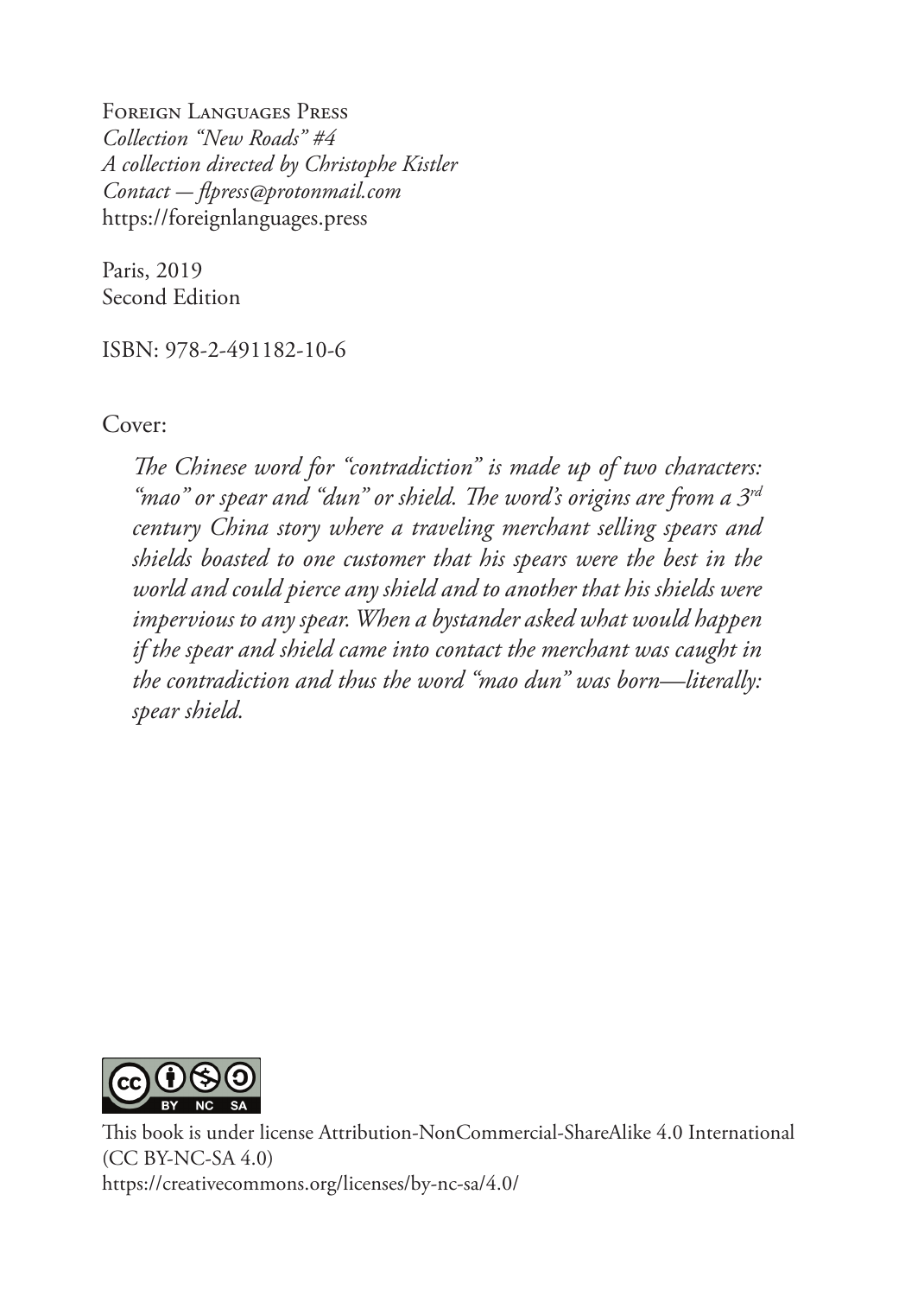### **Contents**

| Preface      |                                                                                   | 1  |
|--------------|-----------------------------------------------------------------------------------|----|
| Introduction |                                                                                   | 2  |
| Chapter 1    | The Two World Outlooks                                                            | 4  |
| Chapter 2    | The Universality of Contradiction                                                 | 14 |
| Chapter 3    | The Particularity of Contradiction                                                | 24 |
| Chapter 4    | The Principle Contradiction and<br>the Principle Aspect of the Con-<br>tradiction | 50 |
| Chapter 5    | The Identity and the Struggle of<br>the Aspects of a Contradiction                | 64 |
| Chapter 6    | The Place of Antagonism in<br>Contradiction                                       | 78 |
| Conclusion   |                                                                                   | 84 |
| Endnotes     |                                                                                   | 86 |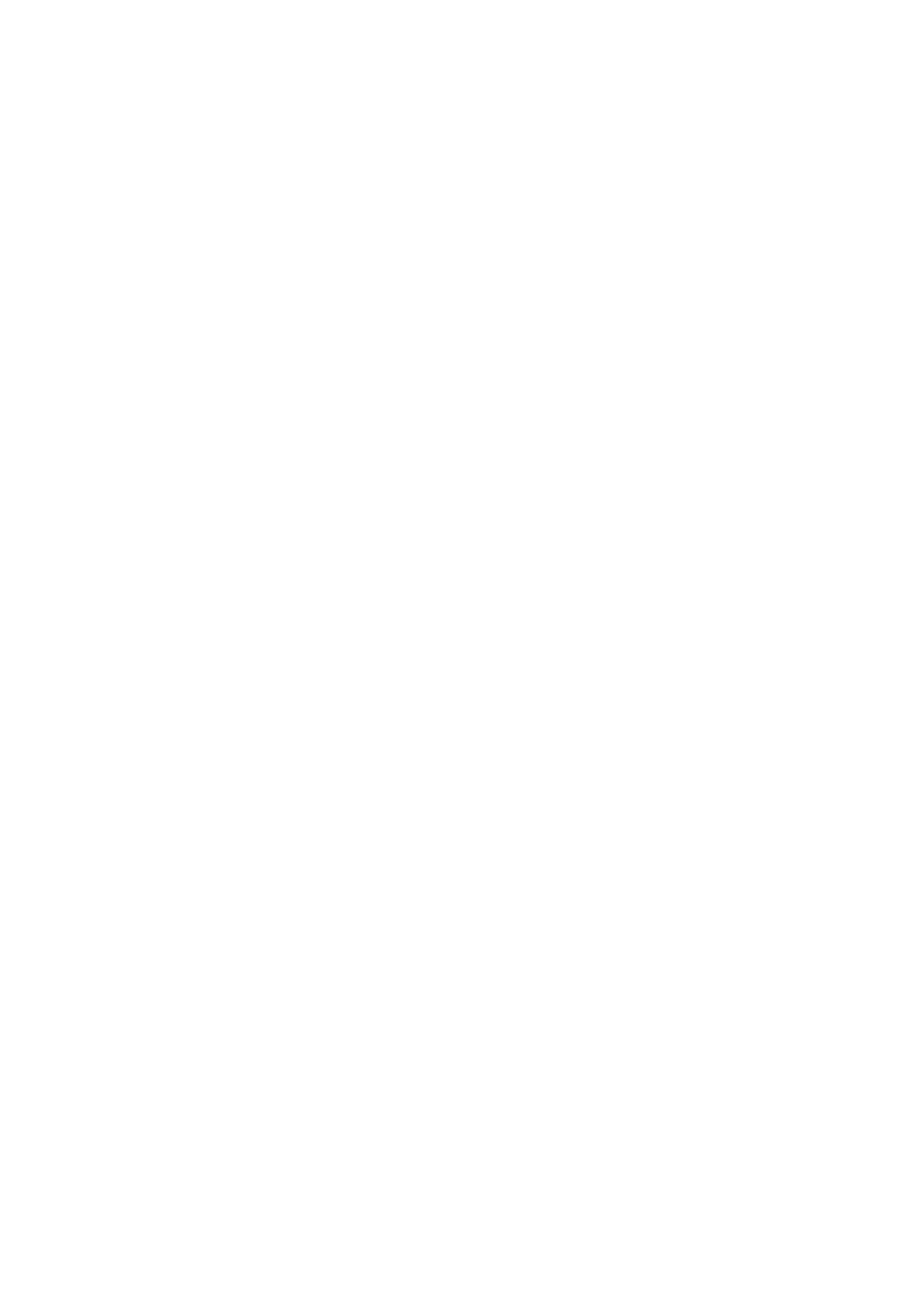#### Preface

## **Mao Zedong's "On Contradiction"**

On Contradiction is part of the collection *Five Essays on Philosophy.* It is considered one of Mao's most important works and a universal contribution to Marxism, because it develops and explains dialectical materialism in plain terms with everyday examples. For Maoists, it's a text that lays the foundation for how we perceive the world and provides a scientific methodology to objectively understand the problems of society and how to confront them.

However, while Mao wrote in simple language that Chinese peasants could understand, the concepts of which he writes are quite complicated. Also, many of the examples he cites are both historical and specific to China. As such we believe that some further explanation, in modern language with modern examples, might prove helpful in grasping the universal aspects of this work, so that communists today can further understand and internalize the scientific approach to analyzing the world around us and purport to begin to systematically address the contradictions—small and large—that we face.

Mao first gave this lecture in August 1937. To give some context, that time was not quite two years after the end of the Long March (October 1935), less than one year after the Xian Incident (December 1936) and just as the Japanese were invading Shanghai (August 1937). Mao's writing and teaching of "On Contradiction," and the emphasis on scientific analysis of complex situations, was in response to the struggle the Party faced against dogmatism, adventurism and subjectivism. In each instance, without Mao's leadership based on a dialectical and historical materialist analysis of the principle contradiction—along with his creative approach and use of principled line struggle to address it—the Party would likely have suffered insurmountable defeat, within the Party itself or at the hands of imperialist powers.

Redspark Collective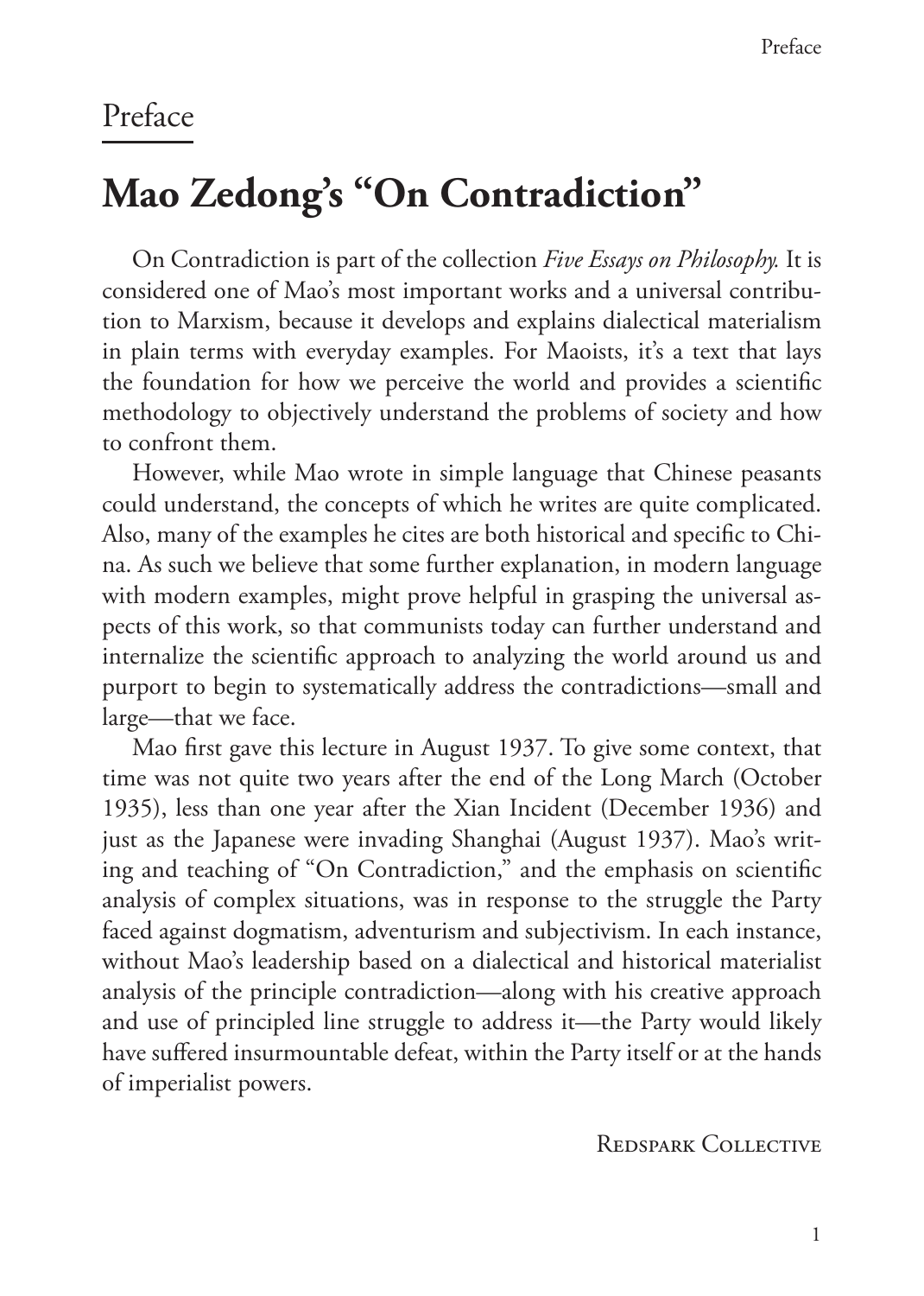## **On Contradiction**

*August 1937*

**1** *[This essay on philosophy was written by Comrade Mao Zedong after his essay "On Practice" and with the same object of overcoming the serious error of dogmatist thinking to be found in the Party at the time. Originally delivered as lectures at the Anti-Japanese Military and Political College in Yanan, it was revised by the author on its inclusion in his Selected Works.]*

**2** The law of contradiction in things, that is, the law of the unity of opposites, is the basic law of materialist dialectics. Lenin said, "Dialectics in the proper sense is the study of contradiction *in the very essence of objects*."1 Lenin often called this law the essence of dialectics; he also called it the kernel of dialectics.2 In studying this law, therefore, we cannot but touch upon a variety of questions, upon a number of philosophical problems. If we can become clear on all these problems, we shall arrive at a fundamental understanding of materialist dialectics. The problems are: the two world outlooks, the universality of contradiction, the particularity of contradiction, the principal contradiction and the principal aspect of a contradiction, the identity and struggle of the aspects of a contradiction, and the place of antagonism in contradiction.

**3** The criticism to which the idealism of the Deborin School has been subjected in Soviet philosophical circles in recent years has aroused great interest among us. Deborin's idealism has exerted a very bad influence in the Chinese Communist Party, and it cannot be said that the dogmatist thinking in our Party is unrelated to the approach of that school. Our present study of philosophy should therefore have the eradication of dogmatist thinking as its main objective.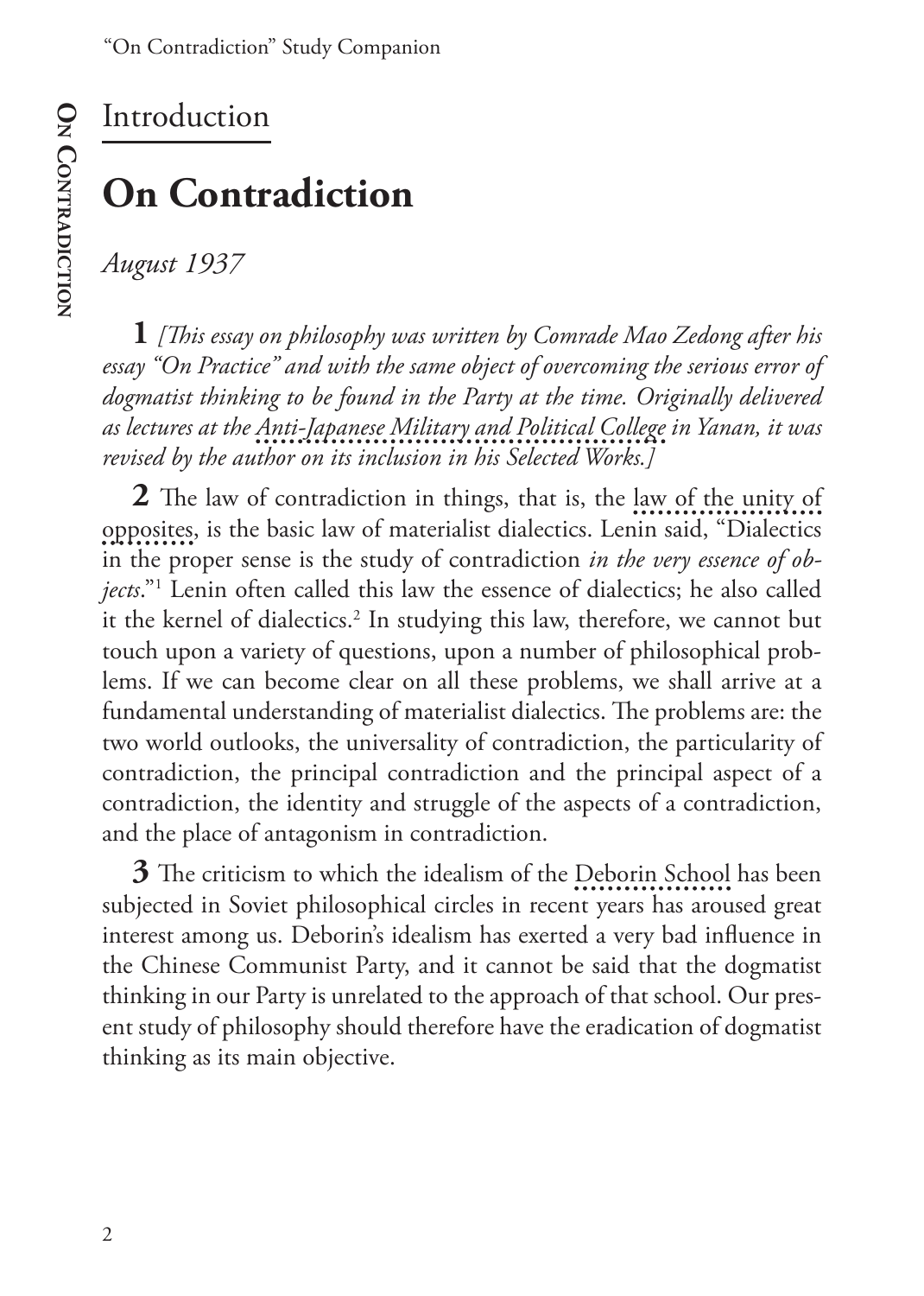**1** Commonly known shorthand as "Kang Da," the college was a comprehensive public institution in the Liberated Area of Yanan, providing basic education such as literacy and history, as well as political analysis of world events, philosophy and military strategy. Mao and other teachers regularly gave lectures there to peasants, red army guerillas and communist party cadres, usually outdoors with students squatting or sitting on bricks in the dirt.

**2** The unity of opposites, explained later in more detail, is the concept that every single thing in existence is made up of opposing forces.

**3** Abram Moisevich Deborin was a Soviet philosopher who argued that contradictions are not present in every stage—that in the beginning, there exist simply "differences" that only develop into contradictions with the presence of opposition. Mark Borisovich Mitin debunked this argument, pointing out that "difference itself is contradiction."

In 1929 Deborin's ideas and his school, called "Deborinite idealism," were denounced as a deviation. However, his influence persisted even years later. In fact, Khrushchev led the USSR to revisionism with his theory of "peaceful co-existence," or the idea that capitalism and socialism can exist peacefully at the same time. Departing from the dialectical materialist theory that capitalism and socialism will always be in an antagonistic contradiction, he put forth the Deborinite idealist idea that capitalism would move gradually toward socialism on its own.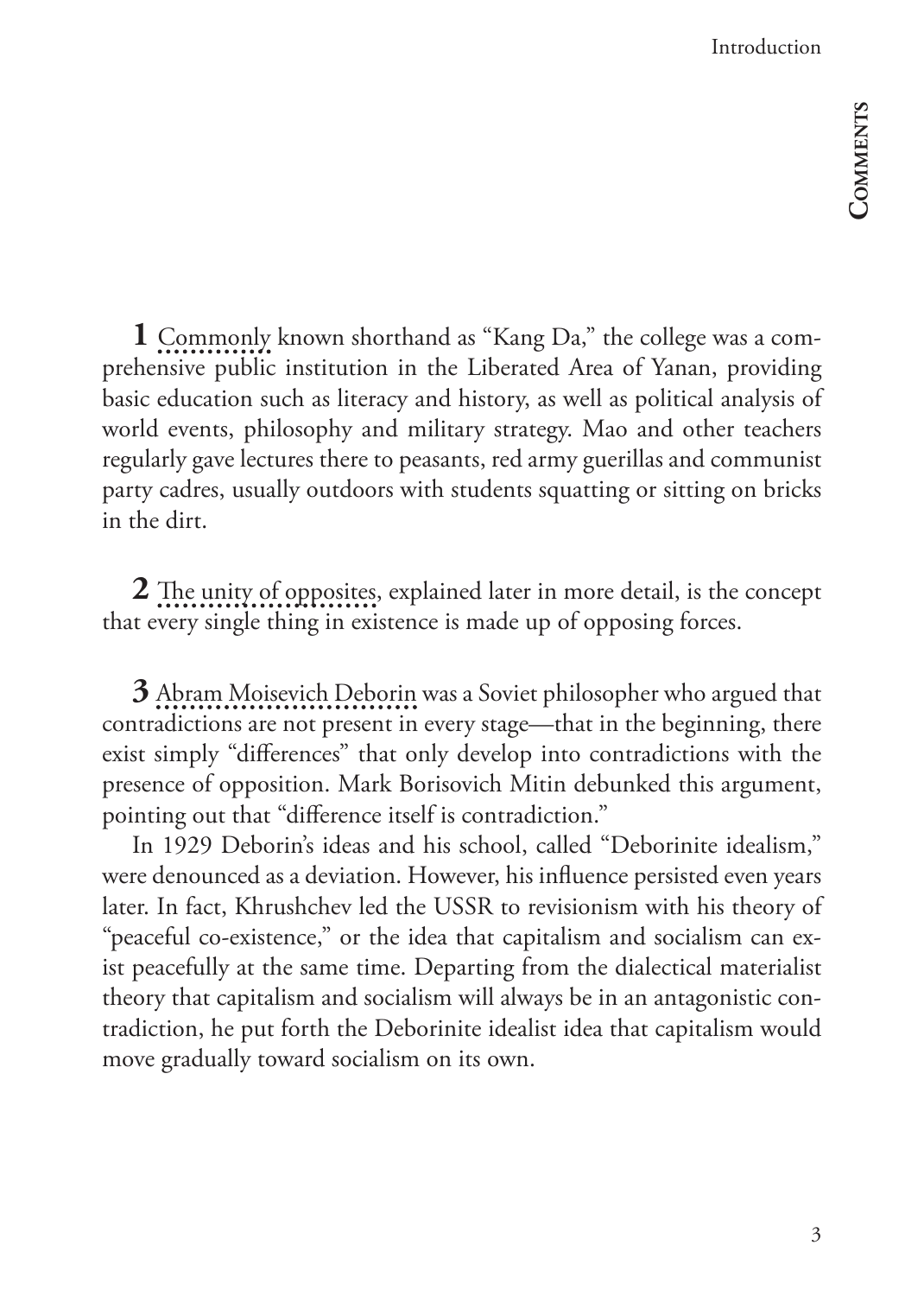# **The Two World Outlooks**

**1** Throughout the history of human knowledge, there have been two conceptions concerning the law of development of the universe, the metaphysical conception and the dialectical conception, which form two opposing world outlooks. Lenin said:

> The two basic (or two possible? or two historically observable?) conceptions of development (evolution) are: development as decrease and increase, as repetition, and development as a unity of opposites (the division of a unity into mutually exclusive opposites and their reciprocal relation).<sup>3</sup>

**2** Here Lenin was referring to these two different world outlooks.

**3** In China another name for metaphysics is *xuan-xue*. For a long period in history whether in China or in Europe, this way of thinking, which is part and parcel of the idealist world outlook, occupied a dominant position in human thought. In Europe, the materialism of the bourgeoisie in its early days was also metaphysical. As the social economy of many European countries advanced to the stage of highly developed capitalism, as the forces of production, the class struggle and the sciences developed to a level unprecedented in history, and as the industrial proletariat became the greatest motive force in historical development, there arose the Marxist world outlook of materialist dialectics. Then, in addition to open and barefaced reactionary idealism, vulgar evolutionism emerged among the bourgeoisie to oppose materialist dialectics.

**4** The metaphysical or vulgar evolutionist world outlook sees things as isolated, static and one-sided. It regards all things in the universe, their forms and their species, as eternally isolated from one another and immutable. Such change as there is can only be an increase or decrease in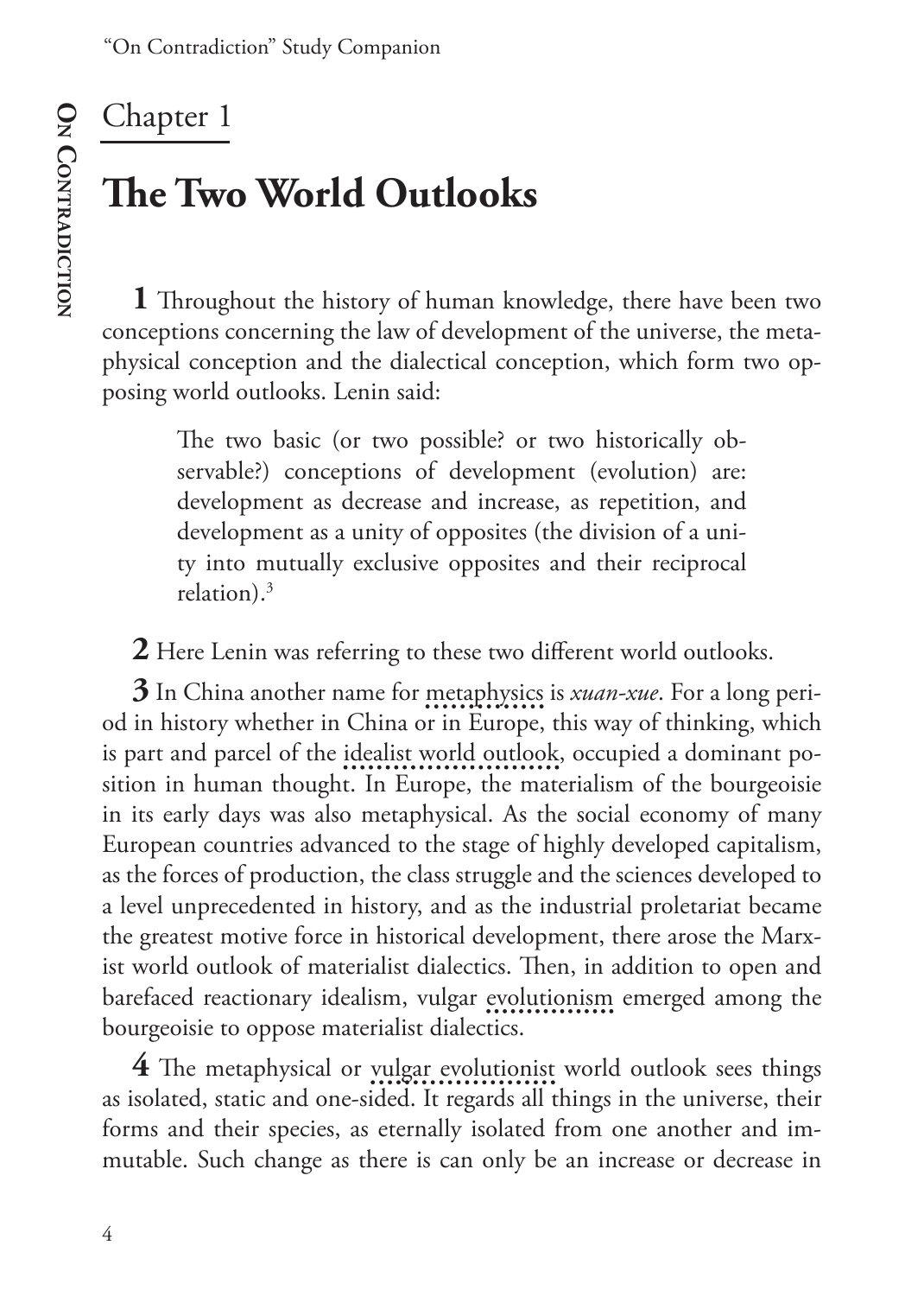**3** The metaphysical conception comes from ancient philosophers such as Aristotle. During the Middle Ages and the Renaissance, the church and the bourgeoisie upheld this conception because it was in their class interest to defend a vision of the world where their privileges were either granted by God or just part of the natural order of an unchanging world.

Today, you can see evidence of metaphysical thinking perpetuated by bourgeoisie culture when people say that human nature is inherently greedy and selfish.

Idealism is a philosophical school of thought that understands and explains the world from a metaphysical or spiritual perspective. Idealism asserts that matter is not primary, but dependent, and generated by the non-material (ideas and thought), rather than asserting that all of our thought and knowledge are based on material reality.

Reactionary idealism is the application of the metaphysical "logic" of idealism in service of the bourgeois class' oppression of the proletariat.

Evolutionism, or evolution refers to the theory that all living things develop by a process of change in a relationship between genetic makeup and interaction with the environment over generations.

**4** Vulgar evolutionism reduces all change in nature to a long, gradual and slow transformation and mechanically applying it to social science. While science has proved that in some scientific domains, such as geology, this might be the case, in other domains such as social science change occurs in leaps through the opposition and unity of opposites in class struggle.

You can hear the refrain of vulgar evolutionarism in modern times in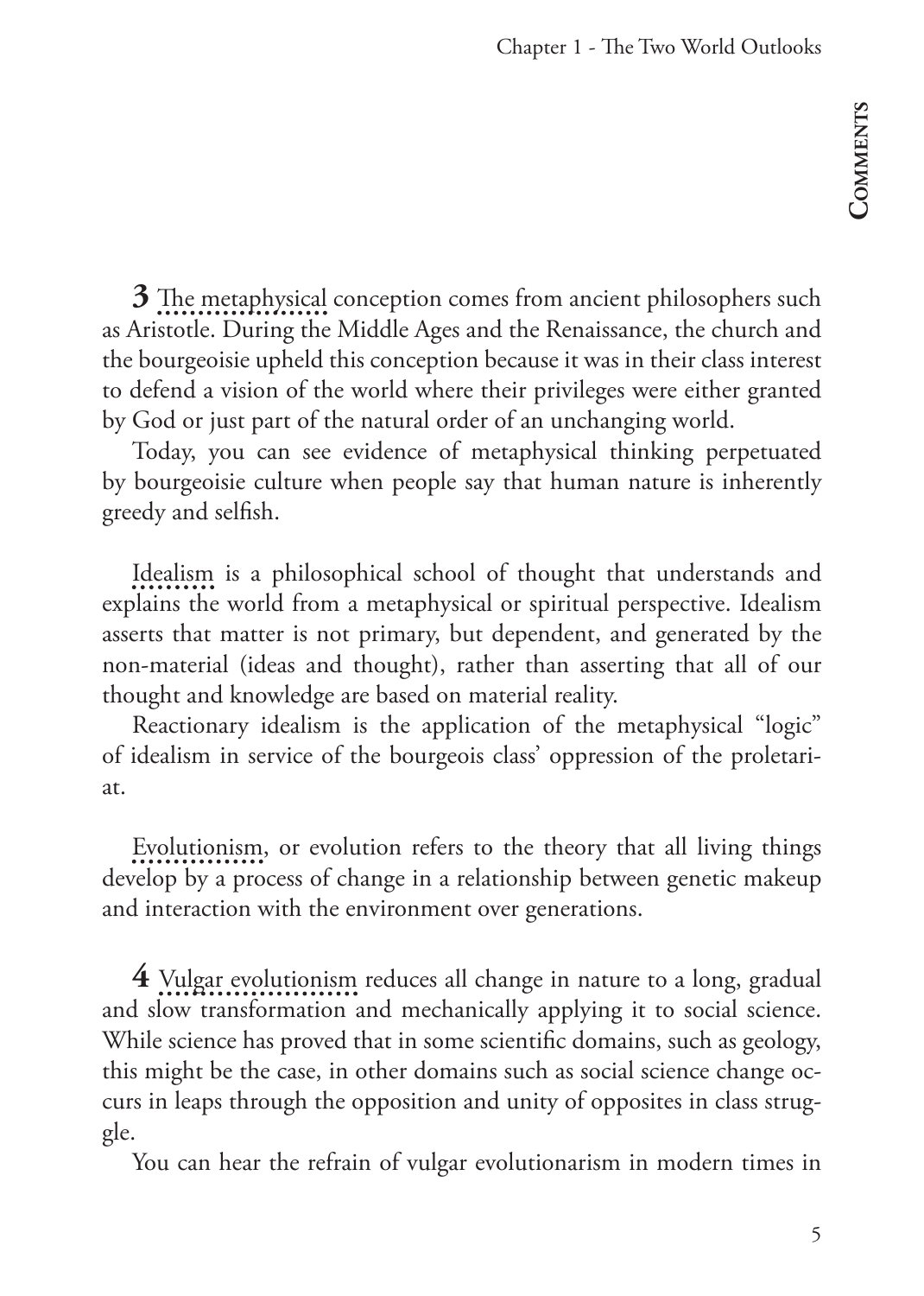quantity or a change of place. Moreover, the cause of such an increase or decrease or change of place is not inside things but outside them, that is, the motive force is external. Metaphysicians hold that all the different kinds of things in the universe and all their characteristics have been the same ever since they first came into being. All subsequent changes have simply been increases or decreases in quantity. They contend that a thing can only keep on repeating itself as the same kind of thing and cannot change into anything different. In their opinion, capitalist exploitation, capitalist competition, the individualist ideology of capitalist society, and so on, can all be found in ancient slave society, or even in primitive society, and will exist for ever unchanged. They ascribe the causes of social development to factors external to society, such as geography and climate. They search in an over-simplified way outside a thing for the causes of its development, and they deny the theory of materialist dialectics, which holds that development arises from the contradictions inside a thing. Consequently they can explain neither the qualitative diversity of things, nor the phenomenon of one quality changing into another. In Europe, this mode of thinking existed as mechanical materialism in the  $17<sup>th</sup>$  and  $18<sup>th</sup>$  centuries and as vulgar evolutionism at the end of the 19<sup>th</sup> and the beginning of the 20<sup>th</sup> centuries. In China, there was the metaphysical thinking exemplified in the saying "Heaven changeth not, likewise the Tao changeth not,"4 and it was supported by the decadent feudal ruling classes for a long time. Mechanical materialism and vulgar evolutionism, which were imported from Europe in the last hundred years, are supported by the bourgeoisie.

**5** As opposed to the metaphysical world outlook, the world outlook of materialist dialectics holds that in order to understand the development of a thing we should study it internally and in its relations with other things; in other words, the development of things should be seen as their internal and necessary self-movement, while each thing in its movement is interrelated and interacts with the things around it. The fundamental cause of the development of a thing is not external but internal; it lies in the contradictoriness within the thing. There is internal contradiction in every single thing, hence its motion and development. Contradictoriness within a thing is the fundamental cause of its development, while its interrelations and interactions with other things are secondary causes. Thus materialist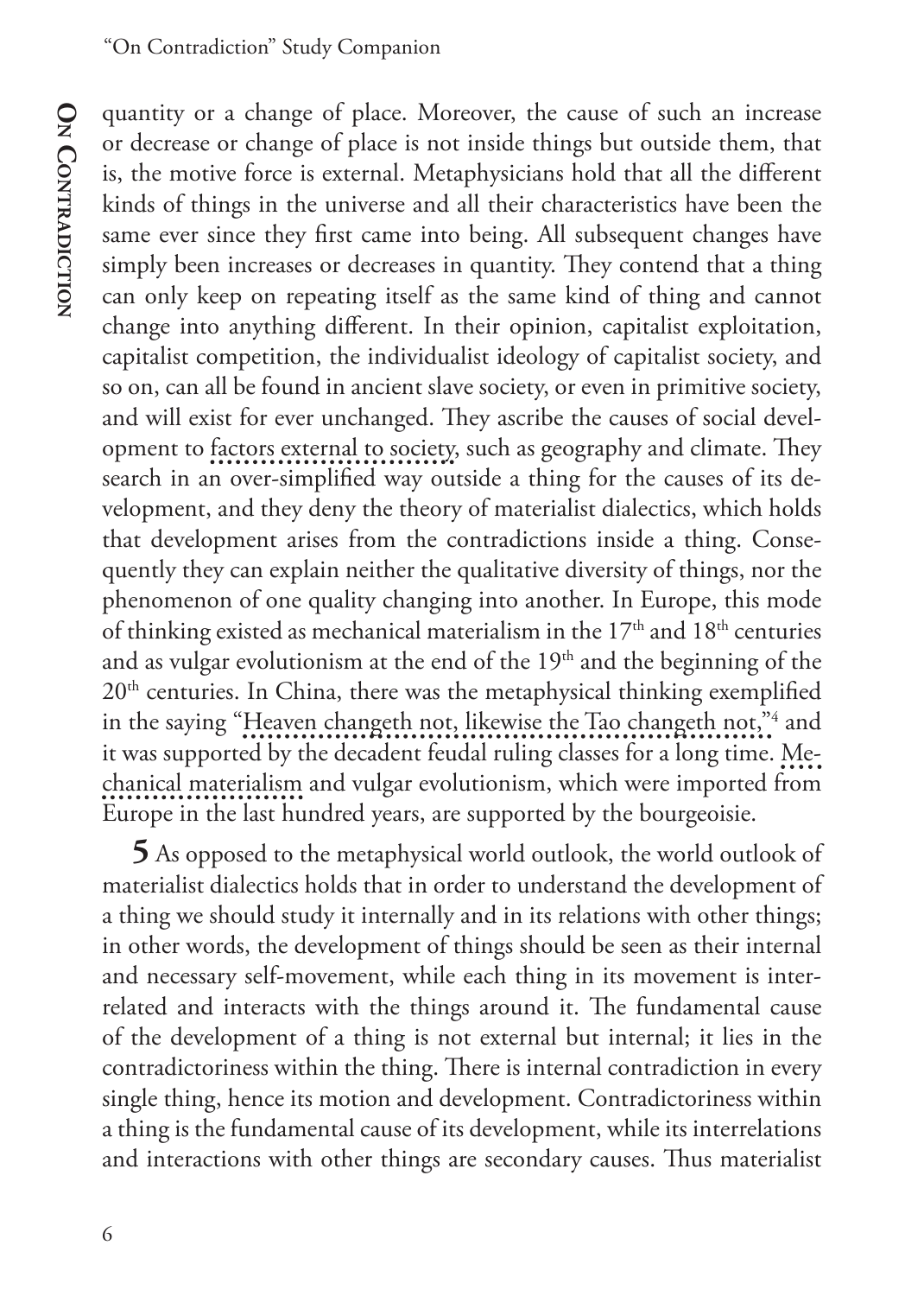the arguments of reformists who claim that real change can be won gradually, one law at a time, based on whatever lowest common denominator can be agreed upon.

A metaphysician might, for instance, argue that the reason why mass shootings occur so regularly in the US is because of the moral failings or mental health issues of certain individuals, rather than as the reflection of contradictions in society.

For example, activists often blame the failure of a campaign on factors such as the "inherent evilness" of the boss, or the idea that people won't "do the right thing," rather than analyzing the material reasons brought about by contradictions in society that are behind people's actions or inaction.

Likewise in most religions only the higher power's word (or the higher power's self-proclaimed instrument like the priest, rabbi, imam or guru) is truth; you just have to unquestioningly follow his word and you will gain spiritual immortality and righteousness, like the popular bumper sticker: "God said it, I believe it, that settles it."

Mechanical materialism and vulgar evolutionism are still supported by the bourgeoisie today because they benefit from the status quo—if nothing can really change ("the more things change, the more things stay the same"), except in quantity ("we just need a more restrained, nicer capitalism"), they are guaranteed their ruling position.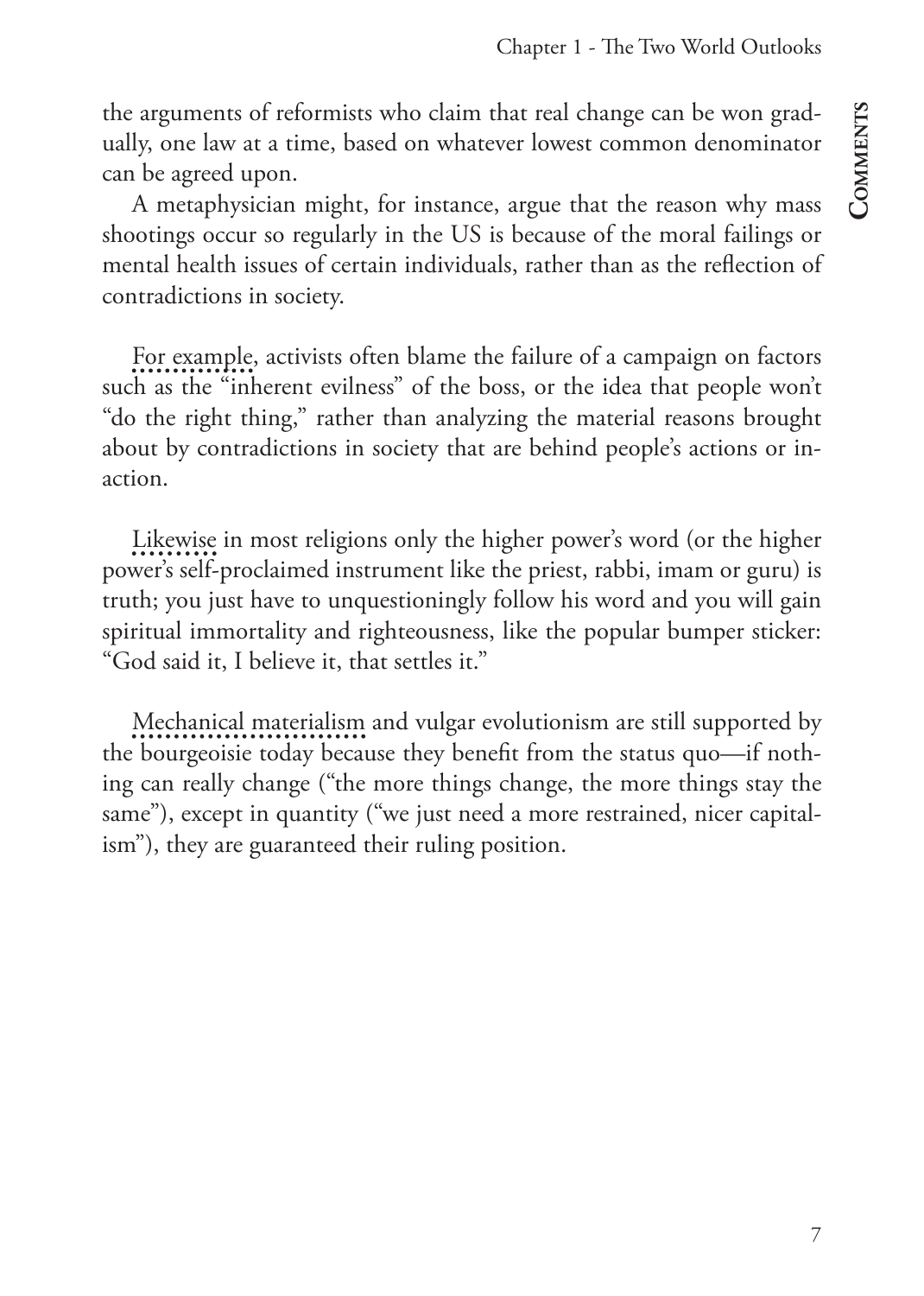dialectics effectively combats the theory of external causes, or of an external motive force, advanced by metaphysical mechanical materialism and vulgar evolutionism. It is evident that purely external causes can only give rise to mechanical motion, that is, to changes in scale or quantity, but cannot explain why things differ qualitatively in thousands of ways and why one thing changes into another. As a matter of fact, even mechanical motion under external force occurs through the internal contradictoriness of things. Simple growth in plants and animals, their quantitative development, is likewise chiefly the result of their internal contradictions. Similarly, social development is due chiefly not to external but to internal causes. Countries with almost the same geographical and climatic conditions display great diversity and unevenness in their development. Moreover, great social changes may take place in one and the same country although its geography and climate remain unchanged. Imperialist Russia changed into the socialist Soviet Union, and feudal Japan, which had locked its doors against the world, changed into imperialist Japan, although no change occurred in the geography and climate of either country. Long dominated by feudalism, China has undergone great changes in the last hundred years and is now changing in the direction of a new China, liberated and free, and yet no change has occurred in her geography and climate. Changes do take place in the geography and climate of the earth as a whole and in every part of it, but they are insignificant when compared with changes in society; geographical and climatic changes manifest themselves in terms of tens of thousands of years, while social changes manifest themselves in thousands, hundreds or tens of years, and even in a few years or months in times of revolution. According to materialist dialectics, changes in nature are due chiefly to the development of the internal contradictions in nature. Changes in society are due chiefly to the development of the internal contradictions in society, that is, the contradiction between the productive forces and the relations of production, the contradiction between classes and the contradiction between the old and the new; it is the development of these contradictions that pushes society forward and gives the impetus for the supersession of the old society by the new. Does materialist dialectics exclude external causes? Not at all. It holds that external causes are the condition of change and internal causes are the basis of change, and that external causes become operative through internal causes. In a suitable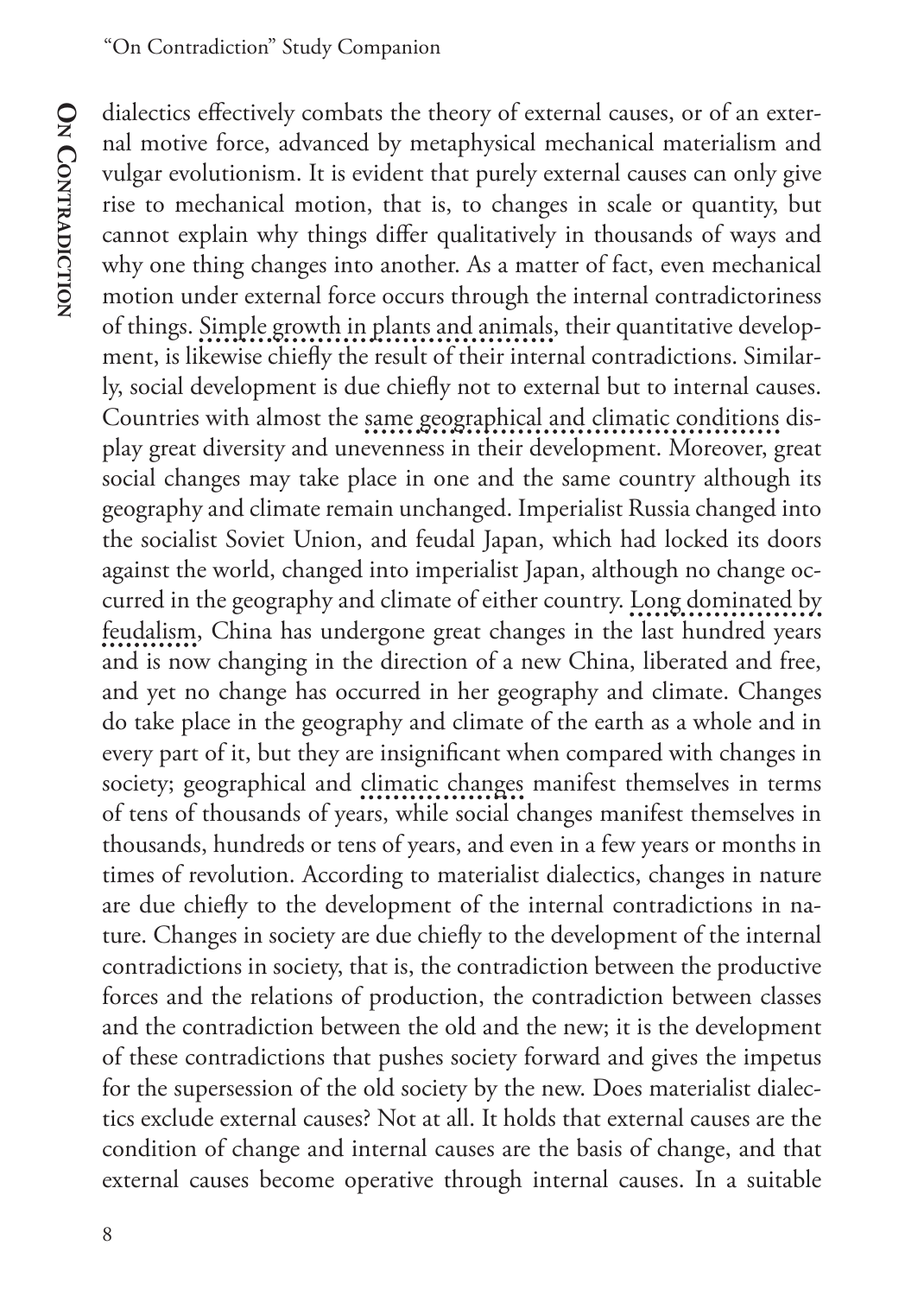**5** Life itself is a contradiction. When we're born, our cells are both dividing and reproducing and growing, at the same time our cells are dying. Without this process growth/development couldn't happen.

For instance, natural disasters like typhoons and earthquakes happen with the same frequency in closely situated countries like Japan and the Philippines. They sit along the same fault-line, yet when the disaster strikes the Philippines, thousands, even millions of people are affected; they lose their lives or homes or infrastructure in their towns and villages. In contrast, in Japan, loss of life or infrastructure due to the same disaster is uncommon.

Similarly, when the people's war in Nepal was in an impasse and Prachanda/Bhattarai were negotiating the surrender of the People's Army, the argument they used against continuing armed struggle was that it would provoke India into sending in its army—that revolution would never be winnable because of Nepal's geographic position.

In contrast after the coup in China, the common refrain perpetuated by the capitalist roaders was that all of the problems in China—that emerged as a result of establishing capitalism—existed because there were just too many people. Now many of the problems are also being blamed on imperialist pressure from the outside (from the US).

Mao gave this lecture at a time when the scale of human impact on the climate was unknown. Now we understand that in late stage capitalism, the contradictions in class society not only play out in social relationships, but also in terms of large-scale, long-term impact on the environment. In socialist China, the change in the economic system meant that people in society began to see it in their collective interest to reclaim land, enrich the soil and build infrastructure to prevent erosion. In imperialism, the necessity to extract higher rates of profit has meant the short-term interest for profitability supersedes any consideration for the collective long-term interest.

The (dialectical) materialist world outlook intrinsically rejects all dogmatism, demanding that we continuously pass our past assessments through the lens of science. Dogma would insist that Mao and Lenin and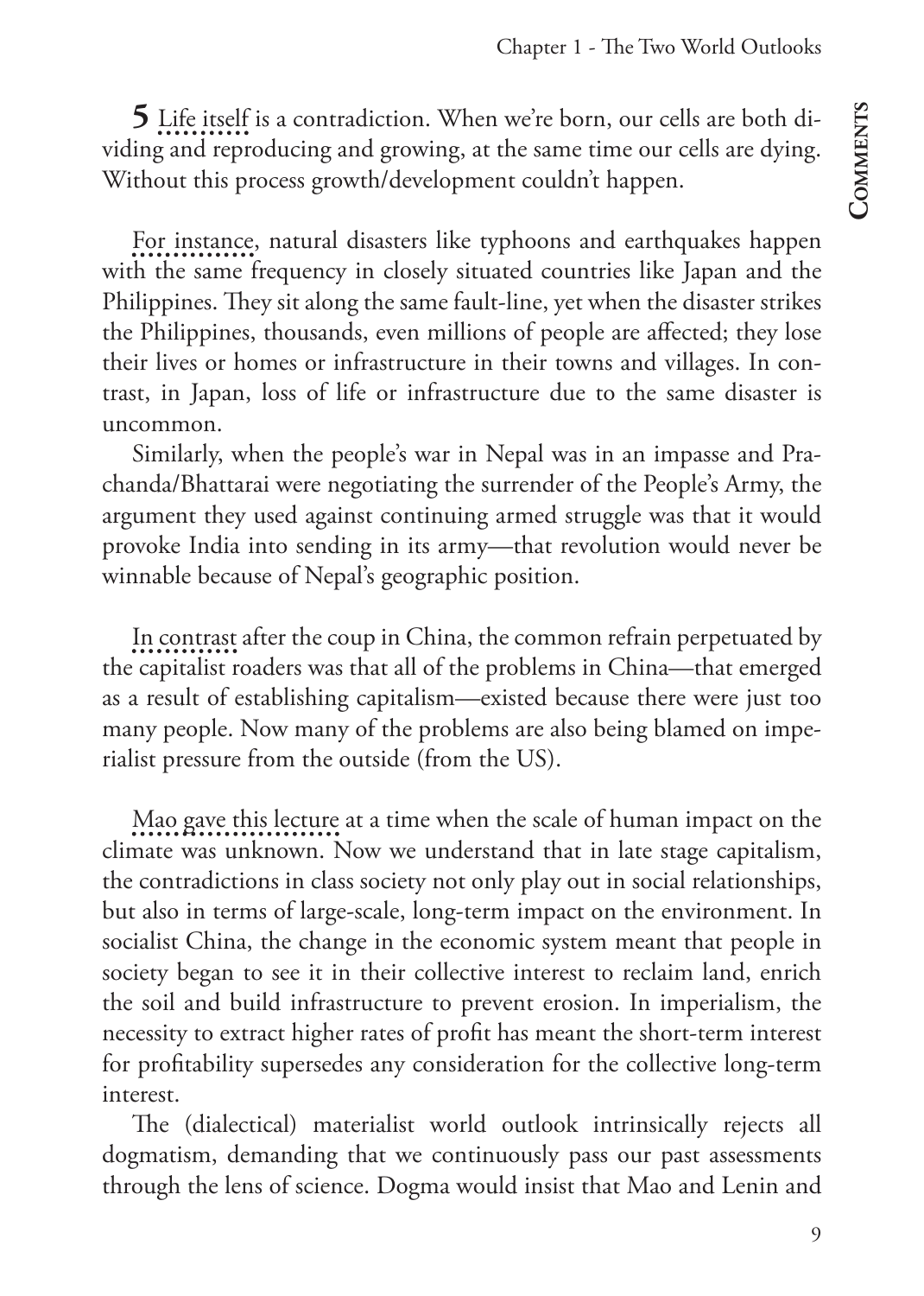#### "On Contradiction" Study Companion

temperature an egg changes into a chicken, but no temperature can change a stone into a chicken, because each has a different basis. There is constant interaction between the peoples of different countries. In the era of capitalism, and especially in the era of imperialism and proletarian revolution, the interaction and mutual impact of different countries in the political, economic and cultural spheres are extremely great. The October Socialist Revolution ushered in a new epoch in world history as well as in Russian history. It exerted influence on internal changes in the other countries in the world and, similarly and in a particularly profound way, on internal changes in China. These changes, however, were effected through the inner laws of development of these countries, China included. In battle, one army is victorious and the other is defeated, both the victory and the defeat are determined by internal causes. The one is victorious either because it is strong or because of its competent generalship, the other is vanquished either because it is weak or because of its incompetent generalship; it is through internal causes that external causes become operative. In China in 1927, the defeat of the proletariat by the big bourgeoisie came about through the opportunism then to be found within the Chinese proletariat itself (inside the Chinese Communist Party). When we liquidated this opportunism, the Chinese revolution resumed its advance. Later, the Chinese revolution again suffered severe setbacks at the hands of the enemy, because adventurism had risen within our Party. When we liquidated this adventurism, our cause advanced once again. Thus it can be seen that to lead the revolution to victory, a political party must depend on the correctness of its own political line and the solidity of its own organization.

**6** The dialectical world outlook emerged in ancient times both in China and in Europe. Ancient dialectics, however, had a somewhat spontaneous and naive character; in the social and historical conditions then prevailing, it was not yet able to form a theoretical system, hence it could not fully explain the world and was supplanted by metaphysics. The famous German philosopher Hegel, who lived in the late 18<sup>th</sup> and early 19<sup>th</sup> centuries, made most important contributions to dialectics, but his dialectics was idealist. It was not until Marx and Engels, the great protagonists of the proletarian movement, had synthesized the positive achievements in the history of human knowledge and, in particular, critically absorbed the rational elements of Hegelian dialectics and created the great theory of dialectical and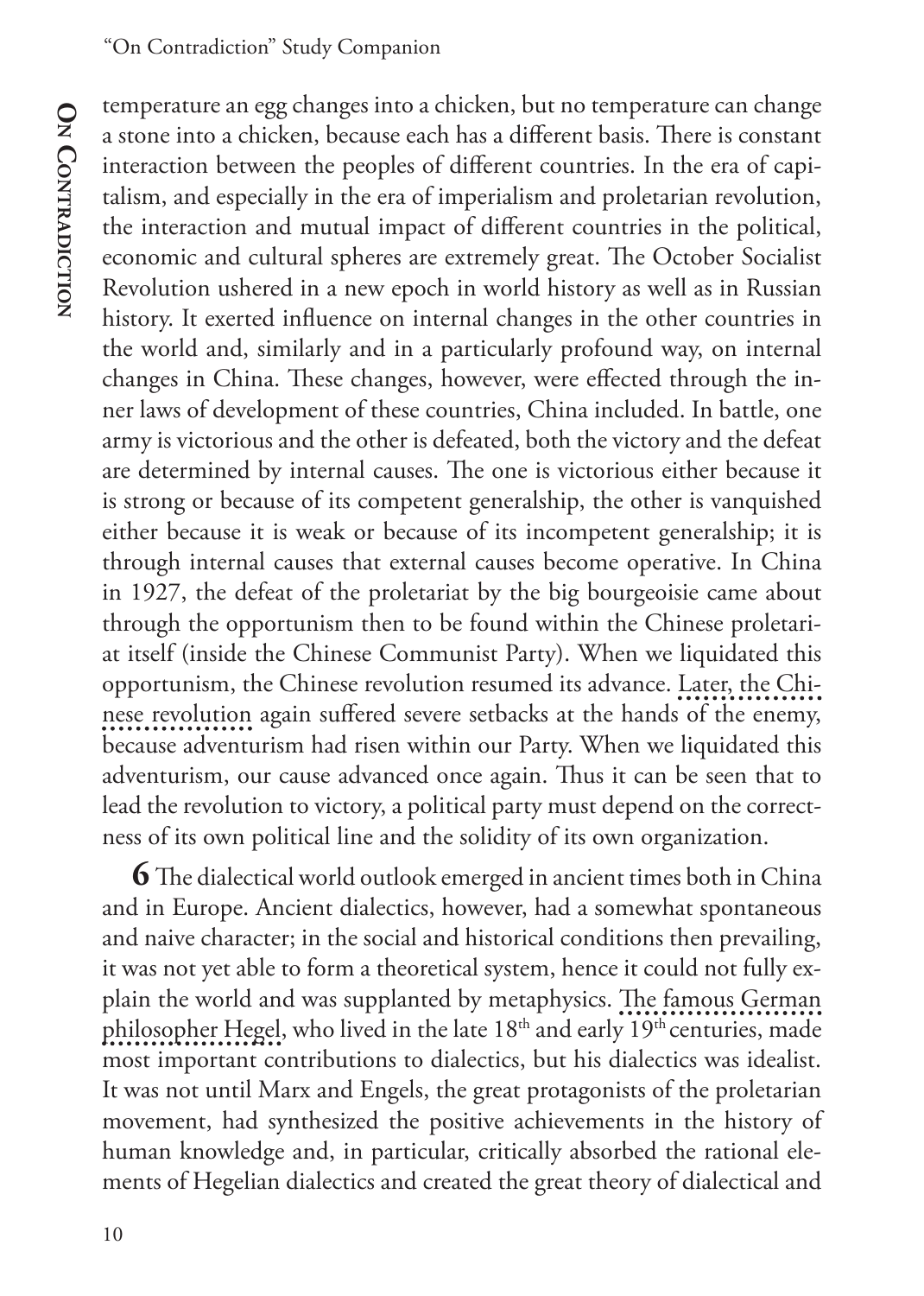Marx all predicted this level of environmental damage—or worse, because they didn't predict it, it isn't happening. But even still, looking back at Marx and Engels' we can see evidence of their early recognition that capitalism promotes environmental devastation.

In 1978, the Chinese revolution suffered defeat because the Rightist forces that opposed it were stronger. Likewise, in current times fascist parties in Europe are making gains because the Left forces are relatively weak and have yet to present the masses with a relevant analysis of and solutions to the intensifying contradictions in society that they face.

**6** Hegel developed his concept of dialectics based on the ideas of ancient philosophers, such as Heraclitus who believed that everything is change and difference ("no one can step in the same river twice") and Parmenides who believed that everything is totality and singular. Hegel's position can also be linked to Plato's "theory of the divided line," which he used as a basis to formulate dialectics. Still, Hegel's dialectic was idealist because he saw human ideas as the motor of this movement.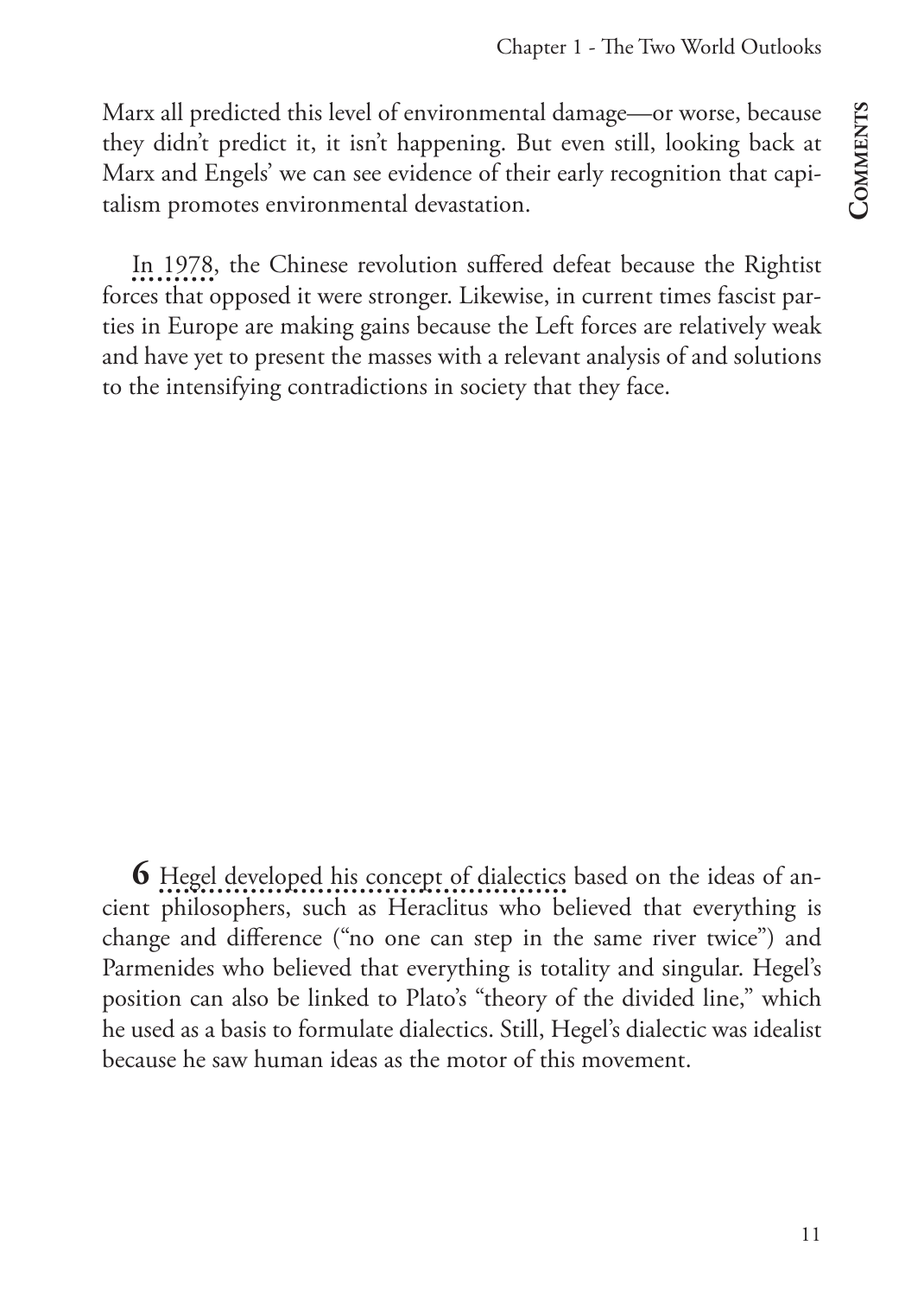#### "On Contradiction" Study Companion

historical materialism that an unprecedented revolution occurred in the history of human knowledge. This theory was further developed by Lenin and Stalin. As soon as it spread to China, it wrought tremendous changes in the world of Chinese thought.

**7** This dialectical world outlook teaches us primarily how to observe and analyze the movement of opposites in different things and, on the basis of such analysis, to indicate the methods for resolving contradictions. It is therefore most important for us to understand the law of contradiction in things in a concrete way.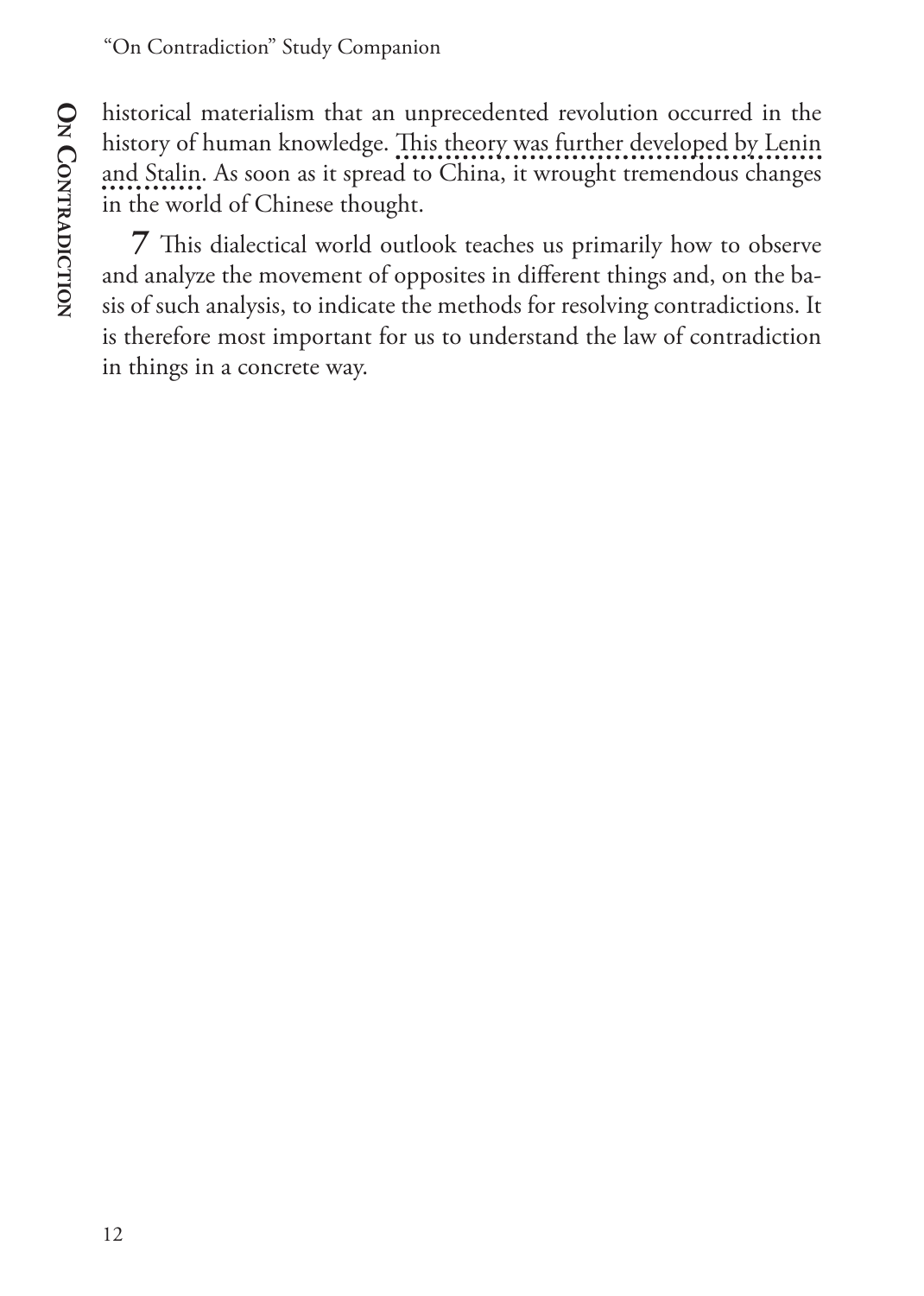The same process continued when Mao further developed this theory and put it into practice in China—just as analyzing the internal contradictions in the Chinese revolution led to the development of the theory into what people outside China call Marxism-Leninism-Maoism today.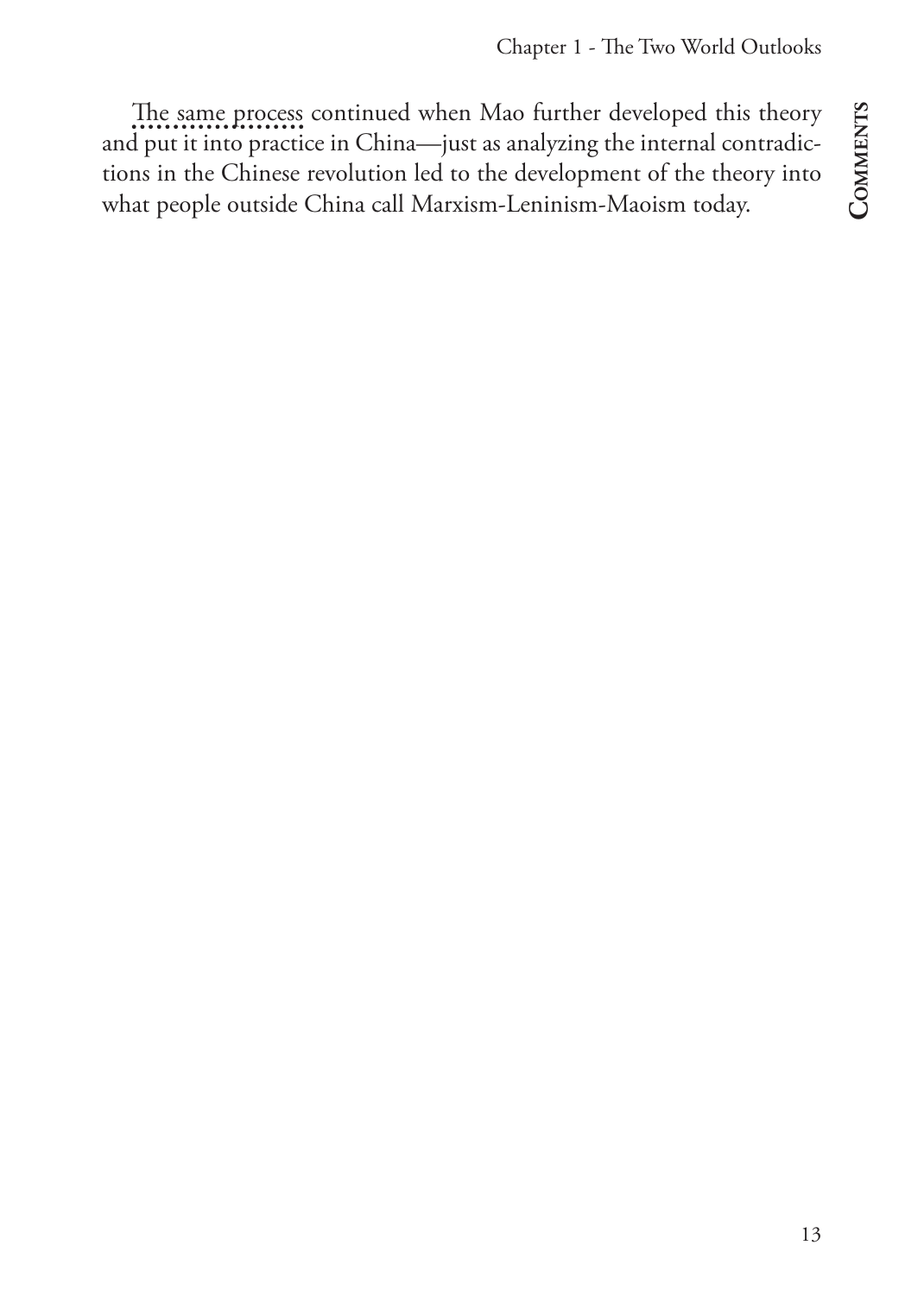### Chapter 2

## **The Universality of Contradiction**

**1** For convenience of exposition, I shall deal first with the universality of contradiction and then proceed to the particularity of contradiction. The reason is that the universality of contradiction can be explained more briefly, for it has been widely recognized ever since the materialist-dialectical world outlook was discovered and materialist dialectics applied with outstanding success to analyzing many aspects of human history and natural history and to changing many aspects of society and nature (as in the Soviet Union) by the great creators and continuers of Marxism—Marx, Engels, Lenin and Stalin; whereas the particularity of contradiction is still not dearly understood by many comrades, and especially by the dogmatists. They do not understand that it is precisely in the particularity of contradiction that the universality of contradiction resides. Nor do they understand how important the study of the particularity of contradiction is in the concrete things confronting us for guiding the course of revolutionary practice. Therefore, it is necessary to stress the study of the particularity of contradiction and to explain it at adequate length. For this reason, in our analysis of the law of contradiction in things, we shall first analyze the universality of contradiction, then place special stress on analyzing the particularity of contradiction, and finally return to the universality of contradiction.

**2** The universality or absoluteness of contradiction has a twofold meaning. One is that contradiction exists in the process of development of all things, and the other is that in the process of development of each thing a movement of opposites exists from beginning to end.

**3** Engels said, "Motion itself is a contradiction."5 Lenin defined the law of the unity of opposites as "the recognition (discovery) of the contradictory, mutually exclusive, opposite tendencies in all phenomena and processes of nature (including mind and society)."6 Are these ideas correct? Yes, they are. The interdependence of the contradictory aspects present in all things and the struggle between these aspects determine the life of all things and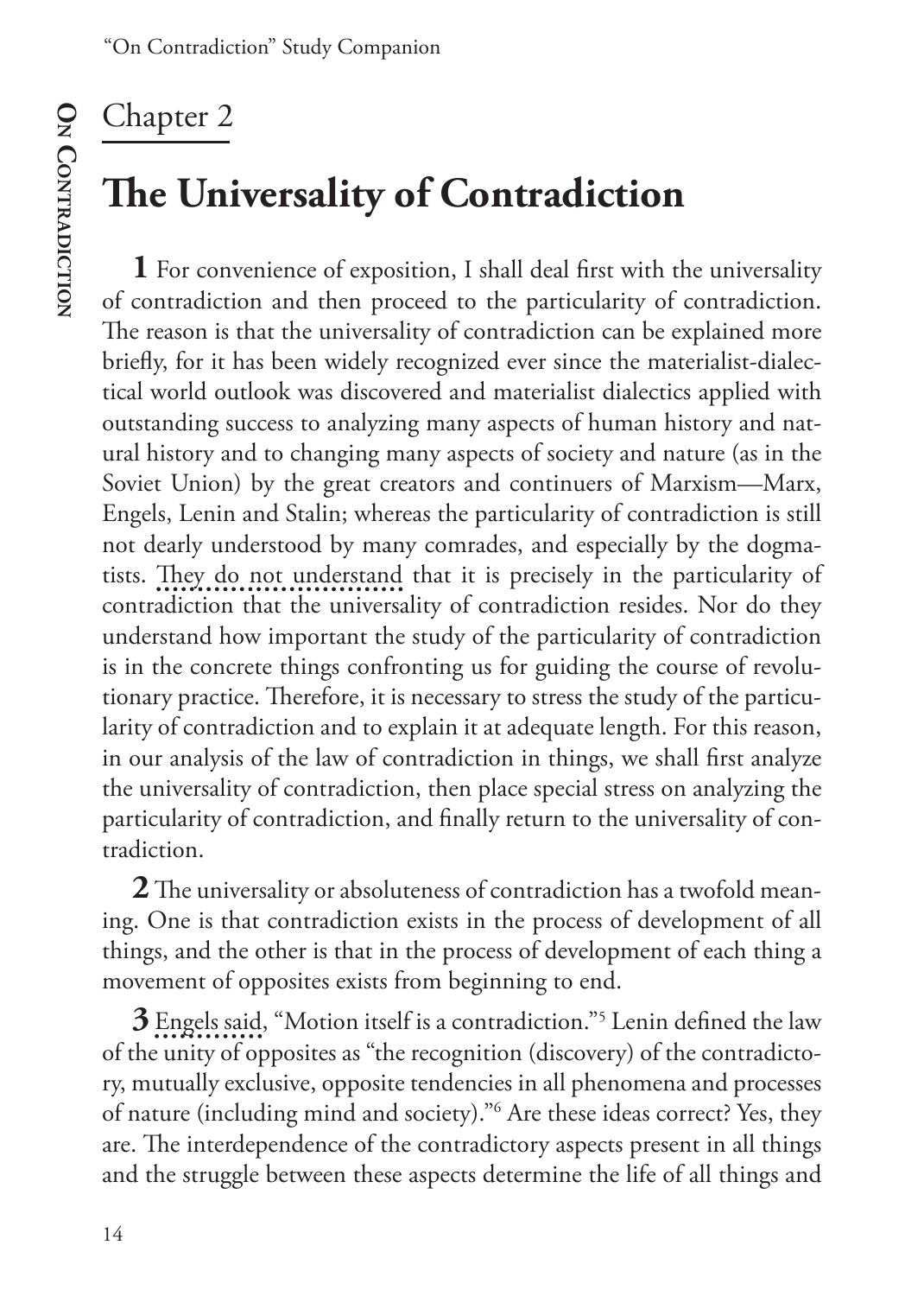**1** For example a lot of activists believe they can mechanically apply all of the strategies and tactics from other movements to their own particular conditions and garner the same results. Many also refuse to learn lessons from past victories and failures, because they believe them to have happened in qualitatively different conditions. In China's case, many dogmatists refused to acknowledge that China could actually launch and win a socialist revolution because it was a semi-feudal, semi-colonial country dominated by peasants, conditions radically different that the ones that Marx predicted would be the most fertile ground for revolution.

Also, historically, all revolutions have occurred through the use of arms and all movements that have limited themselves to parliamentary struggle have been crushed. Yet some activists still argue that parliamentary struggle can work because it hasn't been tried in exactly the same conditions in the current time period. In doing so, they fail to see the universality in the specifics.

**3** Anything in motion is at the same time moving and slowing down: momentum v. inertia. When momentum is the principle aspect of the contradiction, the thing moves faster; when inertia is the principle aspect of the contradiction, the thing slows down.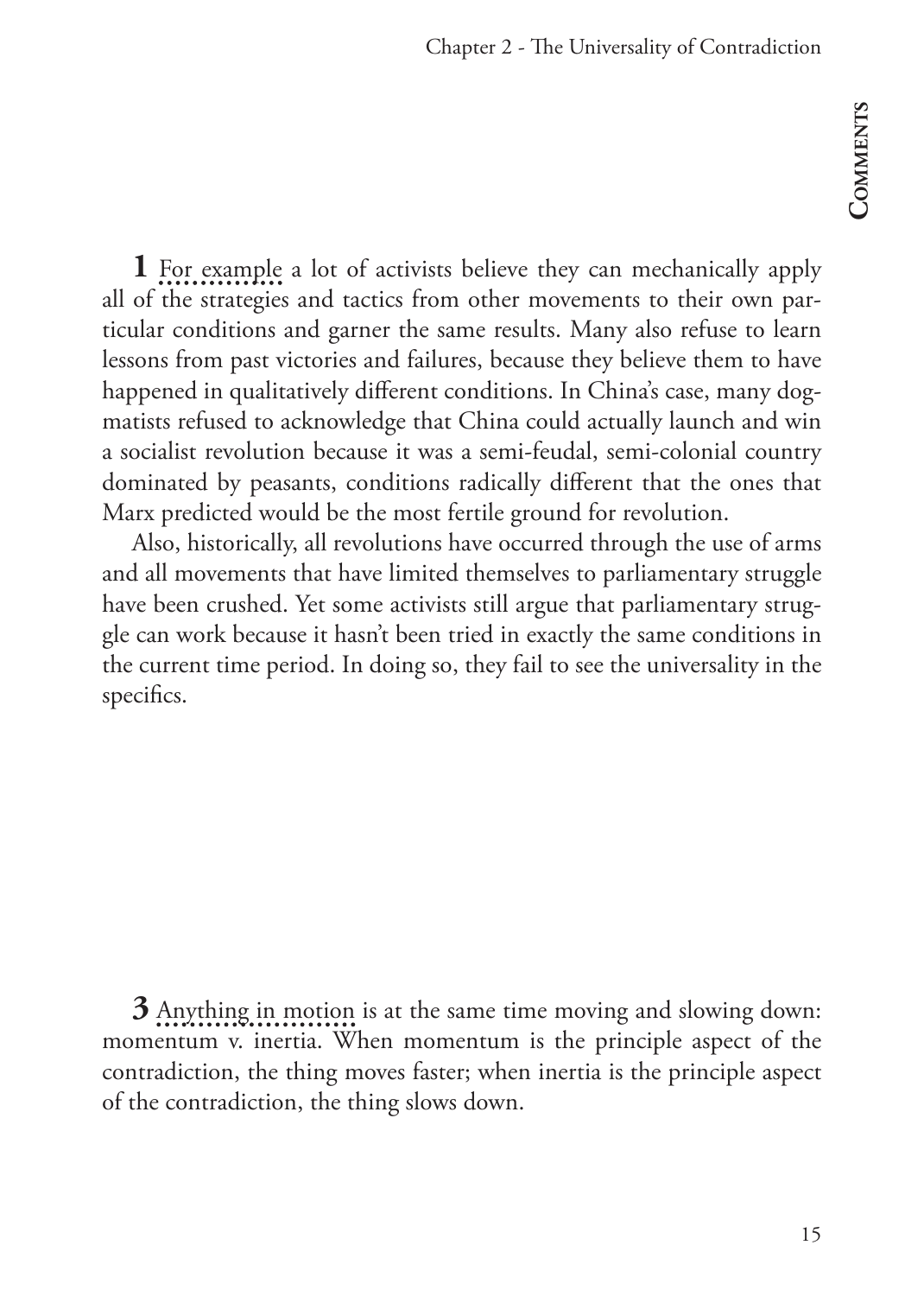push their development forward. There is nothing that does not contain contradiction; without contradiction nothing would exist.

**4** Contradiction is the basis of the simple forms of motion (for instance, mechanical motion) and still more so of the complex forms of motion.

Engels explained the universality of contradiction as follows:

If simple mechanical change of place contains a contradiction, this is even more true of the higher forms of motion of matter, and especially of organic life and its development... [L]ife consists precisely and primarily in this—that a being is at each moment itself and yet something else. Life is therefore also a contradiction which is present in things and processes themselves, and which constantly originates and resolves itself; and as soon as the contradiction ceases, life, too, comes to an end, and death steps in. We likewise saw that also in the sphere of thought we could not escape contradictions, and that for example the contradiction between man's inherently unlimited capacity for knowledge and its actual presence only in men who are externally limited and possess limited cognition finds its solution in what is—at least practically, for us—an endless succession of generations, in infinite progress.

...[O]ne of the basic principles of higher mathematics is the contradiction that in certain circumstances straight lines and curves may be the same.... But even lower mathematics teems with contradictions.7

**5** Lenin illustrated the universality of contradiction as follows:

In mathematics: + and -. Differential and integral. In mechanics: action and reaction. In physics: positive and negative electricity. In chemistry: the combination and dissociation of atoms. In social science: the class struggle.<sup>8</sup>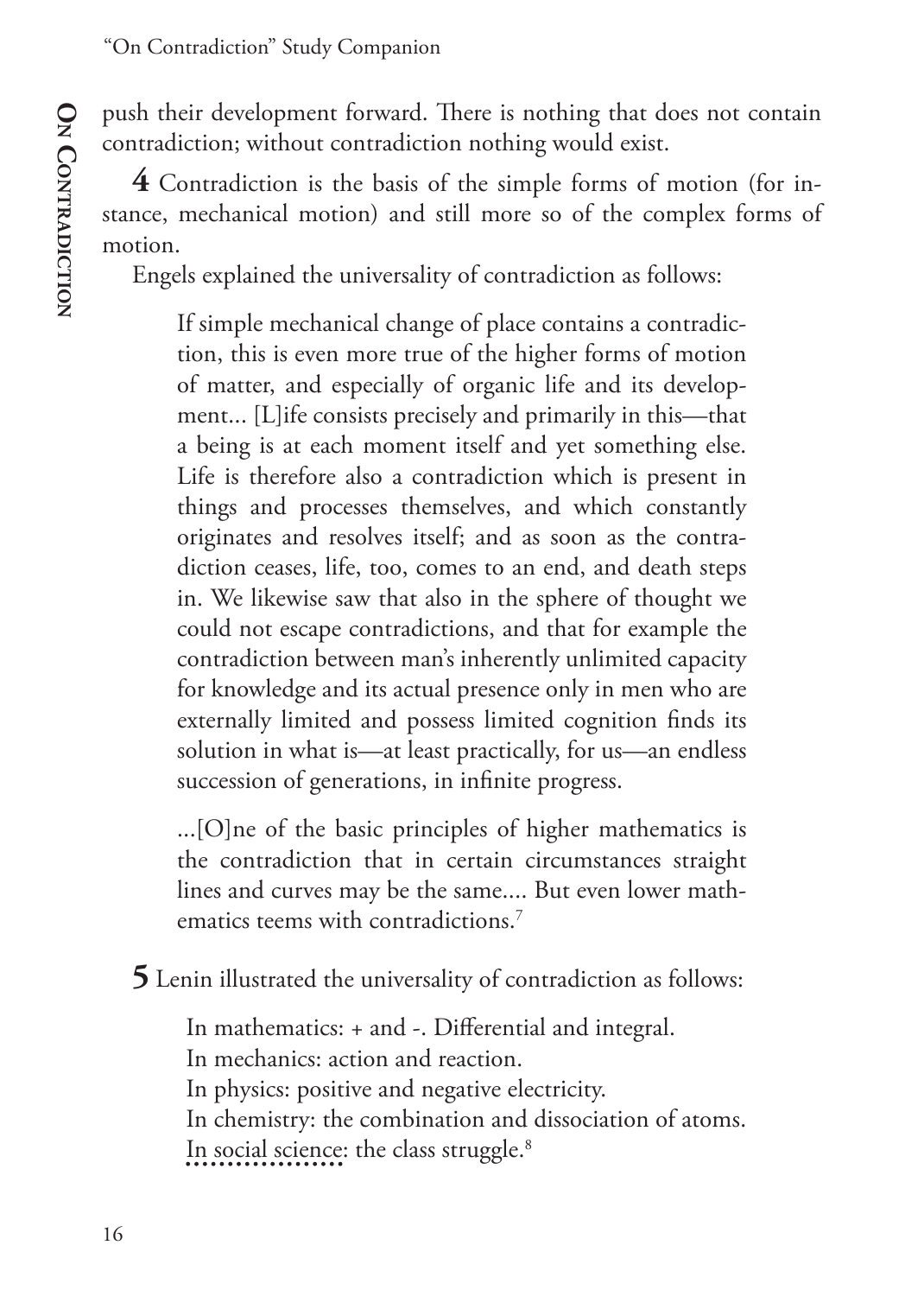#### Chapter 2 - The Universality of Contradiction

**5** The universal contradiction in our times is class struggle between the bourgeoisie and the proletariat (although it can manifest globally in other ways, such as the contradiction between oppressed nations and imperialism). One class cannot exist without the other, and if they exist they are always in contradiction.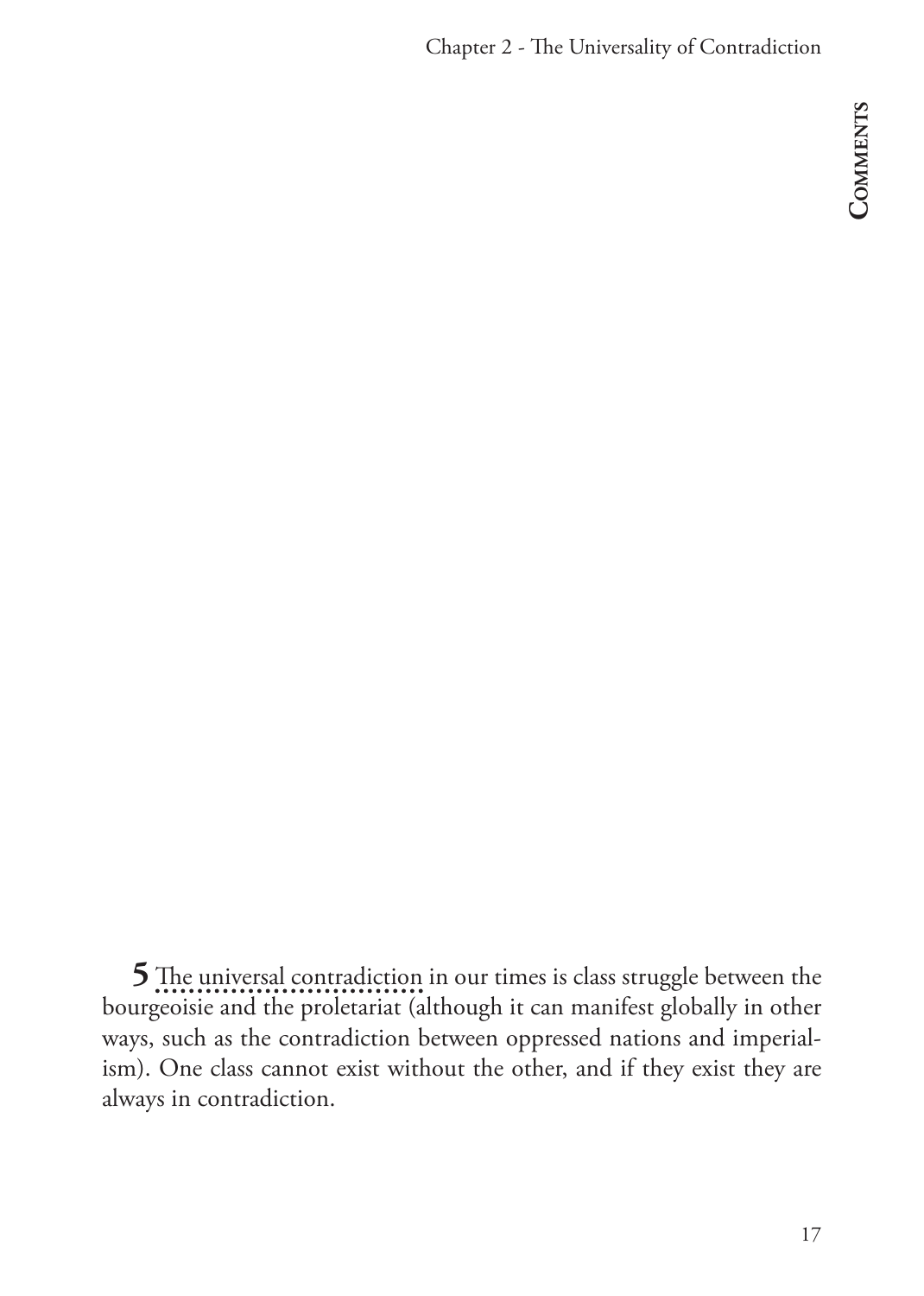**6** In war, offense and defense, advance and retreat, victory and defeat are all mutually contradictory phenomena. One cannot exist without the other. The two aspects are at once in conflict and in inter-dependence, and this constitutes the totality of a war, pushes its development forward and solves its problems.

**7** Every difference in man's concepts should be regarded as reflecting an objective contradiction. Objective contradictions are reflected in subjective thinking, and this process constitutes the contradictory movement of concepts, pushes forward the development of thought, and ceaselessly solves problems in man's thinking.

**8** Opposition and struggle between ideas of different kinds constantly occur within the Party; this is a reflection within the Party of contradictions between classes and between the new and the old in society. If there were no contradictions in the Party and no ideological struggles to resolve them, the Party's life would come to an end.

**9** Thus it is already clear that contradiction exists universally and in all processes, whether in the simple or in the complex forms of motion, whether in objective phenomena or ideological phenomena. But does contradiction also exist at the initial stage of each process?

**10** Is there a movement of opposites from beginning to end in the process of development of every single thing?

11 As can be seen from the articles written by Soviet philosophers criticizing it, the Deborin School maintains that contradiction appears not at the inception of a process but only when it has developed to a certain stage. If this were the case, then the cause of the development of the process before that stage would be external and not internal. Deborin thus reverts to the metaphysical theories of external causality and of mechanism. Applying this view in the analysis of concrete problems, the Deborin School sees only differences but not contradictions between the kulaks and the peasants in general under existing conditions in the Soviet Union, thus entirely agreeing with Bukharin. In analyzing the French Revolution, it holds that before the Revolution there were likewise only differences but not contradictions within the Third Estate, which was composed of the workers, the peasants and the bourgeoisie. These views of the Deborin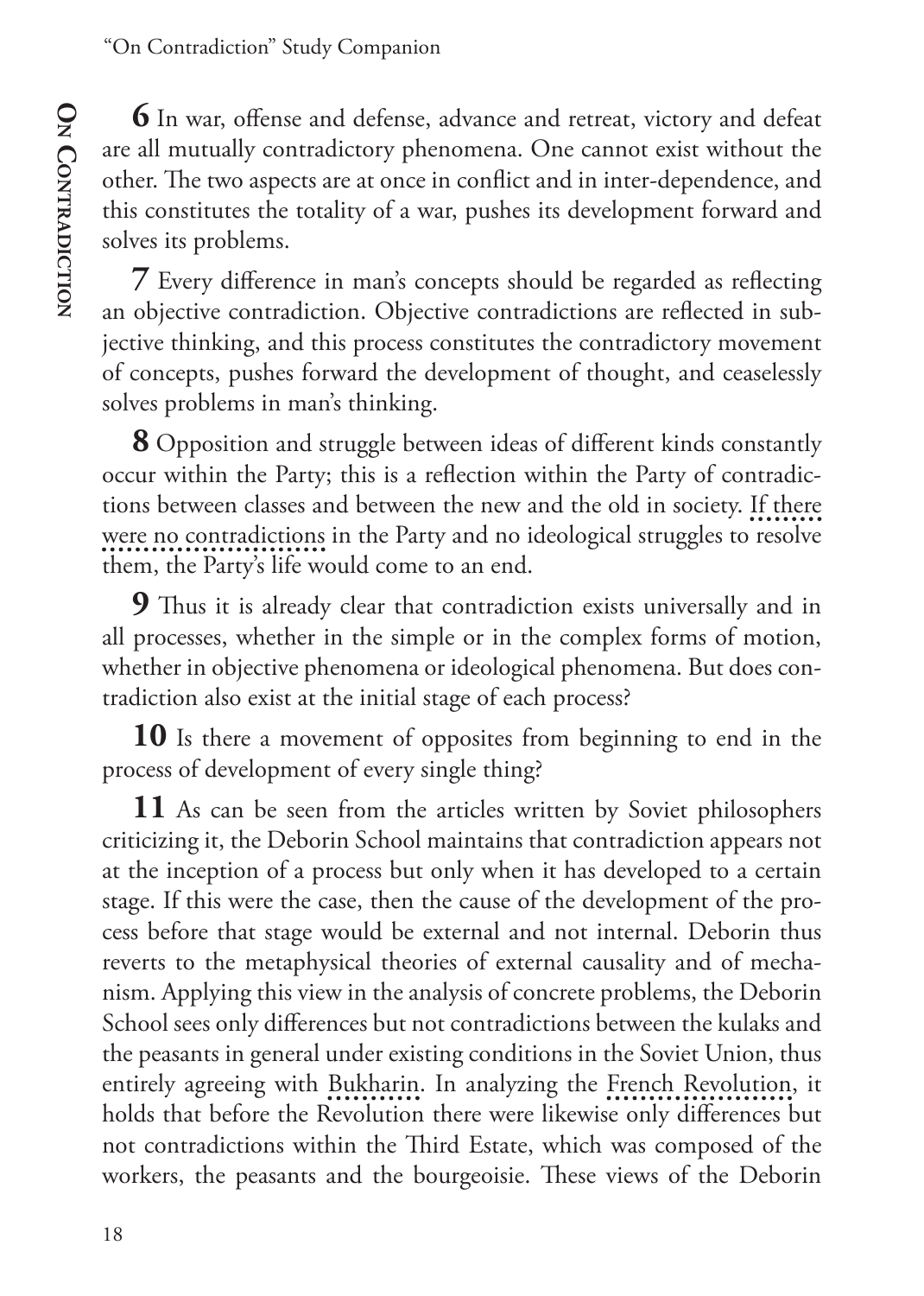**8** In the same way, if there are no more class contradictions, then there is no more class society. The State would wither away and we would enter a communist society with its own set of contradictions. Those contradictions would not be based in class struggle, as class struggle is the universal contradiction only in class society, but based on new contradictions that communist society would bring forth.

**11** Bukharin was a USSR politburo member in the 1920s and 1930s. He was a strong supporter of the New Economic Policy (NEP) and opposed the policy of collectivization begun by Stalin in 1928. His idea was that under the NEP, kulaks (landlords) would be won over to socialism, meaning there was no need to appropriate their land for collectivization.

Because the sectors within the Third Estate did not have the privileges of the clergy and the nobility, those who ascribed to the Deborin school believed that before the French Revolution the interests of workers, peasants and the bourgeoisie were only different, not contradictory.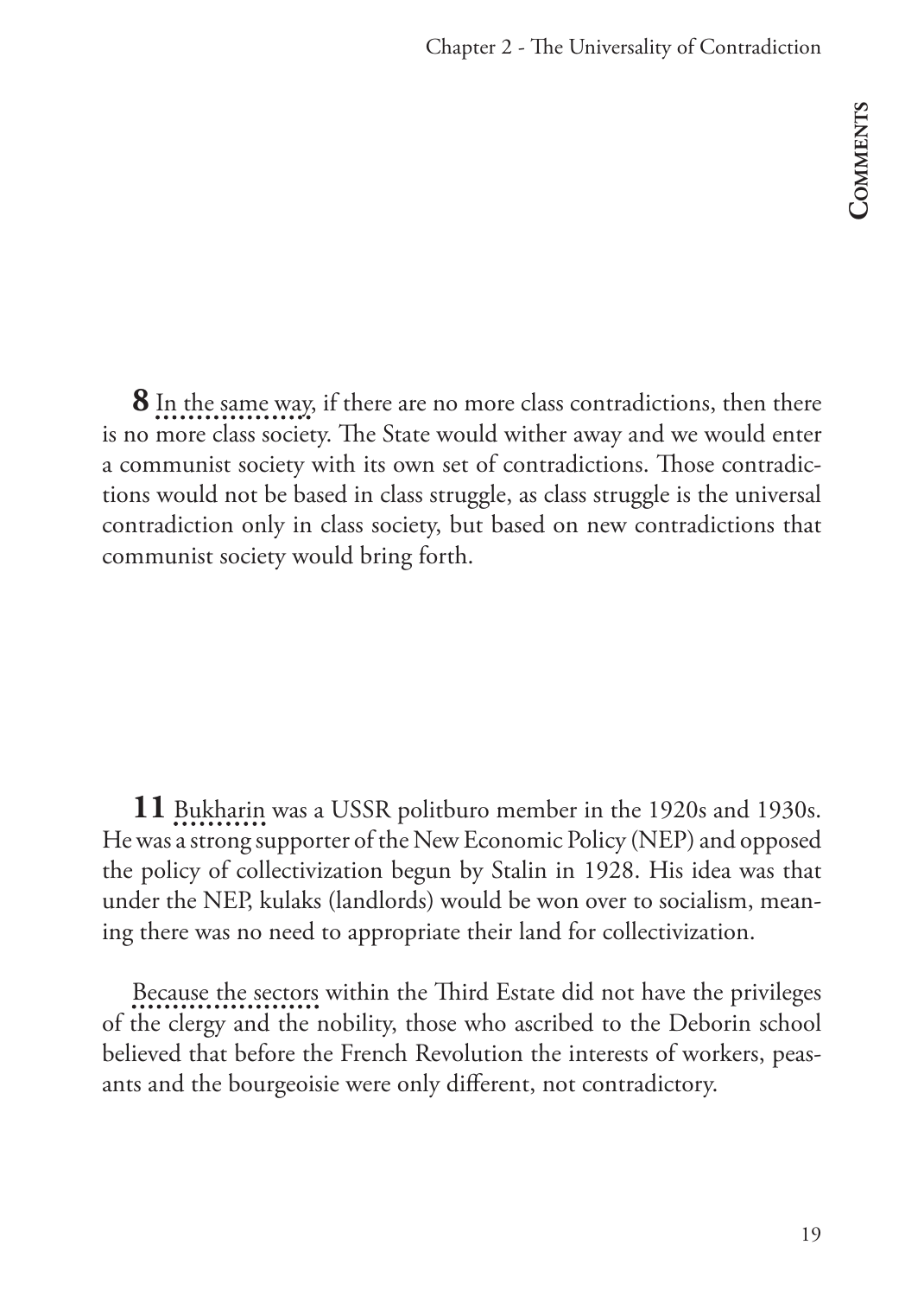School are anti-Marxist. This school does not understand that each and every difference already contains contradiction and that difference itself is contradiction. Labor and capital have been in contradiction ever since the two classes came into being, only at first the contradiction had not yet become intense. Even under the social conditions existing in the Soviet Union, there is a difference between workers and peasants and this very difference is a contradiction, although, unlike the contradiction between labor and capital, it will not become intensified into antagonism or assume the form of class struggle; the workers and the peasants have established a firm alliance in the course of socialist construction and are gradually resolving this contradiction in the course of the advance from socialism to communism. The question is one of different kinds of contradiction, not of the presence or absence of contradiction. Contradiction is universal and absolute; it is present in the process of development of all things and permeates every process from beginning to end.

**12** What is meant by the emergence of a new process? The old unity with its constituent opposites yields to a new unity with its constituent opposites, whereupon a new process emerges to replace the old. The old process ends and the new one begins. The new process contains new contradictions and begins its own history of the development of contradictions.

**13** As Lenin pointed out, Marx's Capital gave a model analysis of this movement of opposites, which runs through the process of development of things from beginning to end. This is the method that must be employed in studying the development of all things. Lenin, too, employed this method correctly and adhered to it in all his writings.

**14** In Capital, Marx first analyzes the simplest, most ordinary and fundamental, most common and everyday relation of bourgeois (commodity) society, a relation encountered billions of times, viz. the exchange of commodities. In this very simple phenomenon (in this "cell" of bourgeois society) analysis reveals all the contradictions (or the germs of all the contradictions) of modern society. The subsequent exposition shows us the development (both growth and movement) of these contradictions and of this society in the [summation] of its individual parts, from its beginning to its end.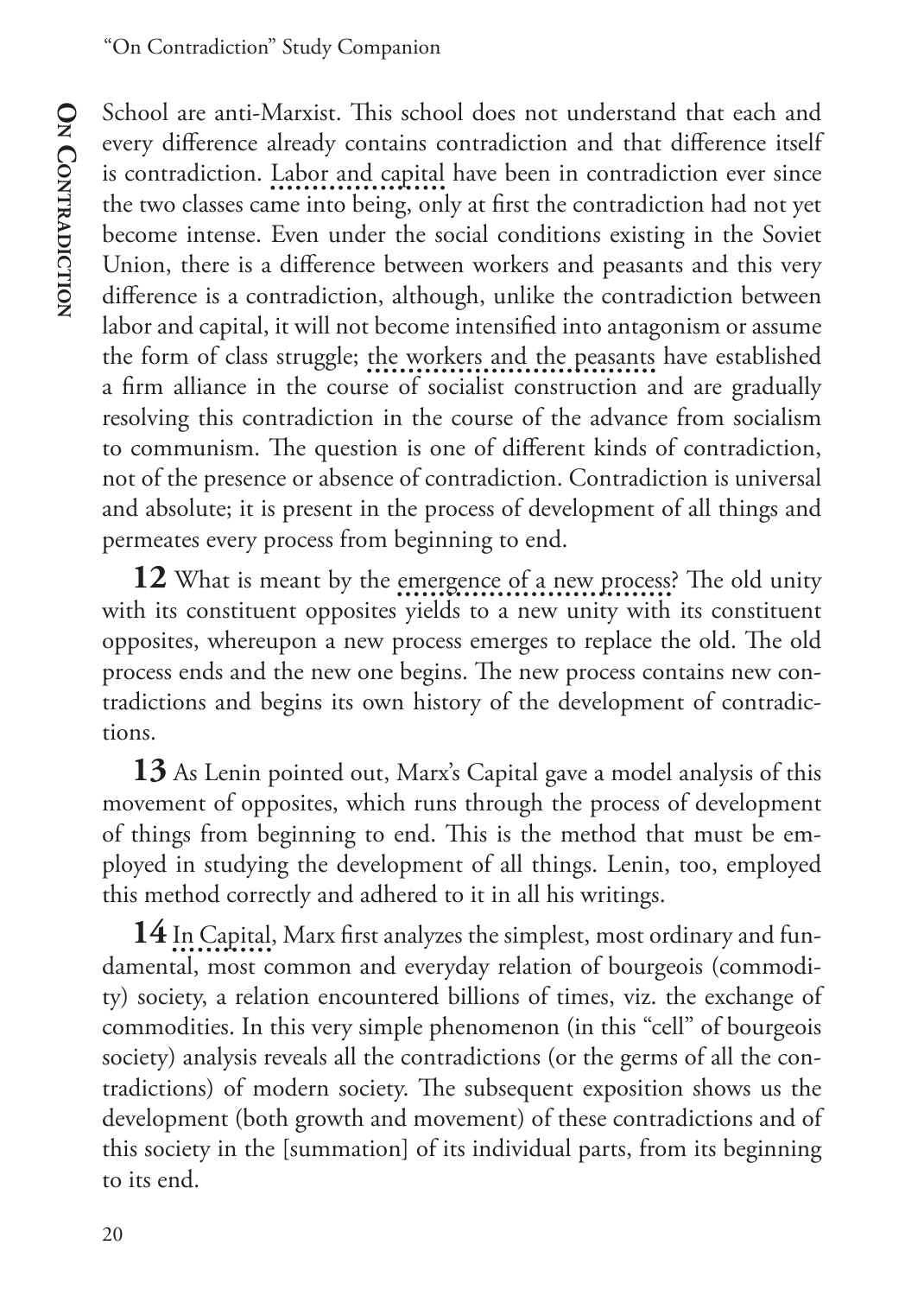The greatest intensification of the contradiction between labor and capital occurred with industrialization in Western Europe, which is why Marx was able—through observation, analysis, and participation in the worker movements—to develop his theory about class struggle there.

In China too, there were big contradictions between peasants and workers. Mao went to great lengths to emphasize the importance of the worker-peasant alliance, implementing policies that would unite them as a class with unified interests. The resulting interdependence—with the workers in the cities getting food at subsidized costs, and the peasants in the countryside getting subsidized agricultural inputs and technical assistance—helped solidify the alliance.

**12** After the revolutions were won in the USSR and China, many contradictions were resolved (or were in the process of being resolved) when a new process emerged—that of a new bureaucratic class in contradiction with the great masses of the people.

**14** The everyday exchange of commodities has permeated much further into capitalist society than in Marx's or Mao's time. Capitalism's drive to commodify and then put up for sale every single thing in human society has only thrown its inherent contradiction into sharper relief.

The inherent contradiction in capitalist production is the social nature of production and the private nature of ownership. As this contradiction sharpens, the consequences of alienated labor also sharpen. However, capitalism's "rational" response, that is, more commodification, only serves to further intensify the contradiction. This intensifying contradiction actually acts as the driving force of capitalism. For instance, when capitalism faced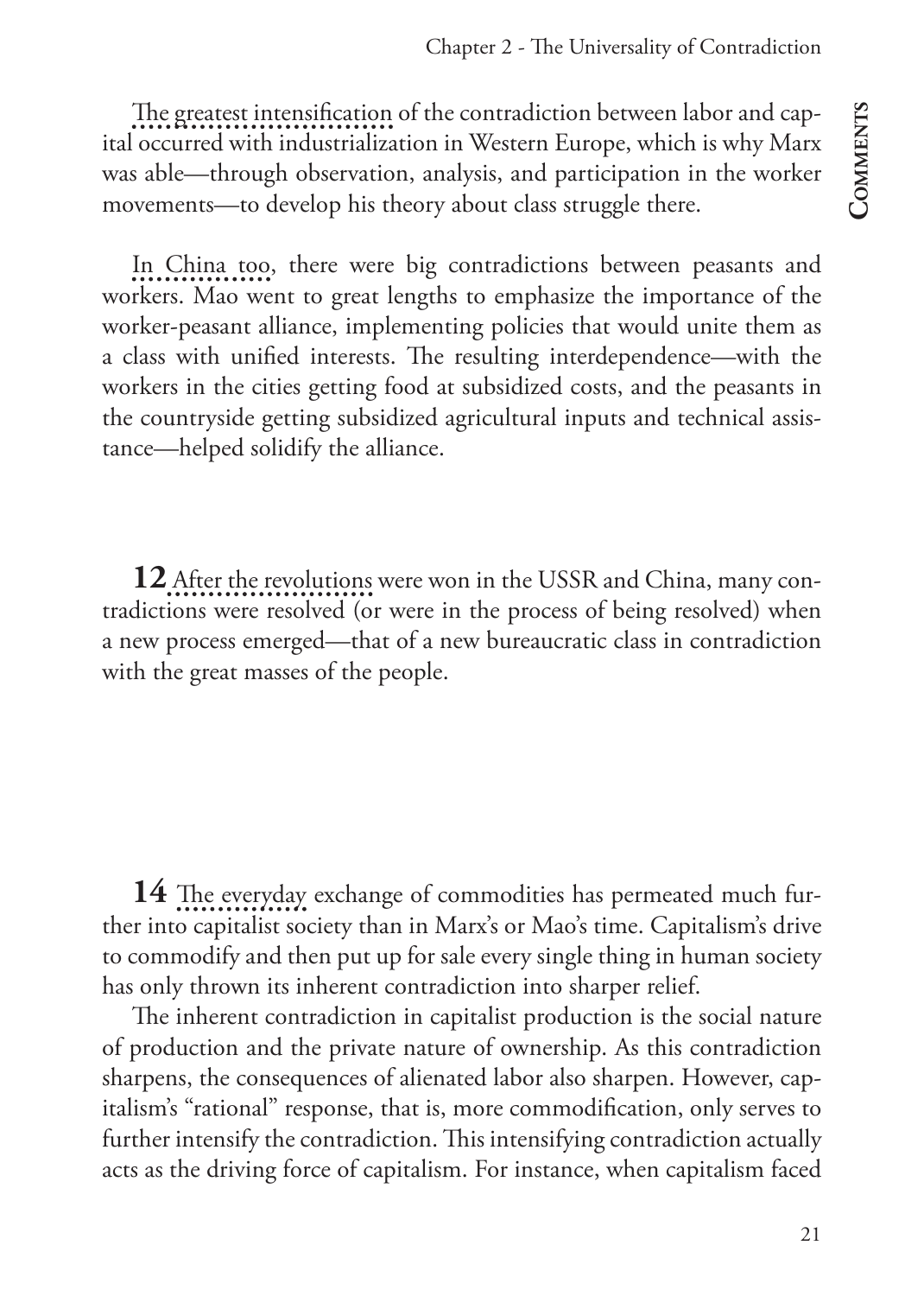**15** Lenin added, "Such must also be the method of exposition (or study) of dialectics in general."9

**16** Chinese communists must learn this method; only then will they be able correctly to analyze the history and the present state of the Chinese revolution and infer its future.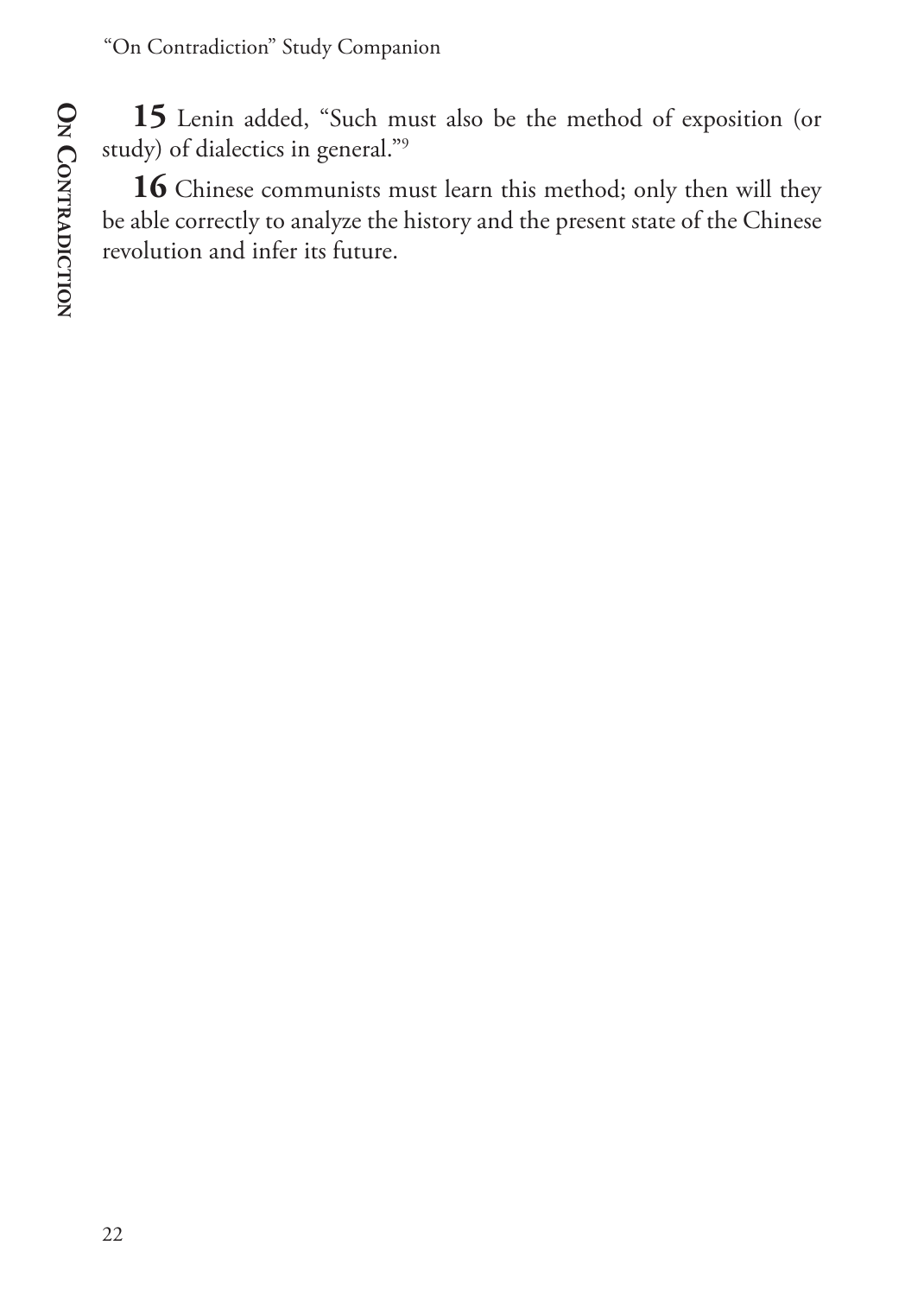the limits of national expansion and reached a point where its national markets could not afford to buy the commodities it produced, it sought to resolve the contradiction by increasing production to make cheaper goods and sell them in foreign markets, something that could only be achieved by lowering production costs. The whole global supply chain that is now the hegemonic structure of capitalist economic development came about to try to resolve that contradiction.

23

**Comments**

**COMMENTS**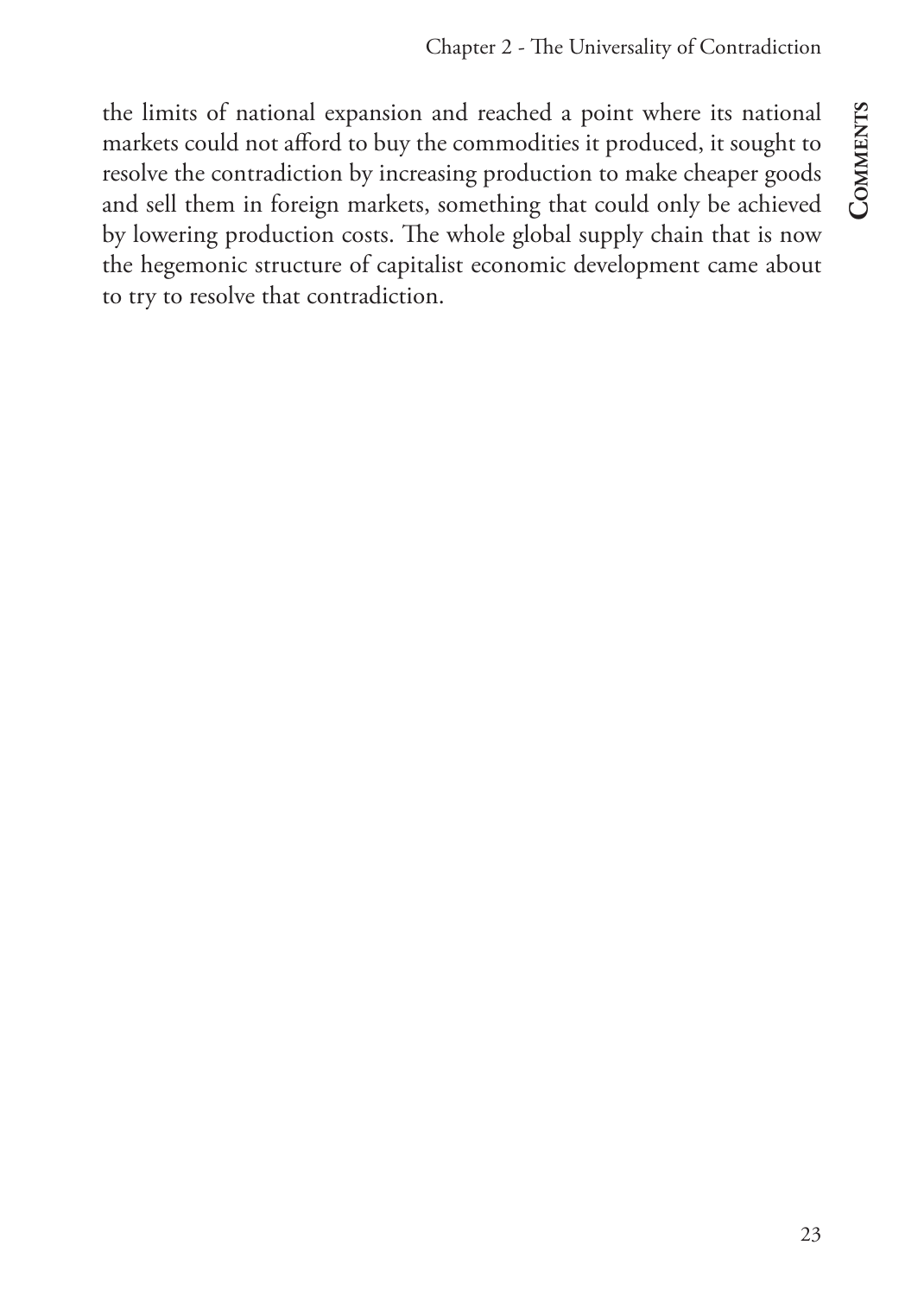## Chapter 3

# **The Particularity of Contradiction**

**1** Contradiction is present in the process of development of all things; it permeates the process of development of each thing from beginning to end. This is the universality and absoluteness of contradiction, which we have discussed above. Now let us discuss the particularity and relativity of contradiction.

This problem should be studied on several levels.

**2** First, the contradiction in each form of motion of matter has its particularity. Man's knowledge of matter is knowledge of its forms of motion, because there is nothing in this world except matter in motion and this motion must assume certain forms. In considering each form of motion of matter, we must observe the points that it has in common with other forms of motion. But what is especially important and necessary, constituting as it does the foundation of our knowledge of a thing, is to observe what is particular to this form of motion of matter, namely, to observe the qualitative difference between this form of motion and other forms. Only when we have done so can we distinguish between things. Every form of motion contains within itself its own particular contradiction. This particular contradiction constitutes the particular essence that distinguishes one thing from another. It is the internal cause or, as it may be called, the basis for the immense variety of things in the world. There are many forms of motion in nature, mechanical motion, sound, light, heat, electricity, dissociation, combination and so on. All these forms are interdependent, but in its essence each is different from the others. The particular essence of each form of motion is determined by its own particular contradiction. This holds true not only for nature but also for social and ideological phenomena. Every form of society, every form of ideology, has its own particular contradiction and particular essence.

**3** The sciences are differentiated precisely on the basis of the particular contradictions inherent in their respective objects of study. Thus the contradiction peculiar to a certain field of phenomena constitutes the object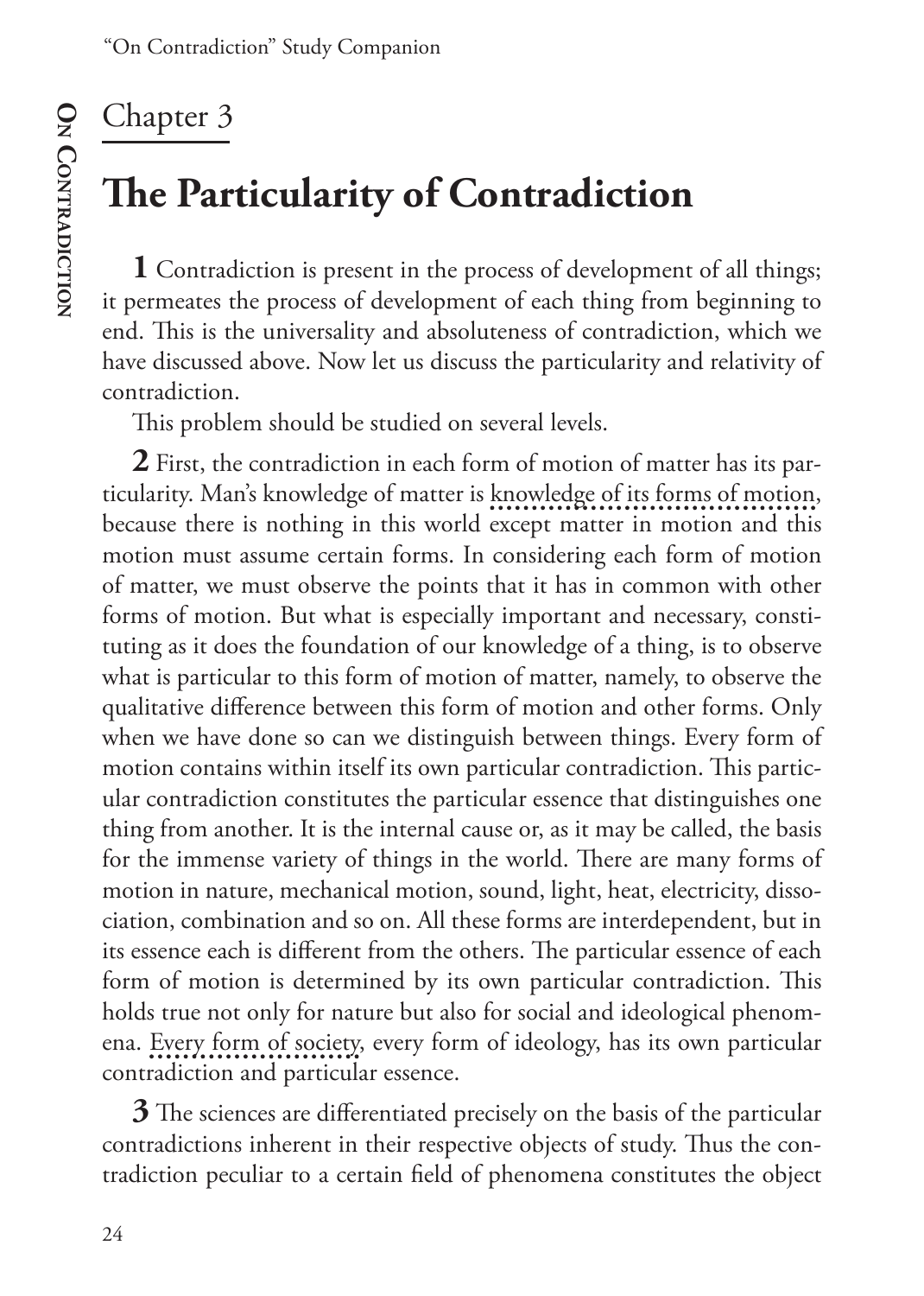**2** Every single thing in the world is in motion—if it is no longer in motion, it ceases to exist. This is even true of inanimate objects that are made up of cells that are put together at the same time they are breaking down and decomposing.

All matter in the universe is in motion because of different forces (gravitational forces or electromagnetic forces for the larger objects, nuclear forces in the quantum world, etc.). In the social sciences human knowledge is in motion, although it is submitted to different forces than in the natural sciences; primarily class struggle.

In every capitalist society the main contradiction is between the bourgeoisie and the proletariat. That's the universal aspect of it. Yet in every society, that contradiction has its own specific characteristics, depending on its own particular contradictions such as geography, population, etc. Consequently, the form that the class struggle takes is the same in the general sense but different in the specific sense. This is in fact one of the main challenges that revolutionaries in imperialist countries have wrestled with mostly unsuccessfully: replicating the socialist revolutions of the USSR and China in the general sense, using forms that address the vast (specific) differences in imperialist societies.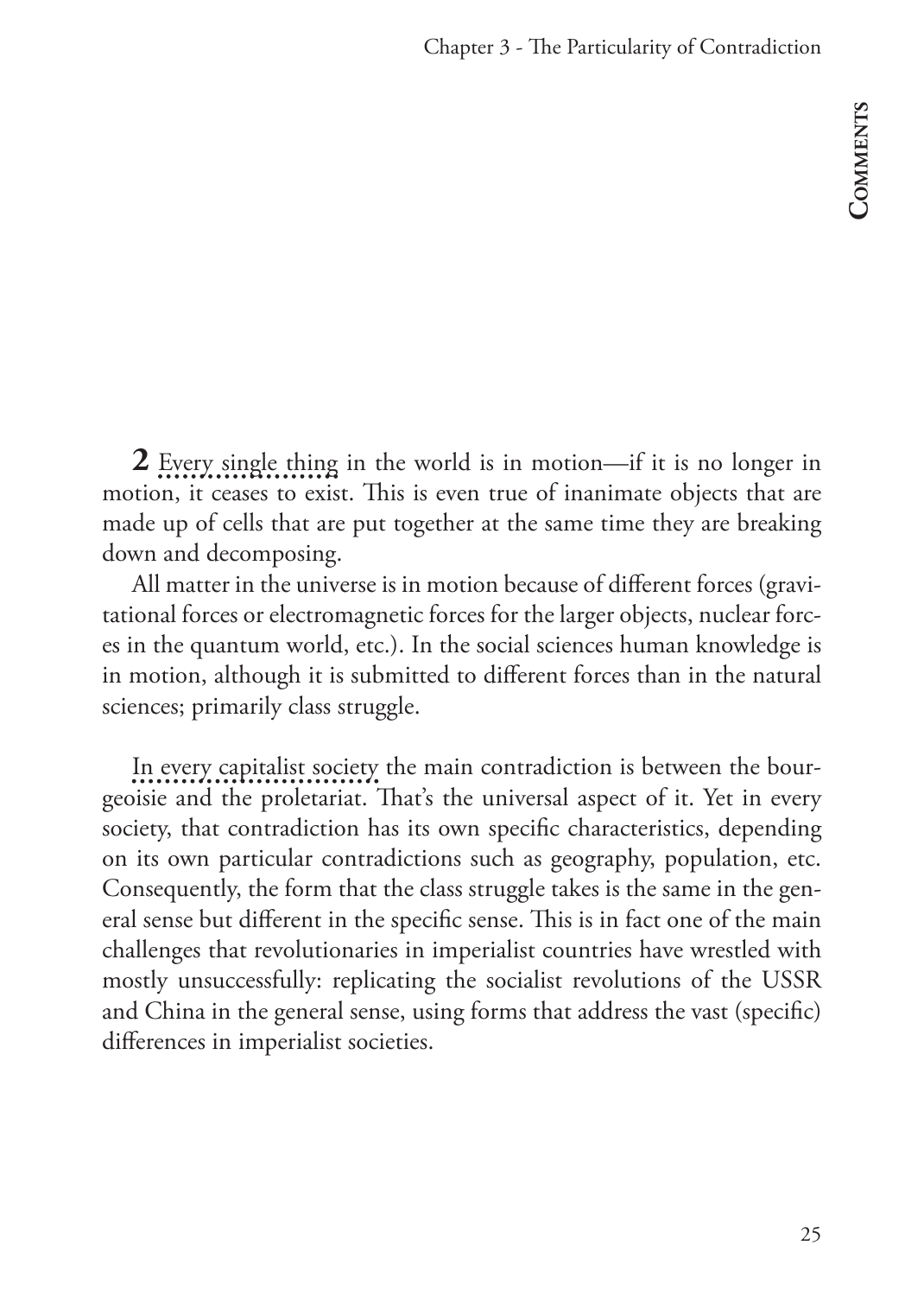of study for a specific branch of science. For example, positive and negative numbers in mathematics; action and reaction in mechanics; positive and negative electricity in physics; dissociation and combination in chemistry; forces of production and relations of production, classes and class struggle, in social science; offense and defense in military science; idealism and materialism, the meta-physical outlook and the dialectical outlook, in philosophy; and so on—all these are the objects of study of different branches of science precisely because each branch has its own particular contradiction and particular essence. Of course, unless we understand the universality of contradiction, we have no way of discovering the universal cause or universal basis for the movement or development of things; however, unless we study the particularity of contradiction, we have no way of determining the particular essence of a thing that differentiates it from other things, no way of discovering the particular cause or particular basis for the movement or development of a thing, and no way of distinguishing one thing from another or of demarcating the fields of science.

**4** As regards the sequence in the movement of man's knowledge, there is always a gradual growth from the knowledge of individual and particular things to the knowledge of things in general. Only after man knows the particular essence of many different things can he proceed to generalization and know the common essence of things.

**5** When man attains the knowledge of this common essence, he uses it as a guide and proceeds to study various concrete things that have not yet been studied, or studied thoroughly, and to discover the particular essence of each; only thus is he able to supplement, enrich and develop his knowledge of their common essence and prevent such knowledge from withering or petrifying. These are the two processes of cognition: one, from the particular to the general, and the other, from the general to the particular. Thus cognition always moves in cycles and (so long as scientific method is strictly adhered to) each cycle advances human knowledge a step higher and so makes it more and more profound. Where our dogmatists err on this question is that, on the one hand, they do not understand that we have to study the particularity of contradiction and know the particular essence of individual things before we can adequately know the universality of contradiction and the common essence of things, and that, on the other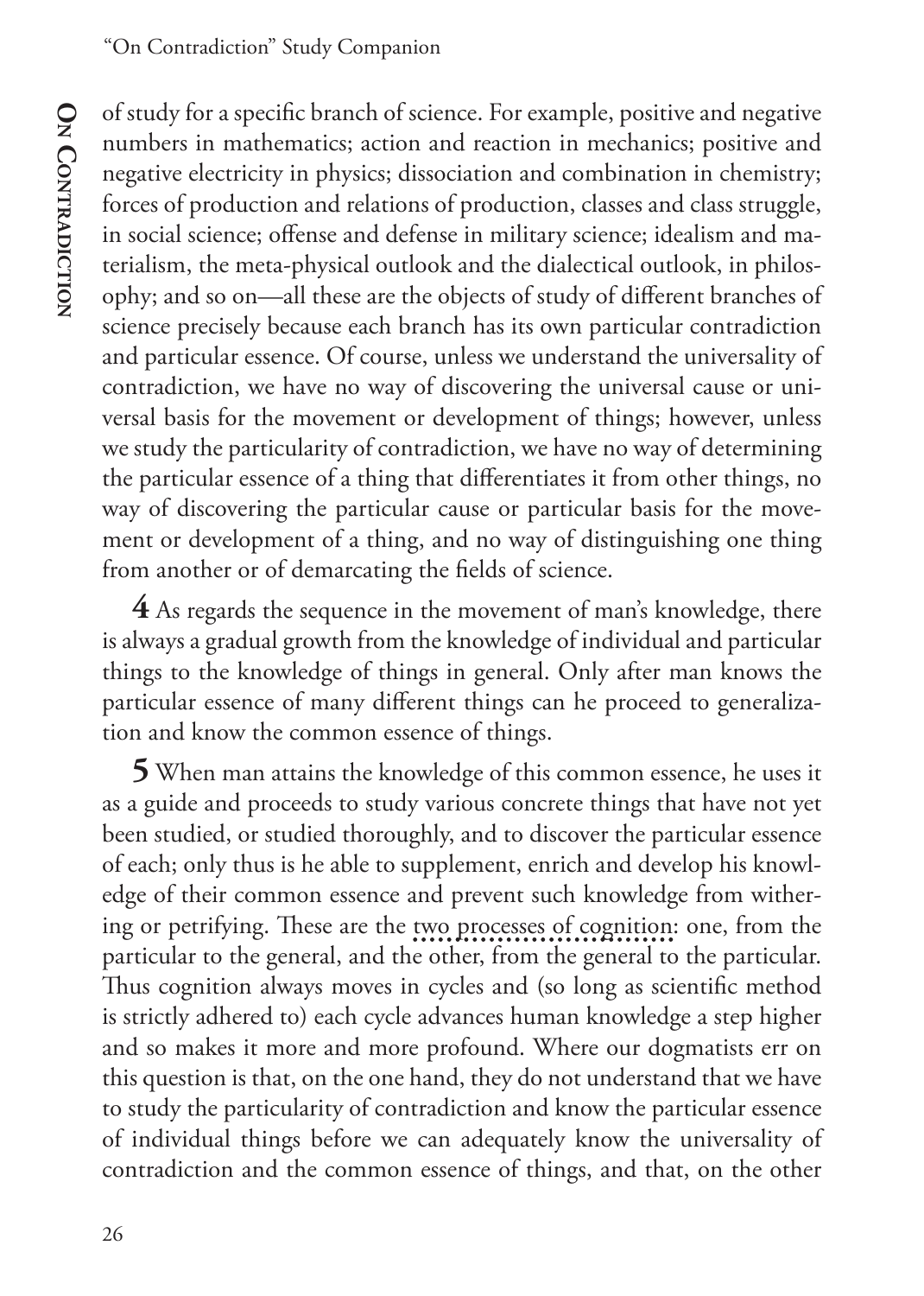#### Chapter 3 - The Particularity of Contradiction

**5** Both of these processes of cognition are types of inductive reasoning, bound up in conceptions of scientific method.

For instance, how does a person understand the general concept of "dog?" The first time a person sees a dog, they have no concept of "dog"; they just see the object in front of them, the particular creature, a Beagle named Floppy. Not until the person sees another dog, Fluffy the Collie, and another, Dot the Pitbull, can the person make the leap from the individual animals they know to a general concept of "dog." After making the leap to general knowledge, the person can move to a particular knowledge of recognizing a Golden Retriever as a dog, having never seen one before and differentiating it from other kinds of animals. Without making the leap to general knowledge, a person is stuck in the particular, seeing everything as a completely separate phenomenon.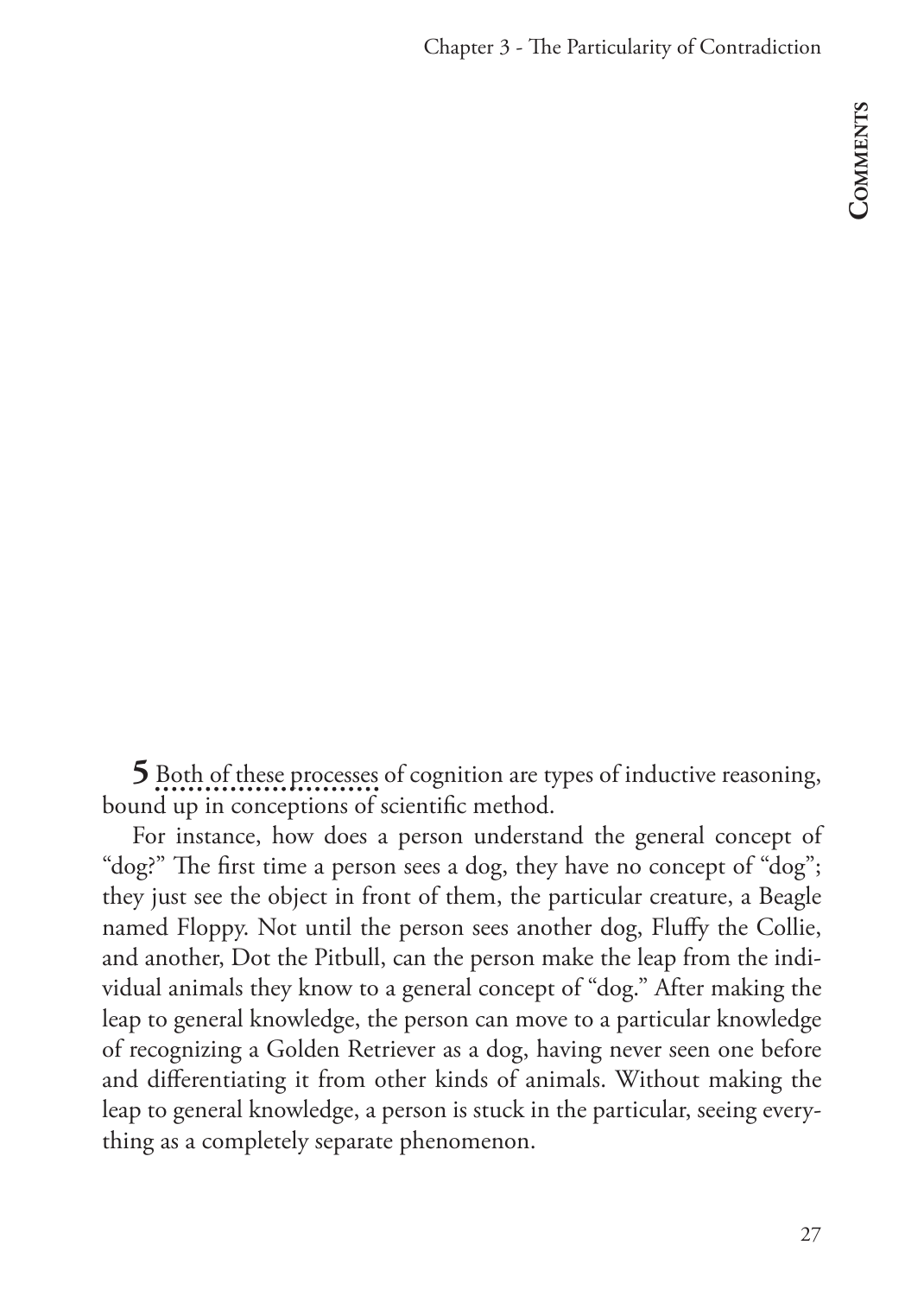hand, they do not understand that after knowing the common essence of things, we must go further and study the concrete things that have not yet been thoroughly studied or have only just emerged. Our dogmatists are lazy-bones. They refuse to undertake any painstaking study of concrete things, they regard general truths as emerging out of the void, they turn them into purely abstract unfathomable formulas, and thereby completely deny and reverse the normal sequence by which man comes to know truth. Nor do they understand the interconnection of the two processes in cognition—from the particular to the general and then from the general to the particular. They understand nothing of the Marxist theory of knowledge.

**6** It is necessary not only to study the particular contradiction and the essence determined thereby of every great system of the forms of motion of matter, but also to study the particular contradiction and the essence of each process in the long course of development of each form of motion of matter. In every form of motion, each process of development that is real (and not imaginary) is qualitatively different. Our study must emphasize and start from this point.

**7** Qualitatively different contradictions can only be resolved by qualitatively different methods. For instance, the contradiction between the proletariat and the bourgeoisie is resolved by the method of socialist revolution; the contradiction between the great masses of the people and the feudal system is resolved by the method of democratic revolution; the contradiction between the colonies and imperialism is resolved by the method of national revolutionary war; the contradiction between the working class and the peasant class in socialist society is resolved by the method of collectivization and mechanization in agriculture; contradiction within the Communist Party is resolved by the method of criticism and self-criticism; the contradiction between society and nature is resolved by the method of developing the productive forces. Processes change, old processes and old contradictions disappear, new processes and new contradictions emerge, and the methods of resolving contradictions differ accordingly. In Russia, there was a fundamental difference between the contradiction resolved by the February Revolution and the contradiction resolved by the October Revolution, as well as between the methods used to resolve them. The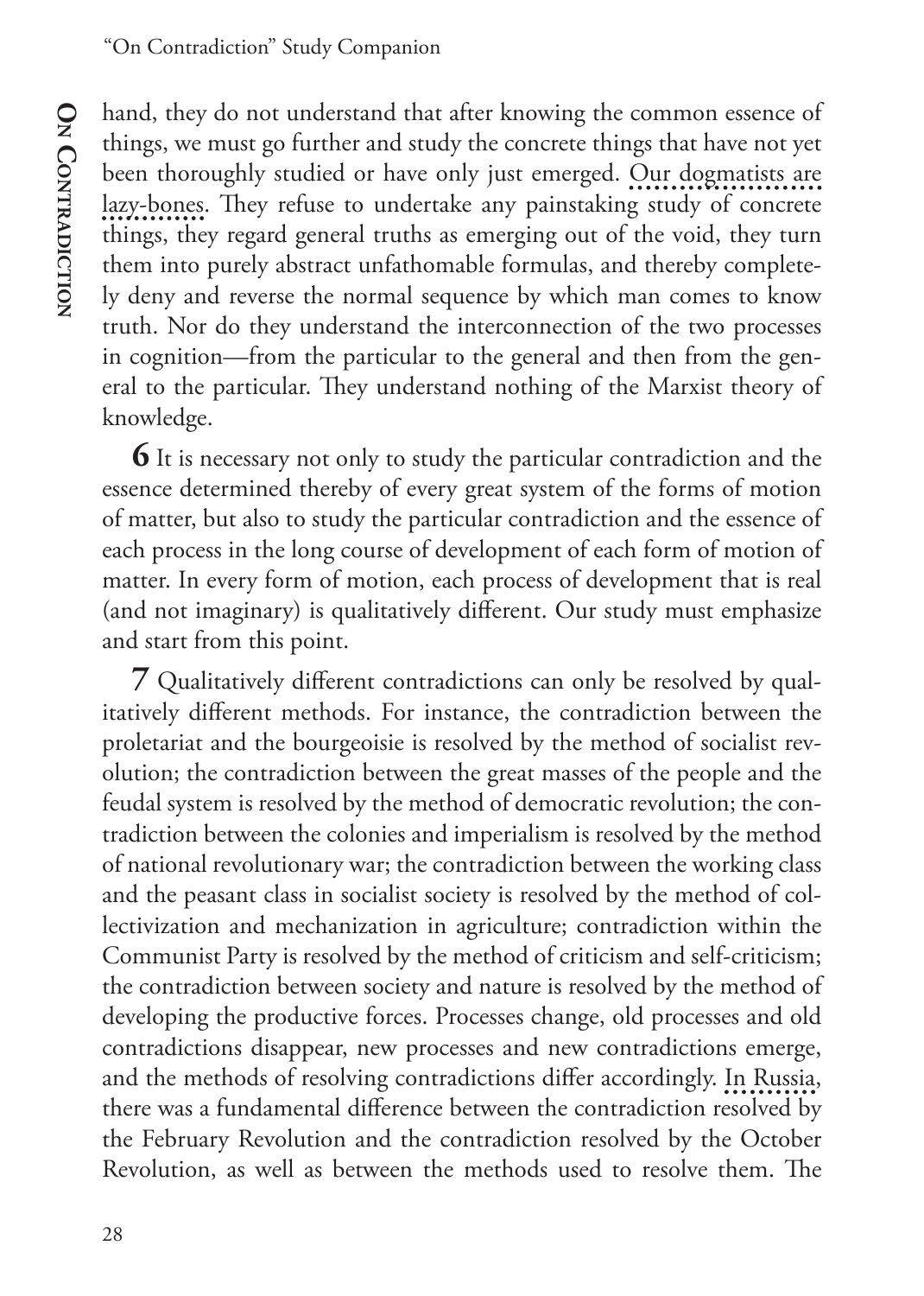One of the most extreme examples of dogmatism in the modern day Left is the wholesale adoption of the particular tactics and strategies of the Peruvian revolution. Dogmatists take as a general concept the Peruvian revolution as the most militant, Reddest, Maoist struggle (even though it was defeated by the 1990s) and, without examining the particular concepts, try to apply it to their idea of struggle in imperialist countries. For instance, some organizations go so far as mandating that all of their literature be printed in red, because that is what the Peruvian revolutionaries did—without understanding why the Peruvians made that decision and without thinking about its effect on the people with whom they are trying to communicate in their own countries.

**7** Revolutionaries in imperialist countries have yet to resolve the contradiction between the proletariat and the bourgeoisie in a capitalist country, because although the method is the same—socialist revolution—the contradiction is a fundamentally different one than any of the contradictions previously resolved by socialist revolution in the past.

While Marx predicted that societies with complete capitalist modes of production would be the most ripe for socialist revolution, Russia and China proved that the advance of capitalism to imperialism developed new global contradictions that impacted Marx's original formulations. Today, revolutionaries in imperialist countries have yet to prove how socialist revolution can resolve the contradictions brought by current day imperialism in the centers where imperialism originates.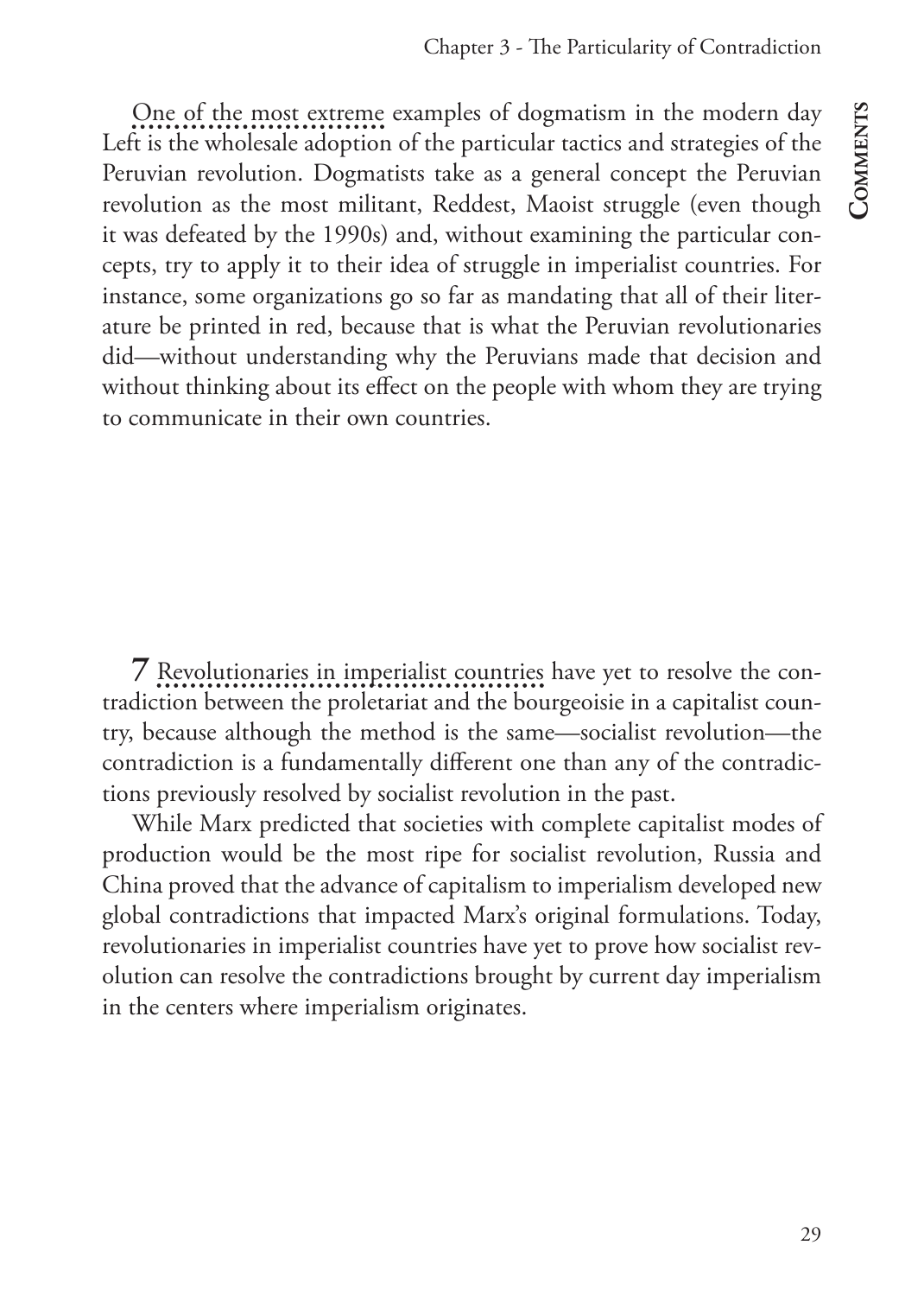principle of using different methods to resolve different contradictions is one that Marxist-Leninists must strictly observe. The dogmatists do not observe this principle; they do not understand that conditions differ in different kinds of revolution and so do not understand that different methods should be used to resolve different contradictions; on the contrary, they invariably adopt what they imagine to be an unalterable formula and arbitrarily apply it everywhere, which only causes setbacks to the revolution or makes a sorry mess of what was originally well done.

**8** In order to reveal the particularity of the contradictions in any process in the development of a thing, in their totality or interconnections, that is, in order to reveal the essence of the process, it is necessary to reveal the particularity of the two aspects of each of the contradictions in that process; otherwise it will be impossible to discover the essence of the process. This likewise requires the utmost attention in our study.

**9** There are many contradictions in the course of development of any major thing. For instance, in the course of China's bourgeois-democratic revolution, where the conditions are exceedingly complex, there exist the contradiction between all the oppressed classes in Chinese society and imperialism, the contradiction between the great masses of the people and feudalism, the contradiction between the proletariat and the bourgeoisie, the contradiction between the peasantry and the urban petit bourgeoisie on the one hand and the bourgeoisie on the other, the contradiction between the various reactionary ruling groups and so on. These contradictions cannot be treated in the same way since each has its own particularity; moreover, the two aspects of each contradiction cannot be treated in the same way since each aspect has its own characteristics. We who are engaged in the Chinese revolution should not only understand the particularity of these contradictions in their totality, that is, in their interconnections, but should also study the two aspects of each contradiction as the only means of understanding the totality. When we speak of understanding each aspect of a contradiction, we mean understanding what specific position each aspect occupies, what concrete forms it assumes in its interdependence and in its contradiction with its opposite, and what concrete methods are employed in the struggle with its opposite, when the two are both interdependent and in contradiction, and also after the in-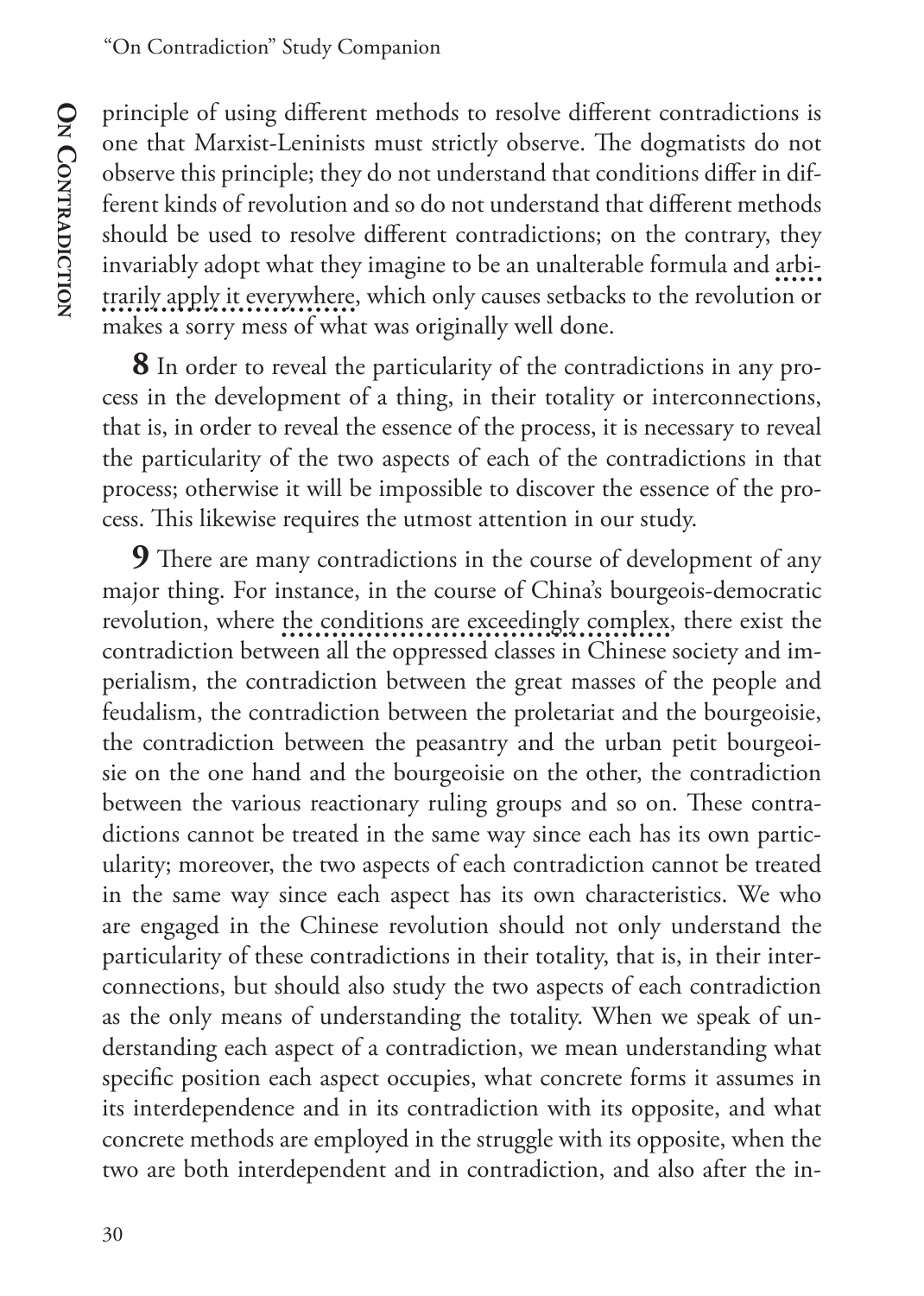As described above, modern day dogmatists are still stuck in the same errors by trying to mechanically apply what they see as tried and true formulas from the past.

**9** In analyzing a complex situation such as China's bourgeois-democratic revolution, Mao had to take into account all of the contradictions (and many more) that he listed. Without a thorough understanding of the different contradictions, it would have been impossible for him to know why different groups of people acted in different ways and would have had to guess based on his subjective feelings. But with this kind of systematic analysis of the different contradictions that were the cause behind the revolution's advance or retreat, he had an objective way to anticipate a group of people's actions based on their opposing class interests.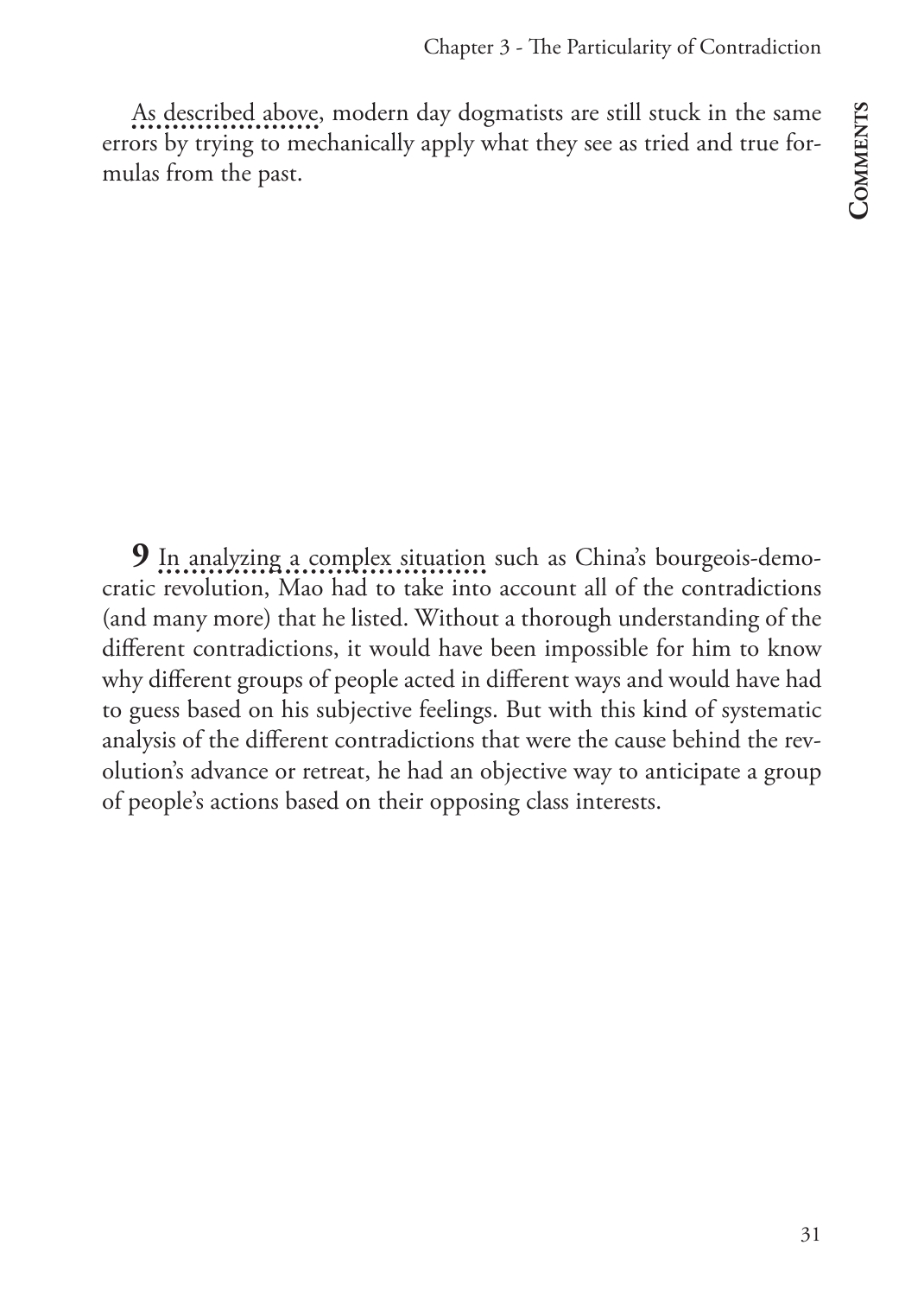terdependence breaks down. It is of great importance to study these problems. Lenin meant just this when he said that the most essential thing in Marxism, the living soul of Marxism, is the concrete analysis of concrete conditions.10 Our dogmatists have violated Lenin's teachings; they never use their brains to analyze anything concretely, and in their writings and speeches they always use stereotypes devoid of content, thereby creating a very bad style of work in our Party.

**10** In studying a problem, we must shun subjectivity, one-sidedness and superficiality. To be subjective means not to look at problems objectively, that is, not to use the materialist viewpoint in looking at problems. I have discussed this in my essay "On Practice." To be one-sided means not to look at problems all-sidedly, for example, to understand only China but not Japan, only the Communist Party but not the Kuomintang, only the proletariat but not the bourgeoisie, only the peasants but not the landlords, only the favorable conditions but not the difficult ones, only the past but not the future, only individual parts but not the whole, only the defects but not the achievements, only the plaintiff's case but not the defendant's, only underground revolutionary work but not open revolutionary work and so on. In a word, it means not to understand the characteristics of both aspects of a contradiction. This is what we mean by looking at a problem one-sidedly. Or it may be called seeing the part but not the whole, seeing the trees but not the forest. That way it is impossible to find the method for resolving a contradiction, it is impossible to accomplish the tasks of the revolution, to carry out assignments well or to develop inner-Party ideological struggle correctly. When Sun Tzu said in discussing military science, "Know the enemy and know yourself, and you can fight a hundred battles with no danger of defeat,"11 he was referring to the two sides in a battle. Wei Zheng<sup>12</sup> of the Tang Dynasty also understood the error of one-sidedness when he said, "Listen to both sides and you will be enlightened, heed only one side and you will be benighted." 37But our comrades often look at problems one-sidedly, and so they often run into snags. In the novel *Shuihu Zhuan [Water Margin]*, Song Jiang thrice attacked Zhu Village.13 Twice he was defeated because he was ignorant of the local conditions and used the wrong method. Later he changed his method; first he investigated the situation, and he familiarized himself with the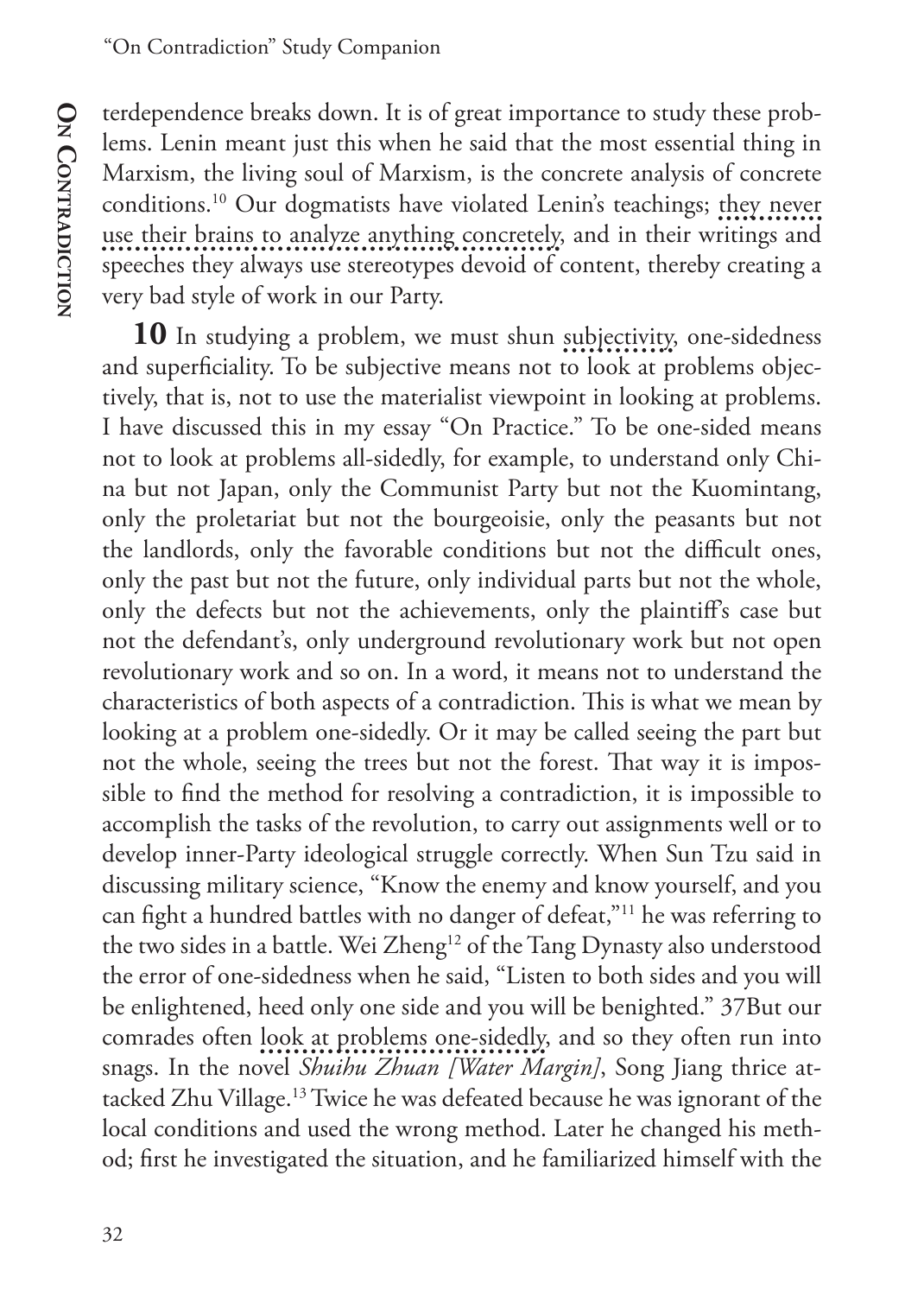This phenomenon occurs regularly in modern times with organizations resorting to rhetoric and sloganeering rather than concrete analysis. It's one thing to say, "Down with imperialism!" But can everyone who writes or shouts these slogans provide a clear explanation of what imperialism is and how it manifests today? And what is the path to defeating imperialism beginning in their country with their work aside from shouting, "Long live People's War!"

**10** Subjectivism is based on feelings, faith, superstition, assumptions and guesswork. Subjectivism is common and can be devastating when an individual does not do thorough social investigation and instead assumes that their prior conceptions are correct and that their own personal experience is the measure of truth.

Hating the enemy is not enough. If we do so without understanding it, its ideology, tactics and overall strategy, we have no hope of defeating it. Dogmatists often fall into the trap of not reading anything they think they will disagree with, which leads to a real inability to deeply understand and therefore defend their own line. In contrast, Marx, Engels, Lenin and Mao read everything they could to understand the thinking and analysis of those who opposed their line. Stalin, for example, carefully studied each of Trotsky's publications after his exile in order to clearly understand his ideology.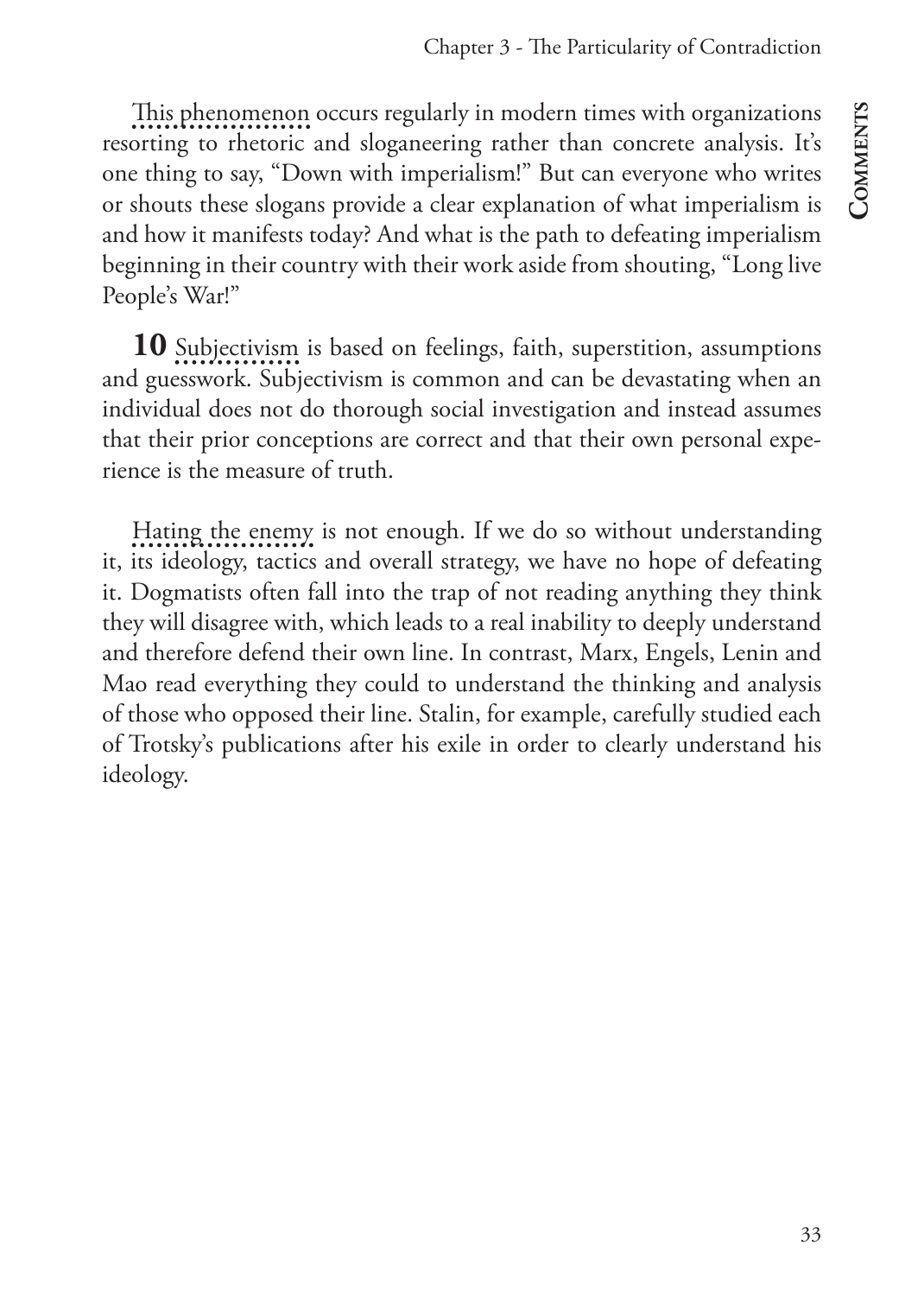maze of roads, then he broke up the alliance between the Li, Hu and Zhu Villages and sent his men in disguise into the enemy camp to lie in wait, using a stratagem similar to that of the Trojan Horse in the foreign story. And on the third occasion he won. There are many examples of materialist dialectics in Shuihu Zhuan, of which the episode of the three attacks on Zhu Village is one of the best.

**11** Lenin said: ...[I]n order really to know an object we must embrace, study, all its sides, all connections and "mediations." We shall never achieve this completely, but the demand for all-sidedness is a safeguard against mistakes and rigidity.14

**12** We should remember his words. To be superficial means to consider neither the characteristics of a contradiction in its totality nor the characteristics of each of its aspects; it means to deny the necessity for probing deeply into a thing and minutely studying the characteristics of its contradiction, but instead merely to look from afar and, after glimpsing the rough outline, immediately to try to resolve the contradiction (to answer a question, settle a dispute, handle work, or direct a military operation). This way of doing things is bound to lead to trouble. The reason the dogmatist and empiricist comrades in China have made mistakes lies precisely in their subjectivist, one-sided and superficial way of looking at things. To be one-sided and superficial is at the same time to be subjective. For all objective things are actually interconnected and are governed by inner laws, but instead of undertaking the task of reflecting things as they really are some people only look at things one-sidedly or superficially and who know neither their interconnections nor their inner laws, and so their method is subjectivist.

13 Not only does the whole process of the movement of opposites in the development of a thing, both in their interconnections and in each of the aspects, have particular features to which we must give attention, but each stage in the process has its particular features to which we must give attention too.

**14** The fundamental contradiction in the process of development of a thing and the essence of the process determined by this fundamental contradiction will not disappear until the process is completed; but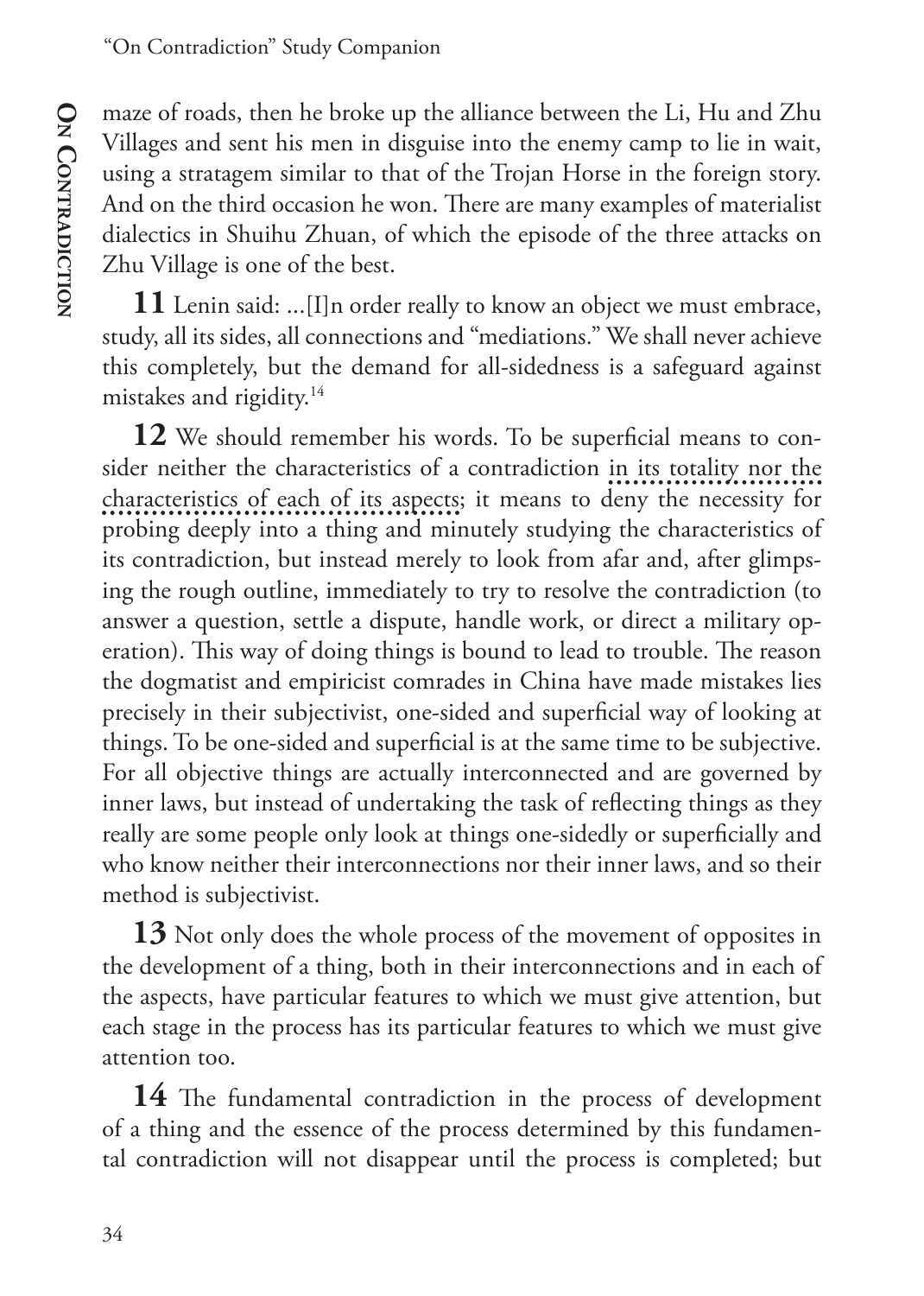**12** This is another common problem with activists in imperialist countries. We often construct our campaigns against injustices without objective analysis of why and how those injustices persist, are surprised when the State easily crushes our efforts, is largely unaffected or make small gains without any fundamental change—and become easily demoralized as a result.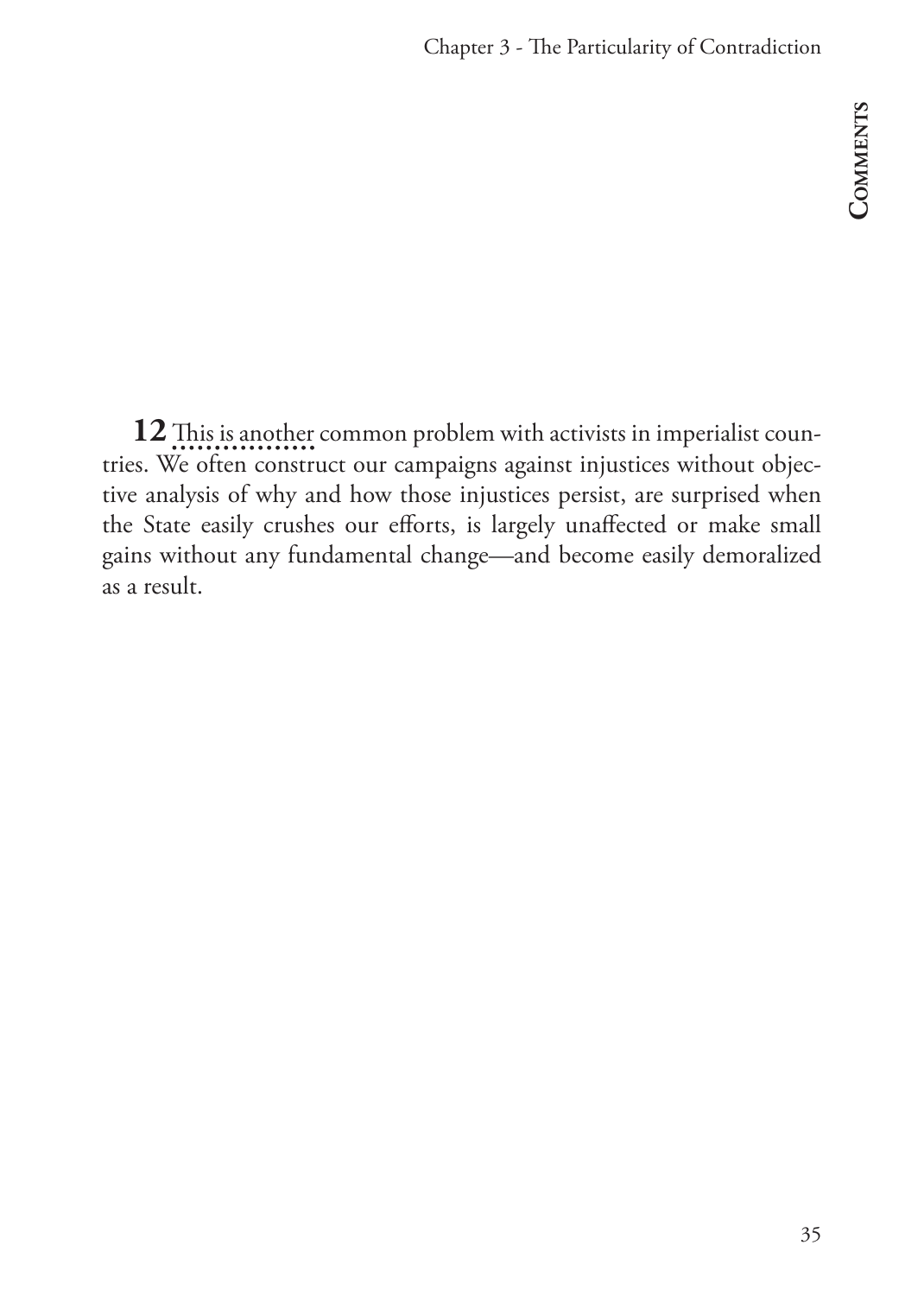in a lengthy process the conditions usually differ at each stage. The reason is that, although the nature of the fundamental contradiction in the process of development of a thing and the essence of the process remain unchanged, the fundamental contradiction becomes more and more intensified as it passes from one stage to another in the lengthy process. In addition, among the numerous major and minor contradictions that are determined or influenced by the fundamental contradiction, some become intensified, some are temporarily or partially resolved or mitigated, and some new ones emerge; hence the process is marked by stages. If people do not pay attention to the stages in the process of development of a thing, they cannot deal with its contradictions properly.

15 For instance, when the capitalism of the era of free competition developed into imperialism, there was no change in the class nature of the two classes in fundamental contradiction, namely, the proletariat and the bourgeoisie, or in the capitalist essence of society; however, the contradiction between these two classes became intensified, the contradiction between monopoly and non-monopoly capital emerged, the contradiction between the colonial powers and the colonies became intensified, the contradiction among the capitalist countries resulting from their uneven development manifested itself with particular sharpness, and thus there arose the special stage of capitalism, the stage of imperialism. Leninism is the Marxism of the era of imperialism and proletarian revolution precisely because Lenin and Stalin have correctly explained these contradictions and correctly formulated the theory and tactics of the proletarian revolution for their resolution.

**16** Take the process of China's bourgeois-democratic revolution, which began with the Revolution of 1911; it, too, has several distinct stages. In particular, the revolution in its period of bourgeois leadership and the revolution in its period of proletarian leadership represent two vastly different historical stages. In other words, proletarian leadership has fundamentally changed the whole face of the revolution, has brought about a new alignment of classes, given rise to a tremendous upsurge in the peasant revolution, imparted thoroughness to the revolution against imperialism and feudalism, created the possibility of the transition from the democratic revolution to the socialist revolution and so on. None of these was possible in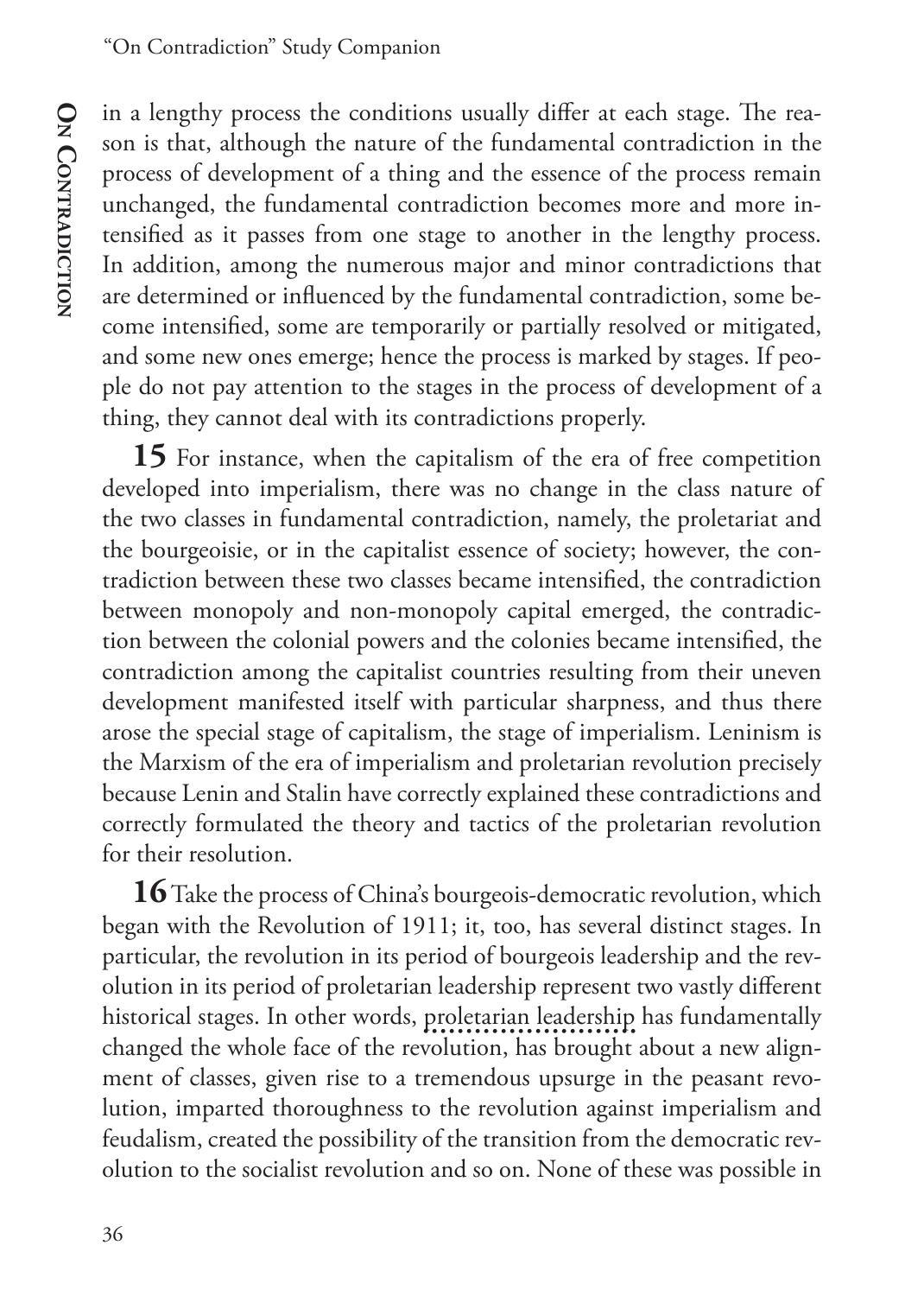#### Chapter 3 - The Particularity of Contradiction

**16** Without proletarian leadership the revolution in China was at a dead end. The national bourgeoisie was too weak to withstand imperialist forces to win genuine national democracy. As a result, they would have been subverted by imperialists and either made to rule as their colonial puppets or be forced to give up China as a nation altogether.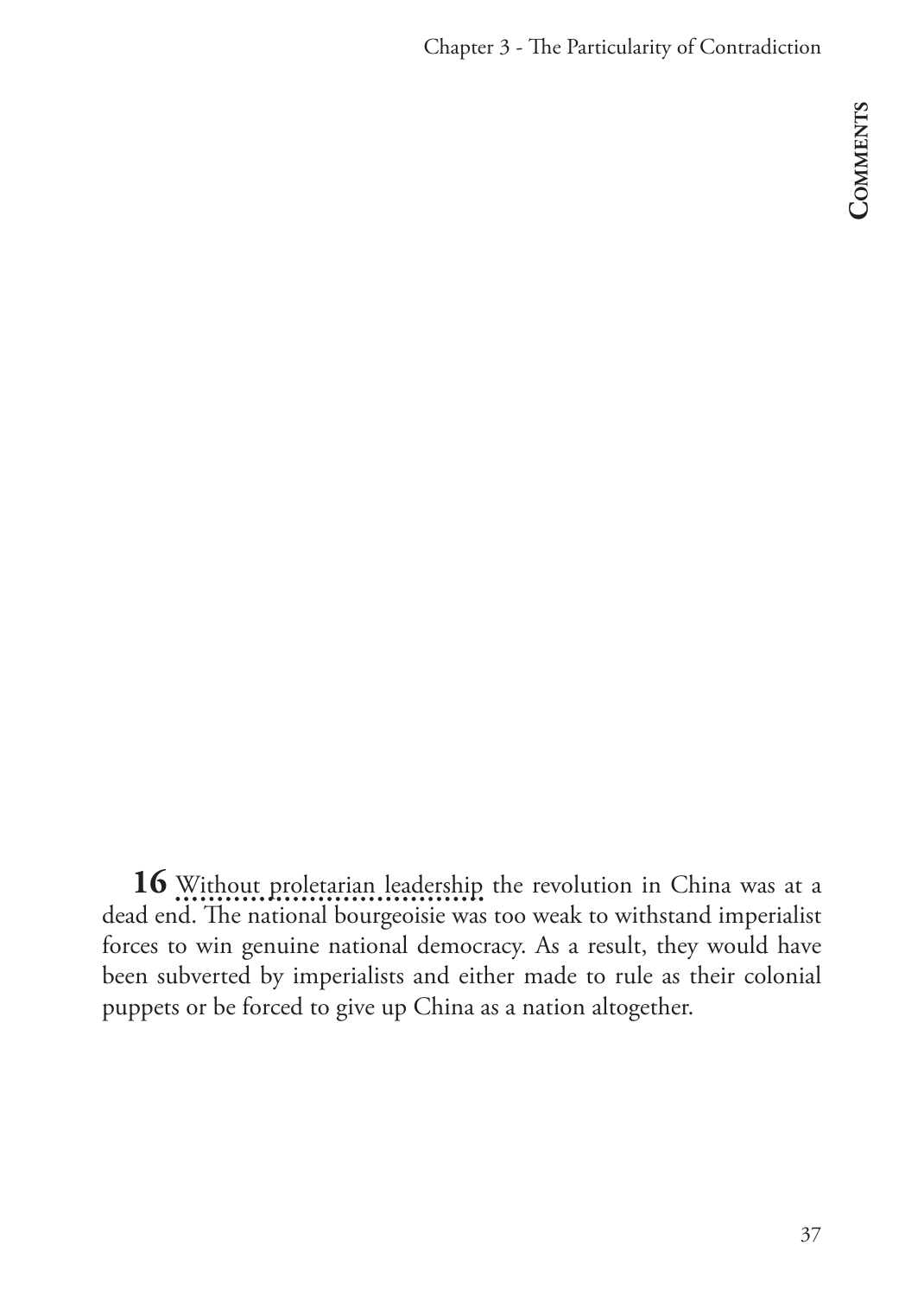the period when the revolution was under bourgeois leadership. Although no change has taken place in the nature of the fundamental contradiction in the process as a whole, i.e., in the anti-imperialist, anti-feudal, democratic-revolutionary nature of the process (the opposite of which is its semi-colonial and semi-feudal nature), nonetheless this process has passed through several stages of development in the course of more than twenty years; during this time many great events have taken place—the failure of the Revolution of 1911 and the establishment of the regime of the Northern warlords, the formation of the first national united front and the revolution of 1924-27, the break-up of the united front and the desertion of the bourgeoisie to the side of the counterrevolution, the wars among the new warlords, the Agrarian Revolutionary War, the establishment of the second national united front and the War of Resistance Against Japan. These stages are marked by particular features such as the intensification of certain contradictions (e.g., the Agrarian Revolutionary War and the Japanese invasion of the four northeastern provinces), the partial or temporary resolution of other contradictions (e.g., the destruction of the Northern warlords and our confiscation of the land of the landlords), and the emergence of yet other contradictions (e.g., the conflicts among the new warlords, and the landlords' recapture of the land after the loss of our revolutionary base areas in the south).

**17** In studying the particularities of the contradictions at each stage in the process of development of a thing, we must not only observe them in their interconnections or their totality, we must also examine the two aspects of each contradiction.

**18** For instance, consider the Kuomintang and the Communist Party. Take one aspect, the Kuomintang. In the period of the first united front, the Kuomintang carried out Sun Yat-sen's Three Great Policies of alliance with Russia, co-operation with the Communist Party, and assistance to the peasants and workers; hence it was revolutionary and vigorous, it was an alliance of various classes for the democratic revolution. After 1927, however, the Kuomintang changed into its opposite and became a reactionary bloc of the landlords and big bourgeoisie. After the Xian Incident in December 1936, it began another change in the direction of ending the civil war and co-operating with the Communist Party for joint oppo-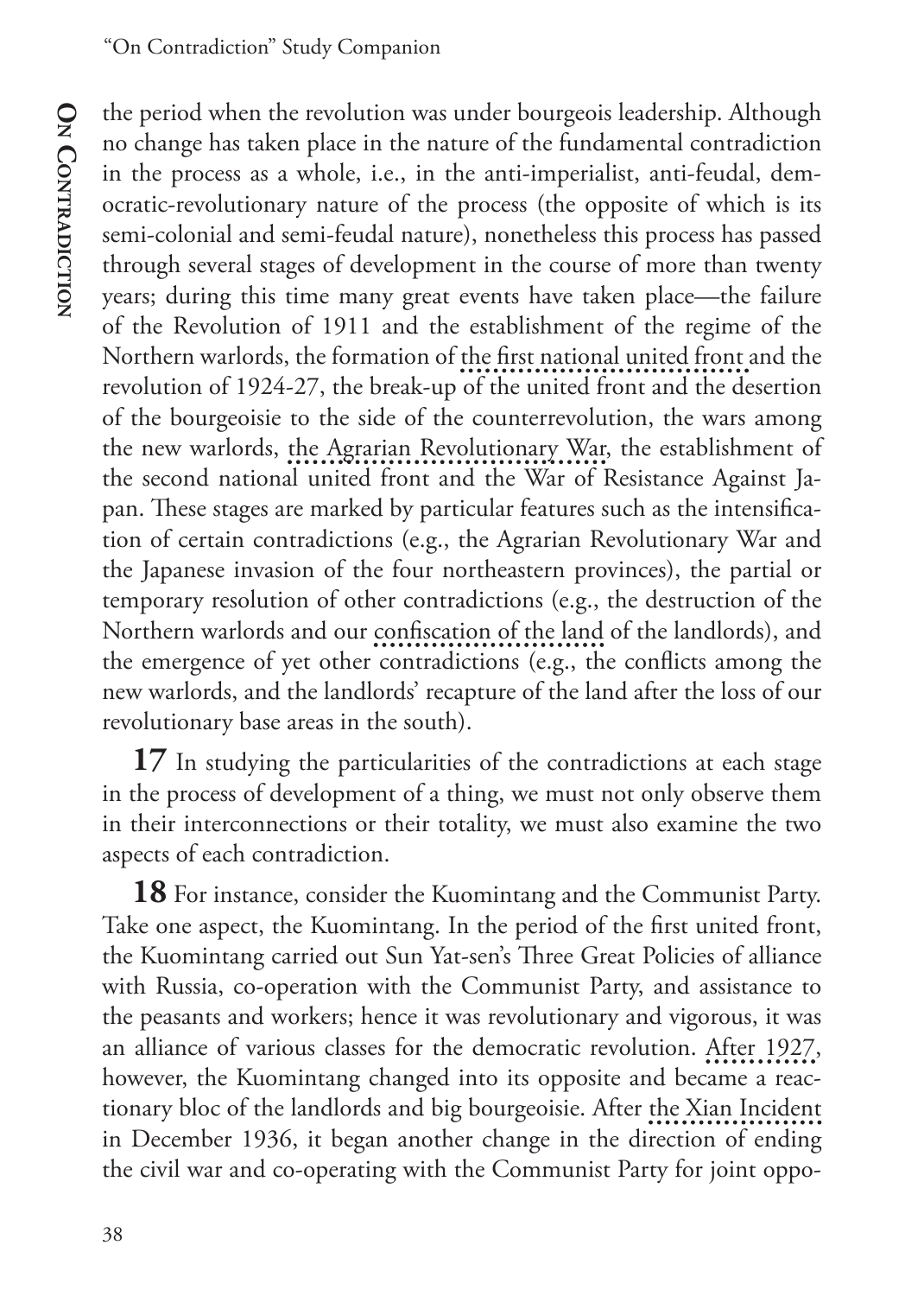The first united front was between the communists and the nationalists when the KMT was led by Chiang Kai-shek. That front was broken up when Chiang purged and killed the communists.

The Agrarian Revolutionary War refers to the foundation of the mass support for the communists: the peasants who were ready to lay down their lives to fight for the promise of "land to the tiller."

The confiscation of land refers to the Land Reform in the communist held Liberated Areas, where the land was seized from landlords and redistributed to the peasants.

**18** After Sun Yat-Sen's death, Chiang Kai-shek took over the nationalist party and changed it from a nationalist alliance to a party representing the interests of the big bourgeoisie, which carried out the slaughter of communists.

The Xian Incident refers to the confrontation where two KMT generals kidnapped Chiang Kai-shek to force him to unite with the communists in order to drive the Japanese out of China; they recognized that if the nationalists kept trying to kill of the communists, and the communists were the only ones fighting the Japanese, there was a real danger that China would cease to exist as a nation.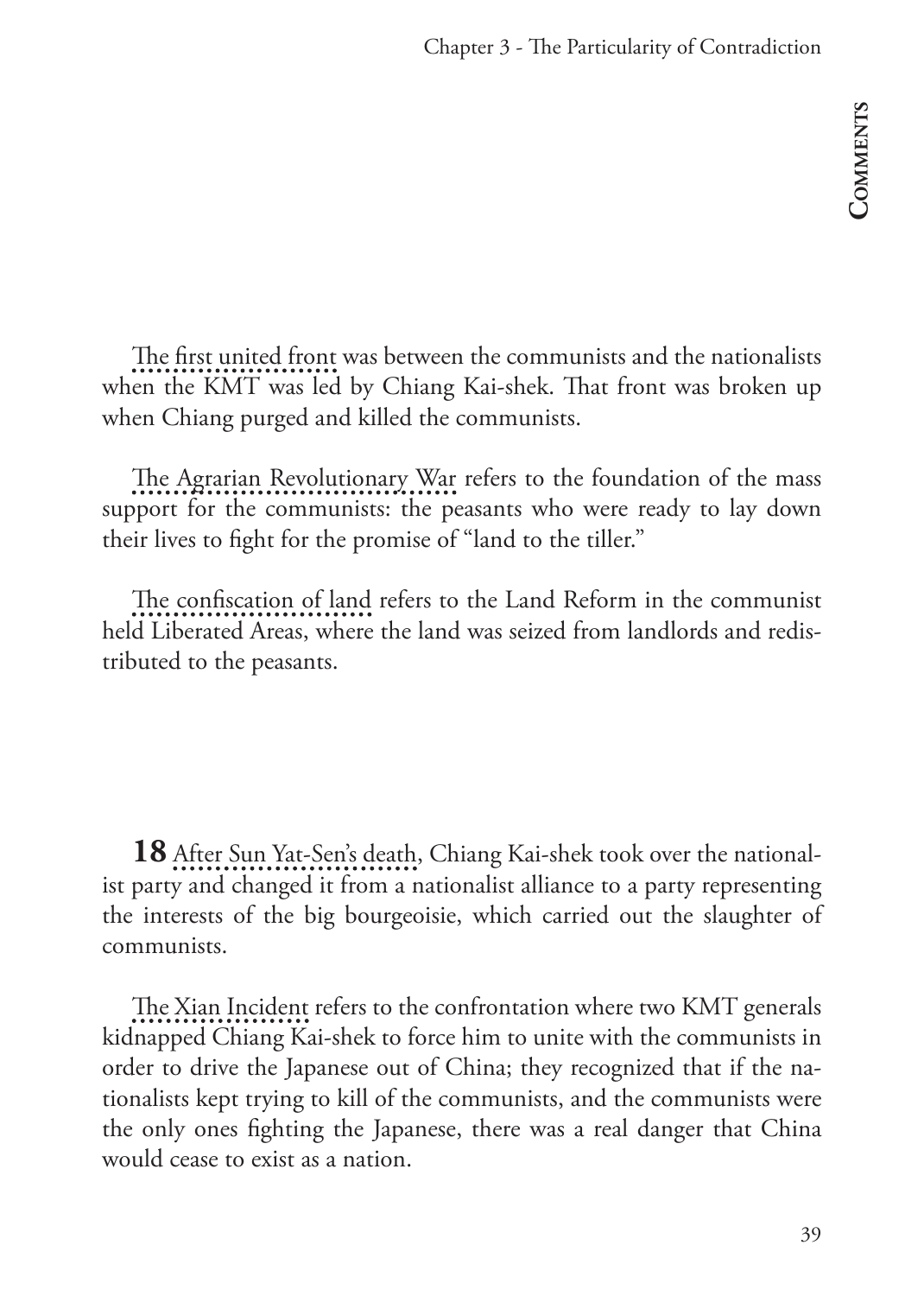**O n C ontradi cti o n**

sition to Japanese imperialism. Such have been the particular features of the Kuomintang in the three stages. Of course, these features have arisen from a variety of causes. Now take the other aspect, the Chinese Communist Party. In the period of the first united front, the Chinese Communist Party was in its infancy; it courageously led the revolution of 1924-27 but revealed its immaturity in its understanding of the character, the tasks and the methods of the revolution, and consequently it became possible for Chen Duxiu-ism, which appeared during the latter part of this revolution, to assert itself and bring about the defeat of the revolution. After 1927, the Communist Party courageously led the Agrarian Revolutionary War and created the revolutionary army and revolutionary base areas; however, it committed adventurist errors, which brought about very great losses both to the army and to the base areas. Since 1935 the Party has corrected these errors and has been leading the new united front for resistance to Japan; this great struggle is now developing. At the present stage, the Communist Party is a Party that has gone through the test of two revolutions and acquired a wealth of experience. Such have been the particular features of the Chinese Communist Party in the three stages. These features, too, have arisen from a variety of causes. Without studying both these sets of features we cannot understand the particular relations between the two parties during the various stages of their development, namely, the establishment of a united front, the breakup of the united front, and the establishment of another united front. What is even more fundamental for the study of the particular features of the two parties is the examination of the class basis of the two parties and the resultant contradictions that have arisen between each party and other forces at different periods. For instance, in the period of its first cooperation with the Communist Party, the Kuomintang stood in contradiction to foreign imperialism and was therefore anti-imperialist; on the other hand, it stood in contradiction to the great masses of the people within the country—although in words it promised many benefits to the working people, in fact it gave them little or nothing. In the period when it carried on the anti-Communist war, the Kuomintang collaborated with imperialism and feudalism against the great masses of the people and wiped out all the gains they had won in the revolution, and thereby intensified its contradictions with them. In the present period of the anti-Japanese war, the Kuomintang stands in contradiction to Japanese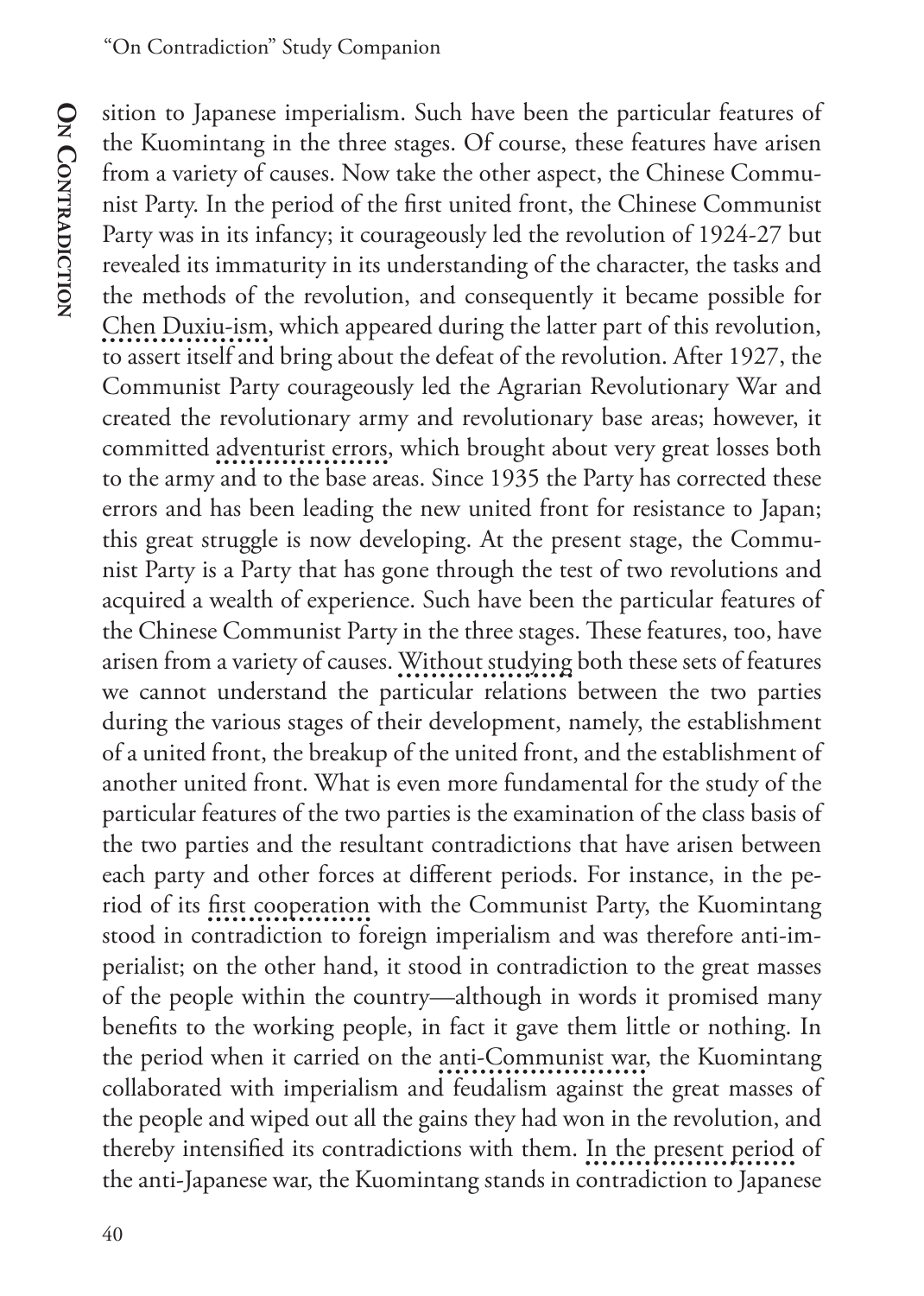Chen Duxiu was one of the Communist Party's founders and perpetuated the incorrect class analysis that the main force of the Chinese revolution was the workers. His wrong analysis and the political line that resulted from it led to the communists suffering devastating defeat after defeat.

Adventurist errors are errors that are made because they are not based in the material reality of the masses. Rather than acting on the objective conditions and material reality of what is actually possible and who can be united in action, adventurists run ahead of the masses in their actions, failing to see their participation and integration as a necessity and the foundation to advancing the revolution.

In another historical example, in the beginning of the French Revolution, there was a united front between the bourgeoisie and the peasants against the king. However, the king was quickly restored because after the revolution a section of the bourgeoisie saw that the peasants posed a threat to their class, so they turned into their opposite and restored the king.

Here Mao was talking about the time period when the KMT was under the leadership of Sun Yat-Sen.

This refers to the time period when the KMT purged the communists, killing over 80 percent of the members.

Although the KMT joined with the communists in opposing the Japanese, they still did what they could to weaken the communists, including letting the communists do most of the fighting, in order to be in a better position to win the subsequent civil war.

In correctly identifying the Japanese imperialist threat as the main or principle contradiction, the communists had to both remember and put aside the fact that the KMT did not have the interests of the people at heart, and also that in recent history they had slaughtered their comrades, families and friends. If the communists had not been able to correctly identify the principle contradiction, the Japanese very likely would have taken over China and China would have become a Japanese colony.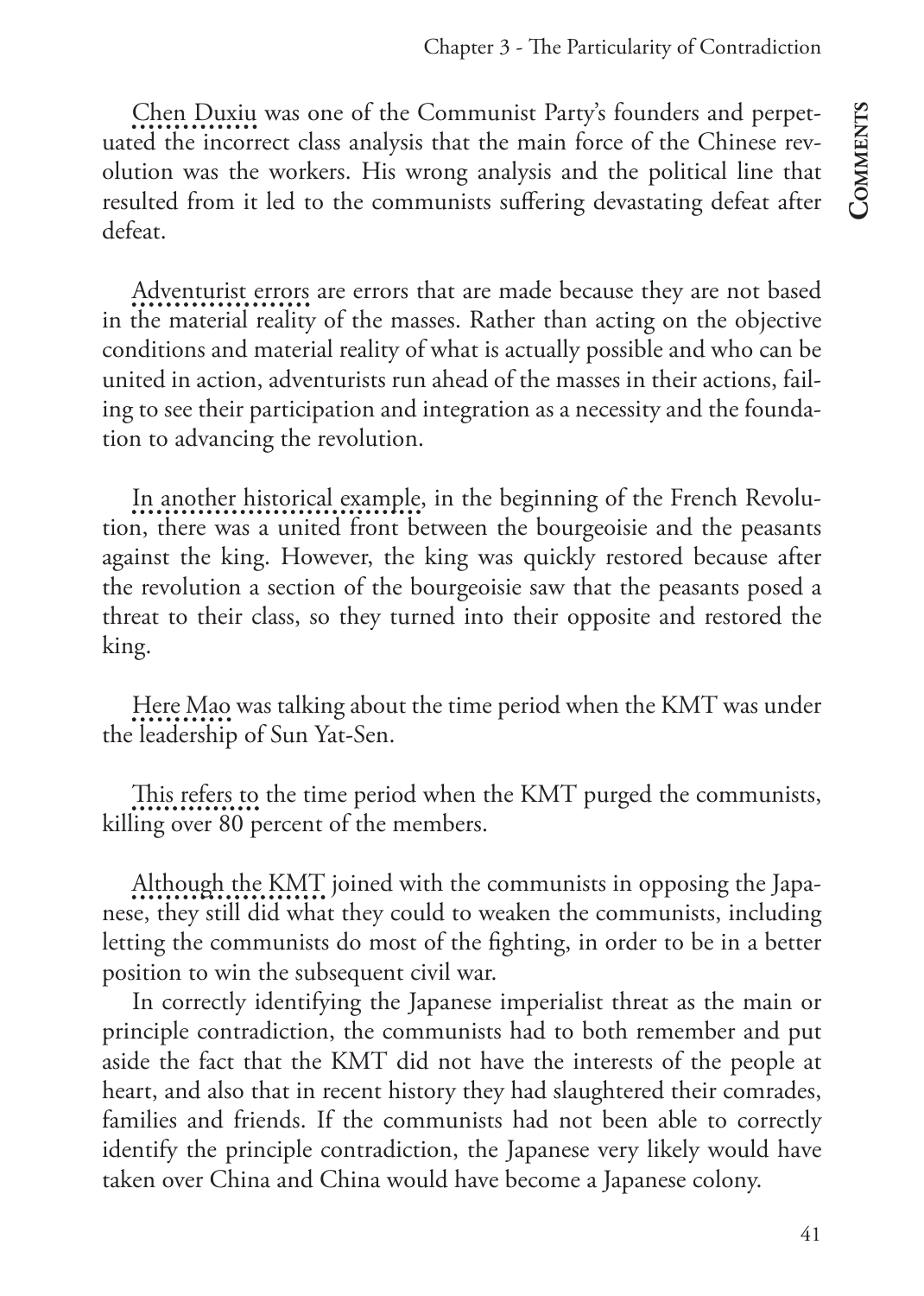imperialism and wants co-operation with the Communist Party, without however relaxing its struggle against the Communist Party and the people or its oppression of them. As for the Communist Party, it has always, in every period, stood with the great masses of the people against imperialism and feudalism, but in the present period of the anti-Japanese war, it has adopted a moderate policy towards the Kuomintang and the domestic feudal forces because the Kuomintang has pressed itself in favor of resisting Japan. The above circumstances have resulted now in alliance between the two parties and now in struggle between them, and even during the periods of alliance there has been a complicated state of simultaneous alliance and struggle. If we do not study the particular features of both aspects of the contradiction, we shall fail to understand not only the relations of each party with the other forces, but also the relations between the two parties.

**19** It can thus be seen that in studying the particularity of any kind of contradiction—the contradiction in each form of motion of matter, the contradiction in each of its processes of development, the two aspects of the contradiction in each process, the contradiction at each stage of a process, and the two aspects of the contradiction at each stage—in studying the particularity of all these contradictions, we must not be subjective and arbitrary but must analyze it concretely. Without concrete analysis there can be no knowledge of the particularity of any contradiction. We must always remember Lenin's words, the concrete analysis of concrete conditions.

**20** Marx and Engels were the first to provide us with excellent models of such concrete analysis.

**21** When Marx and Engels applied the law of contradiction in things to the study of the socio-historical process, they discovered the contradiction between the productive forces and the relations of production, they discovered the contradiction between the exploiting and exploited classes and also the resultant contradiction between the economic base and its superstructure (politics, ideology, etc.), and they discovered how these contradictions inevitably lead to different kinds of social revolution in different kinds of class society.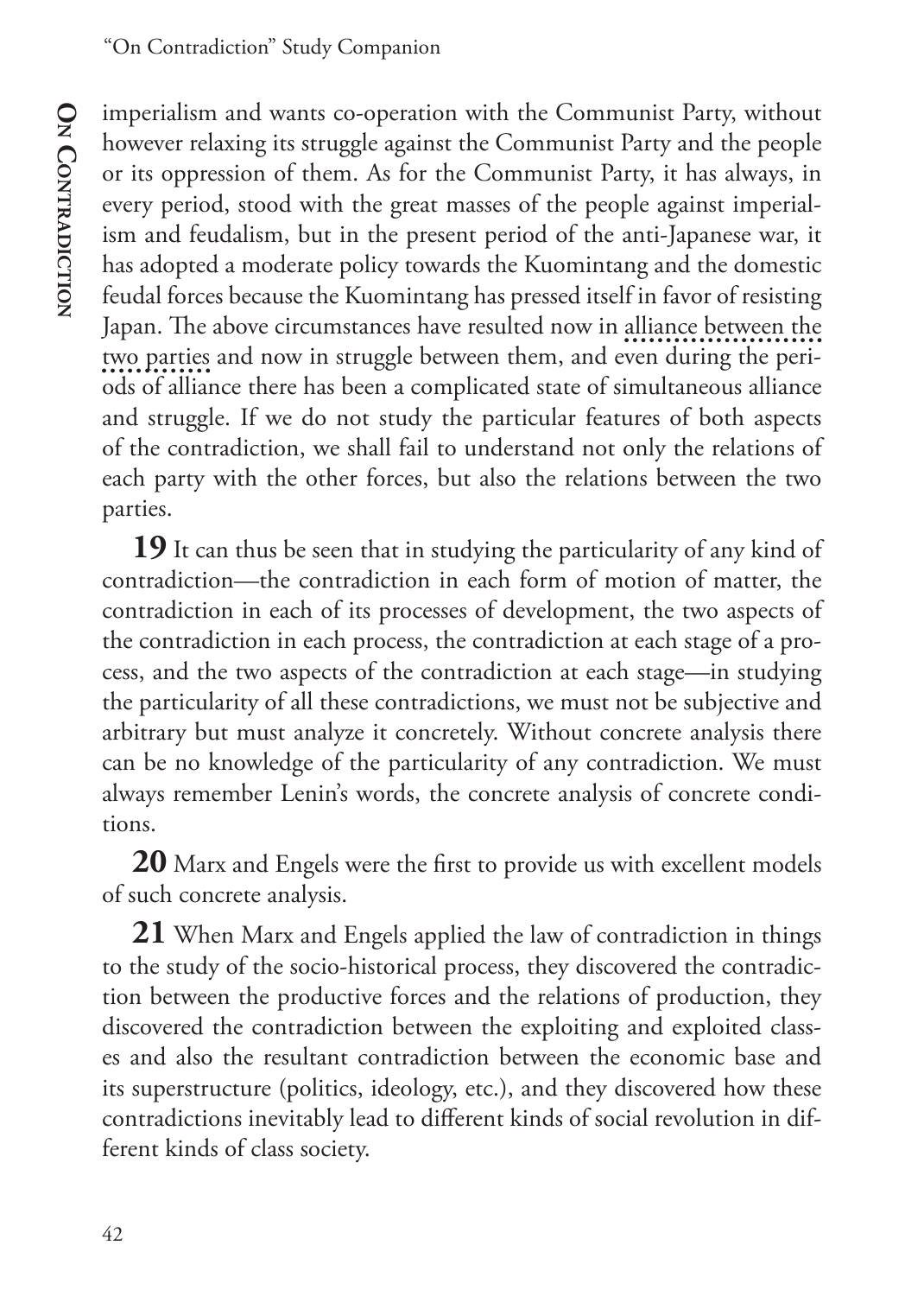At the time of the United Front, the communist soldiers were technically put under the command of the KMT and the war was directed overall by Chiang Kai-Shek. However, if the CCP had blindly followed this agreement without analyzing the complicated contradictions within that unity and acting accordingly, the war would have been lost.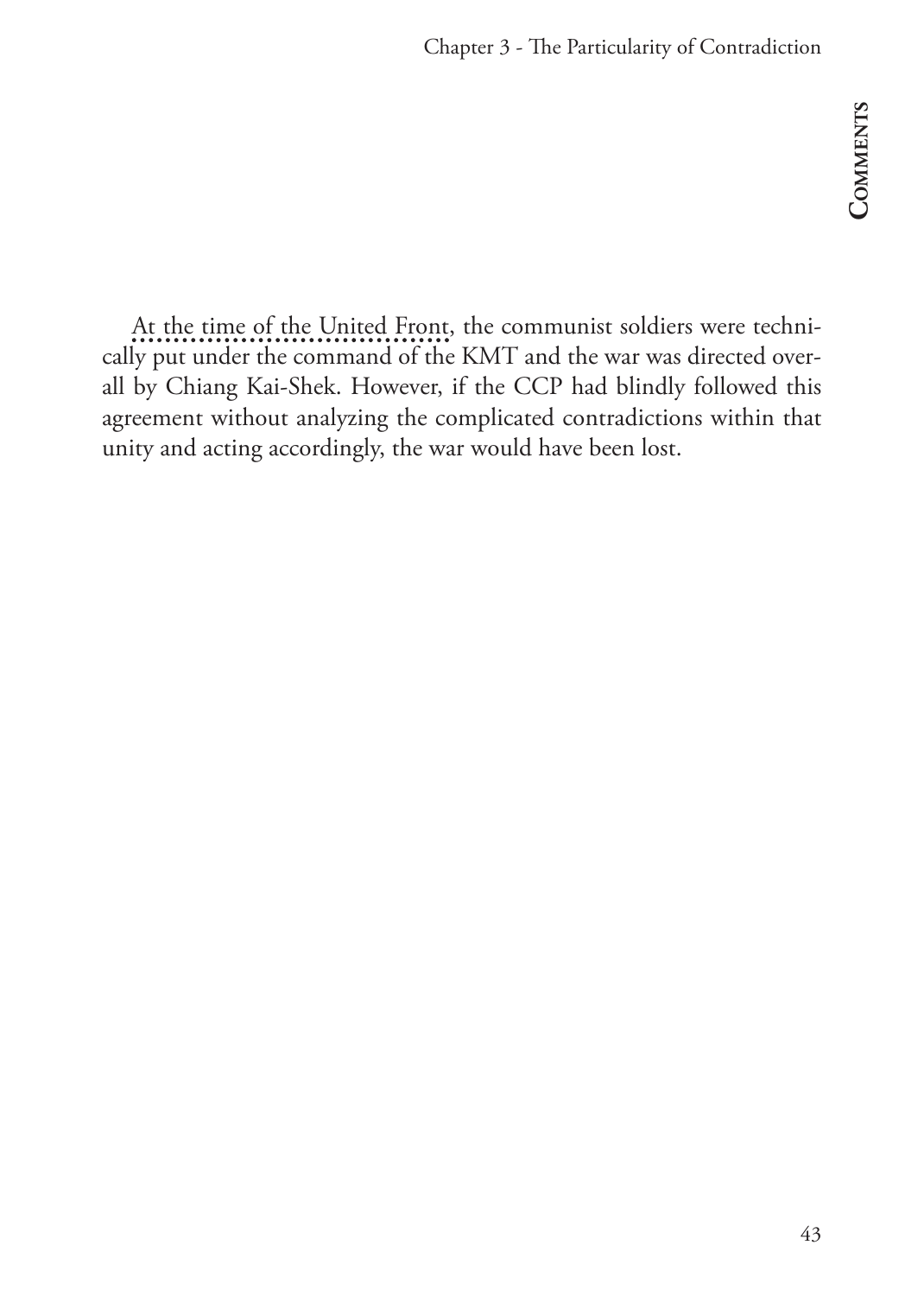**22** When Marx applied this law to the study of the economic structure of capitalist society, he discovered that the basic contradiction of this society is the contradiction between the social character of production and the private character of ownership. This contradiction manifests itself in the contradiction between the organized character of production in individual enterprises and the anarchic character of production in society as a whole. In terms of class relations, it manifests itself in the contradiction between the bourgeoisie and the proletariat.

**23** Because the range of things is vast and there is no limit to their development, what is universal in one context becomes particular in another. Conversely, what is particular in one context becomes universal in another. The contradiction in the capitalist system between the social character of production and the private ownership of the means of production is common to all countries where capitalism exists and develops; as far as capitalism is concerned, this constitutes the universality of contradiction. But this contradiction of capitalism belongs only to a certain historical stage in the general development of class society; as far as the contradiction between the productive forces and the relations of production in class society as a whole is concerned, it constitutes the particularity of contradiction. However, in the course of dissecting the particularity of all these contradictions in capitalist society, Marx gave a still more profound, more adequate and more complete elucidation of the universality of the contradiction between the productive forces and the relations of production in class society in general.

**24** Since the particular is united with the universal and since the universality as well as the particularity of contradiction is inherent in everything, universality residing in particularity, we should, when studying an object, try to discover both the particular and the universal and their interconnection, to discover both particularity and universality and also their interconnection within the object itself, and to discover the interconnections of this object with the many objects outside it. When Stalin explained the historical roots of Leninism in his famous work, *The Foundations of Leninism*, he analyzed the international situation in which Leninism arose, analyzed those contradictions of capitalism which reached their culmination under imperialism, and showed how these contradictions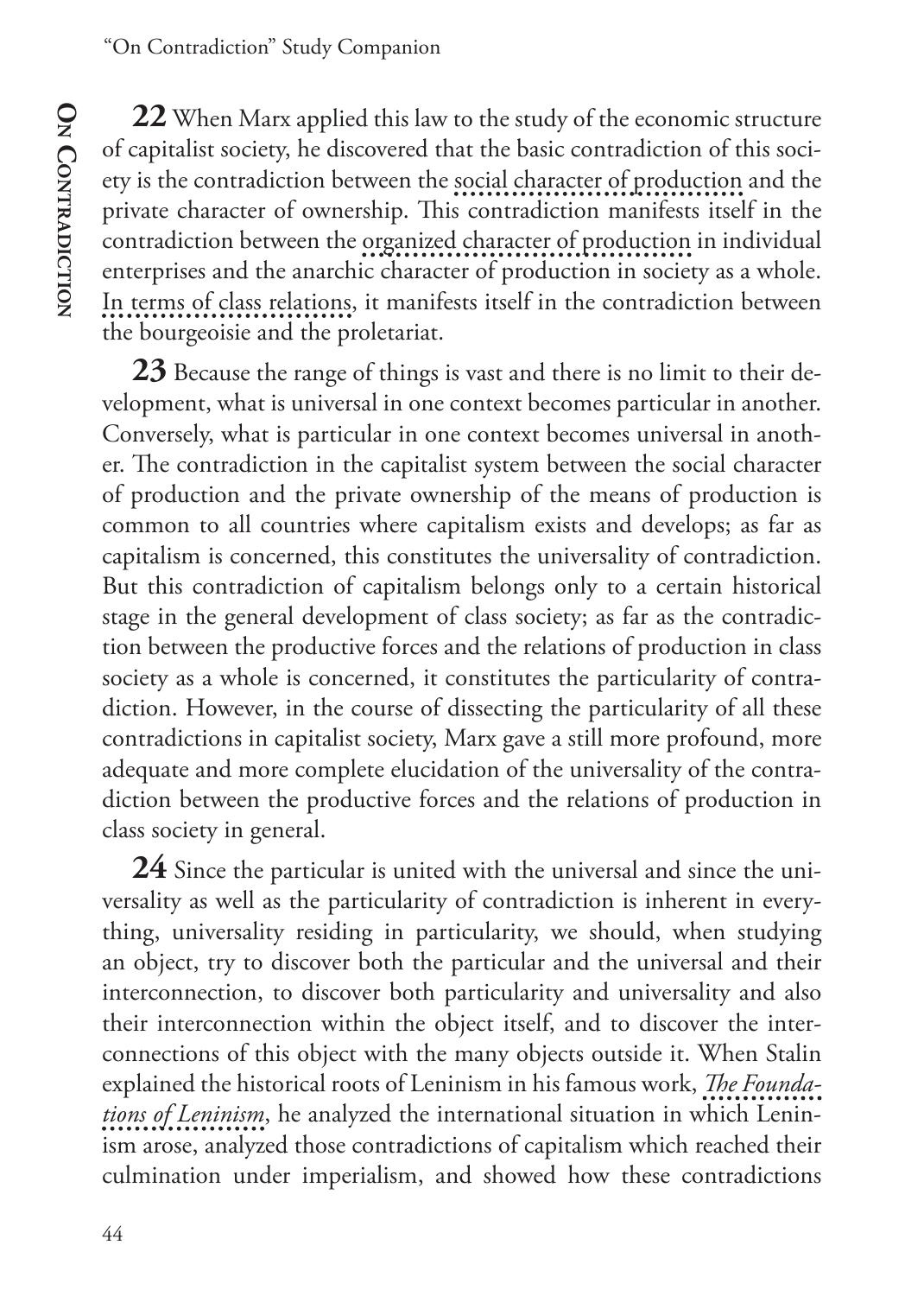**22** Producing anything to scale requires social engagement. But ownership, and the gains to be made from ownership, is relegated to the individual (or in a modern day corporation, a Board of Directors). For instance, Boeing is owned by a small number of major stockholders, but making the planes (and weapons) requires not just the large groups of workers, but also larger society to educate, feed, house and socialize the workers.

To continue with the same example, Boeing, as a corporation, is highly organized in terms of production, marketing, sales and investment. But in terms of the whole society, the purpose of Boeing's planning is not to provide enough high quality, efficient and safe planes for the people. The corporation exists in competition with other plane manufacturers in a constant drive for higher profits, trying to prevent another company from taking over its market share. This results in the situation leading up to 2019 when they produced high-tech modern planes, but sold them with critical safety features as optional extra cost purchases. The resulting crashing of several planes killed hundreds of people.

That is, the proletariat sells its labor at the market rate, and the bourgeoisie extracts the surplus value to make profit. The wages and all of the money that Boeing puts into each plane is far less than the amount for which they can sell it. That difference is called surplus value and is appropriated by the bourgeoisie from the proletariat as profit.

Crisis in capitalism occurs often when the drive for profit to extract increasing amounts of surplus value from worker labor results in workers not having enough money to purchase the things they produce (in this case, not necessarily buying the planes themselves, but buying plane tickets, etc.).

*The Foundations of Leninism* is a book published in 1924 based on a series of lectures that Joseph Stalin delivered at the Sverdlov Communist University. Every chapter presents a different aspect of Lenin's theoretical contributions and their universality. Many ML and MLM consider these essays to have synthesized the universal aspects of Leninism.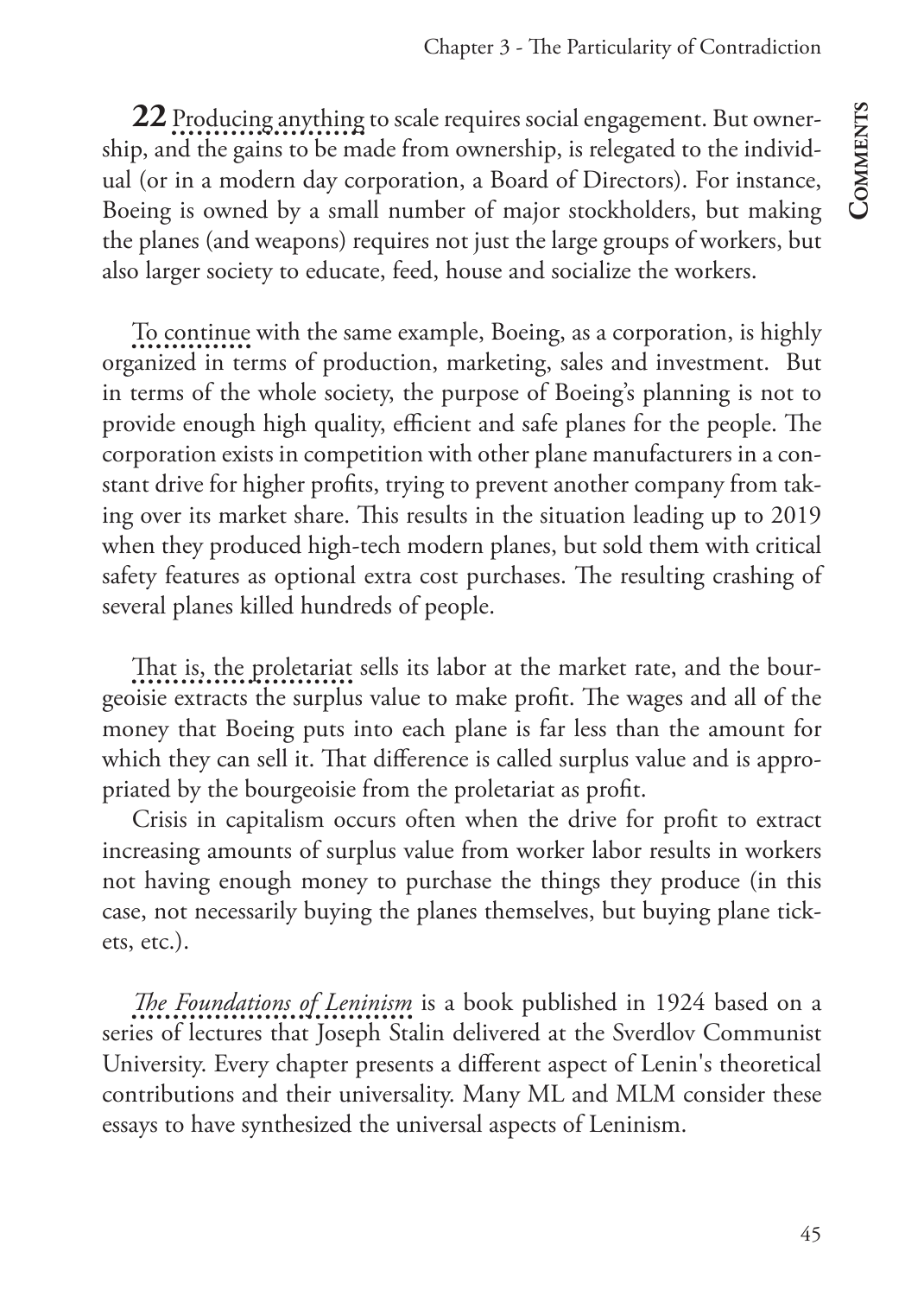made proletarian revolution a matter for immediate action and created favorable conditions for a direct onslaught on capitalism. What is more, he analyzed the reasons why Russia became the cradle of Leninism, why tsarist Russia became the focus of all the contradictions of imperialism, and why it was possible for the Russian proletariat to become the vanguard of the international revolutionary proletariat. Thus, Stalin analyzed the universality of contradiction in imperialism, showing why Leninism is the Marxism of the era of imperialism and proletarian revolution, and at the same time analyzed the particularity of tsarist Russian imperialism within this general contradiction, showing why Russia became the birthplace of the theory and tactics of proletarian revolution and how the universality of contradiction is contained in this particularity. Stalin's analysis provides us with a model for understanding the particularity and the universality of contradiction and their interconnection.

**25** On the question of using dialectics in the study of objective phenomena, Marx and Engels, and likewise Lenin and Stalin, always enjoin people not to be in any way subjective and arbitrary but, from the concrete conditions in the actual objective movement of these phenomena, to discover their concrete contradictions, the concrete position of each aspect of every contradiction and the concrete inter-relations of the contradictions. Our dogmatists do not have this attitude in study and therefore can never get anything right. We must take warning from their failure and learn to acquire this attitude, which is the only correct one in study.

**26** The relationship between the universality and the particularity of contradiction is the relationship between the general character and` the individual character of contradiction. By the former we mean that contradiction exists in and runs through all processes from beginning to end; motion, things, processes, thinking—all are contradictions. To deny contradiction is to deny everything. This is a universal truth for all times and all countries, without exception. Hence the general character, the absoluteness of contradiction. But this general character is contained in every individual character; without individual character there can be no general character. If all individual character were removed, what general character would remain? It is because each contradiction is particular that individual character arises. All individual character exists conditionally and temporar-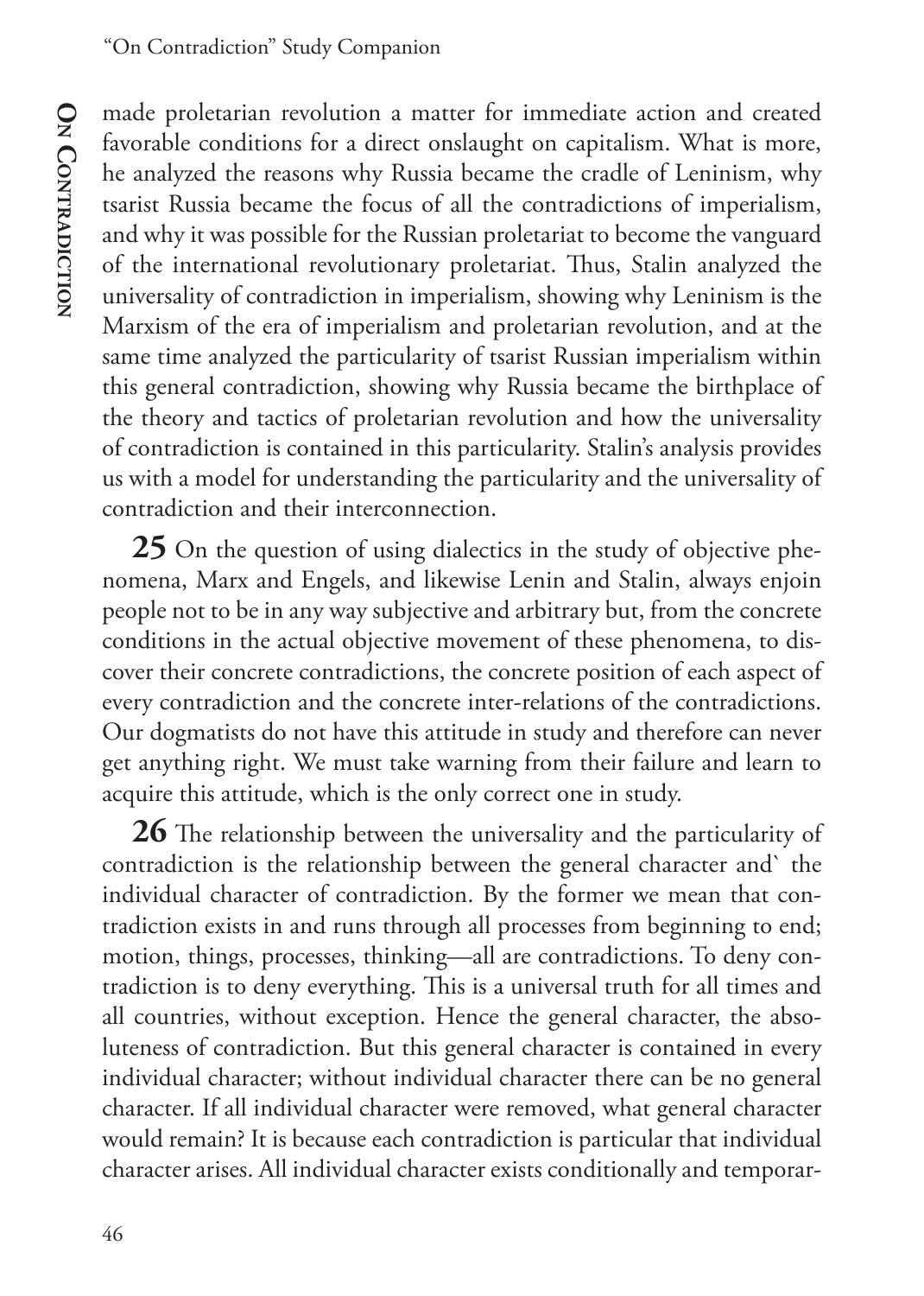## Chapter 3 - The Particularity of Contradiction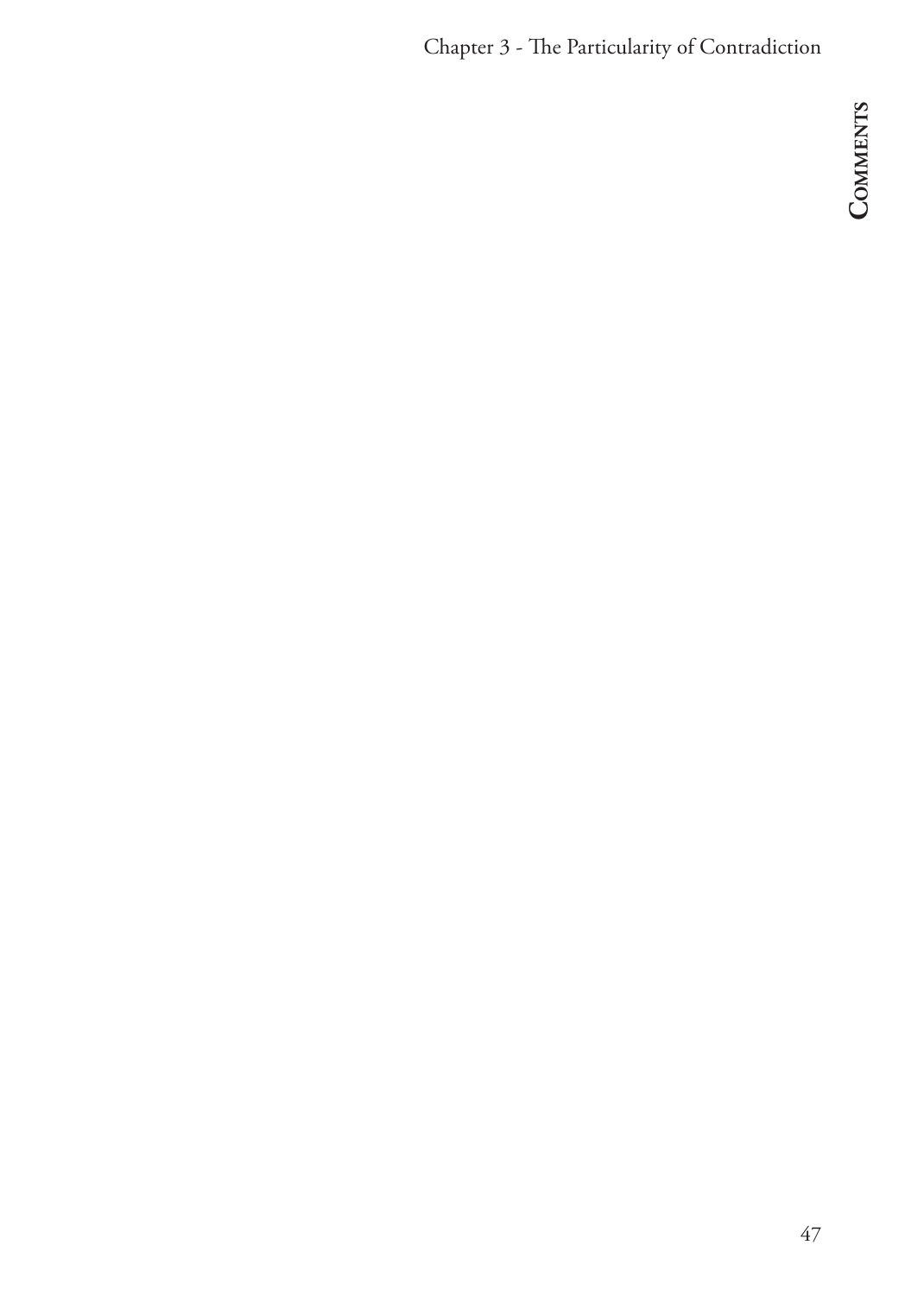ily, and hence is relative.

**27** This truth concerning general and individual character, concerning absoluteness and relativity, is the quintessence of the problem of contradiction in things; failure to understand it is tantamount to abandoning dialectics.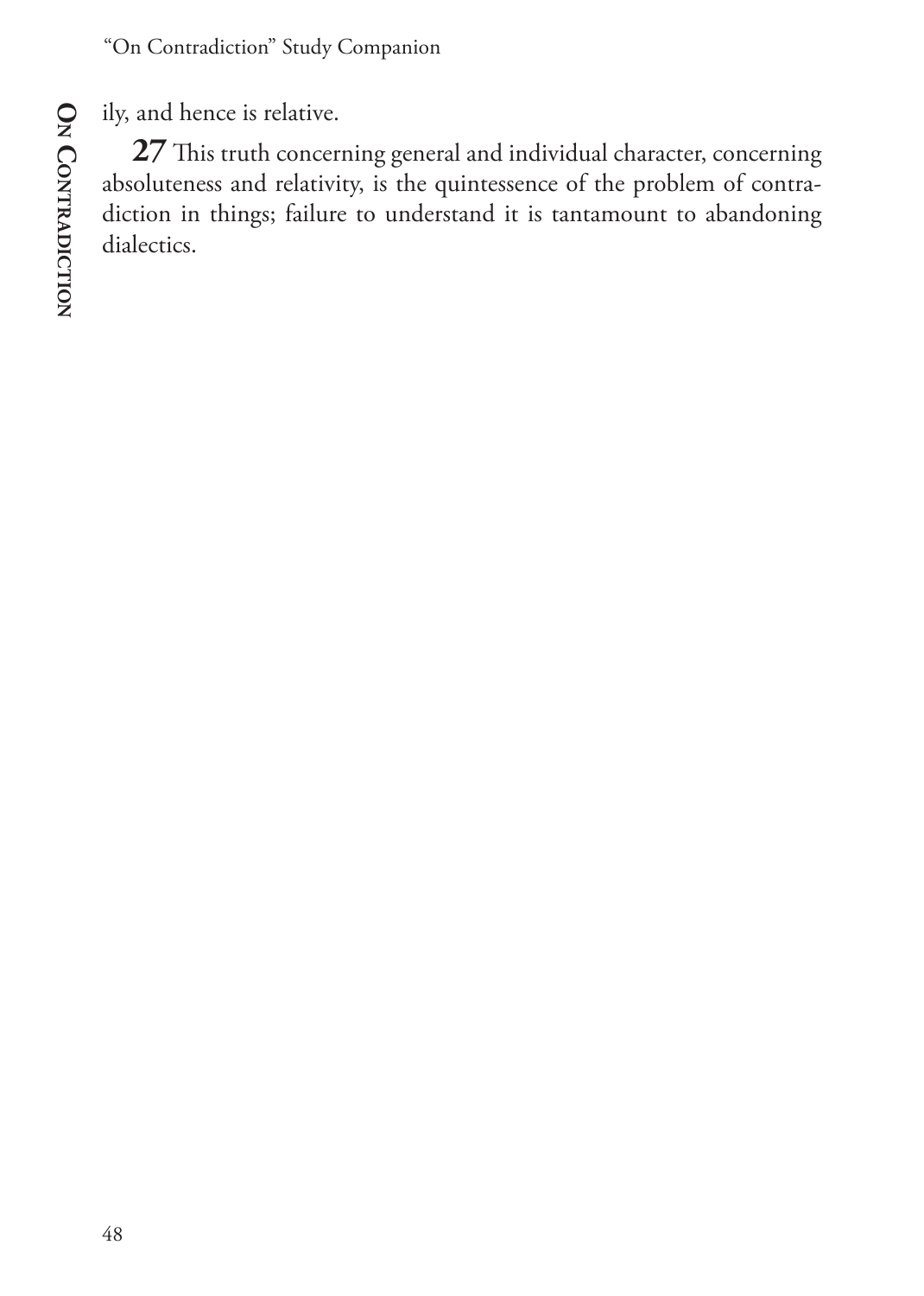## Chapter 3 - The Particularity of Contradiction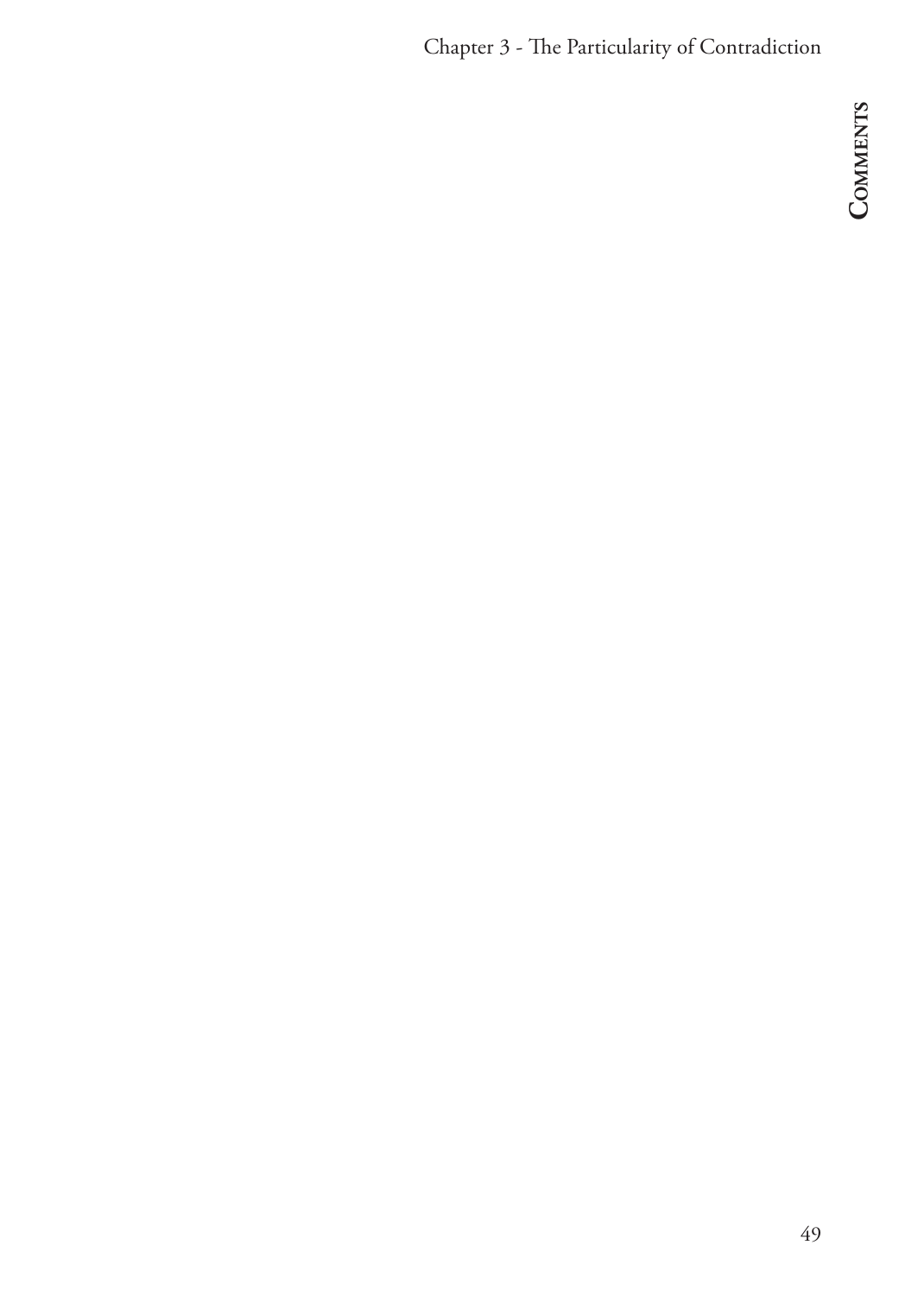# Chapter 4

# **The Principle Contradiction and the Principle Aspect of a Contradiction**

**1** There are still two points in the problem of the particularity of contradiction that must be singled out for analysis, namely, the principle contradiction and the principle aspect of a contradiction.

**2** There are many contradictions in the process of development of a complex thing, and one of them is necessarily the principle contradiction whose existence and development determines or influences the existence and development of the other contradictions.

**3** For instance, in capitalist society the two forces in contradiction, the proletariat and the bourgeoisie, form the principle contradiction. The other contradictions, such as those between the remnant feudal class and the bourgeoisie, between the peasant petit bourgeoisie and the bourgeoisie, between the proletariat and the peasant petit bourgeoisie, between the non-monopoly capitalists and the monopoly capitalists, between bourgeois democracy and bourgeois fascism, among the capitalist countries and between imperialism and the colonies, are all determined or influenced by this principle contradiction.

**4** In a semi-colonial country such as China, the relationship between the principle contradiction and the non-principle contradictions presents a complicated picture.

**5** When imperialism launches a war of aggression against such a country, all its various classes, except for some traitors, can temporarily unite in a national war against imperialism. At such a time, the contradiction between imperialism and the country concerned becomes the principle contradiction, while all the contradictions among the various classes within the country (including what was the principal contradiction, between the feudal system and the great masses of the people) are temporarily relegated to a secondary and subordinate position. 56So it was in China in the Opium War of 1840, the Sino-Japanese War of 1894 and the Yihetuan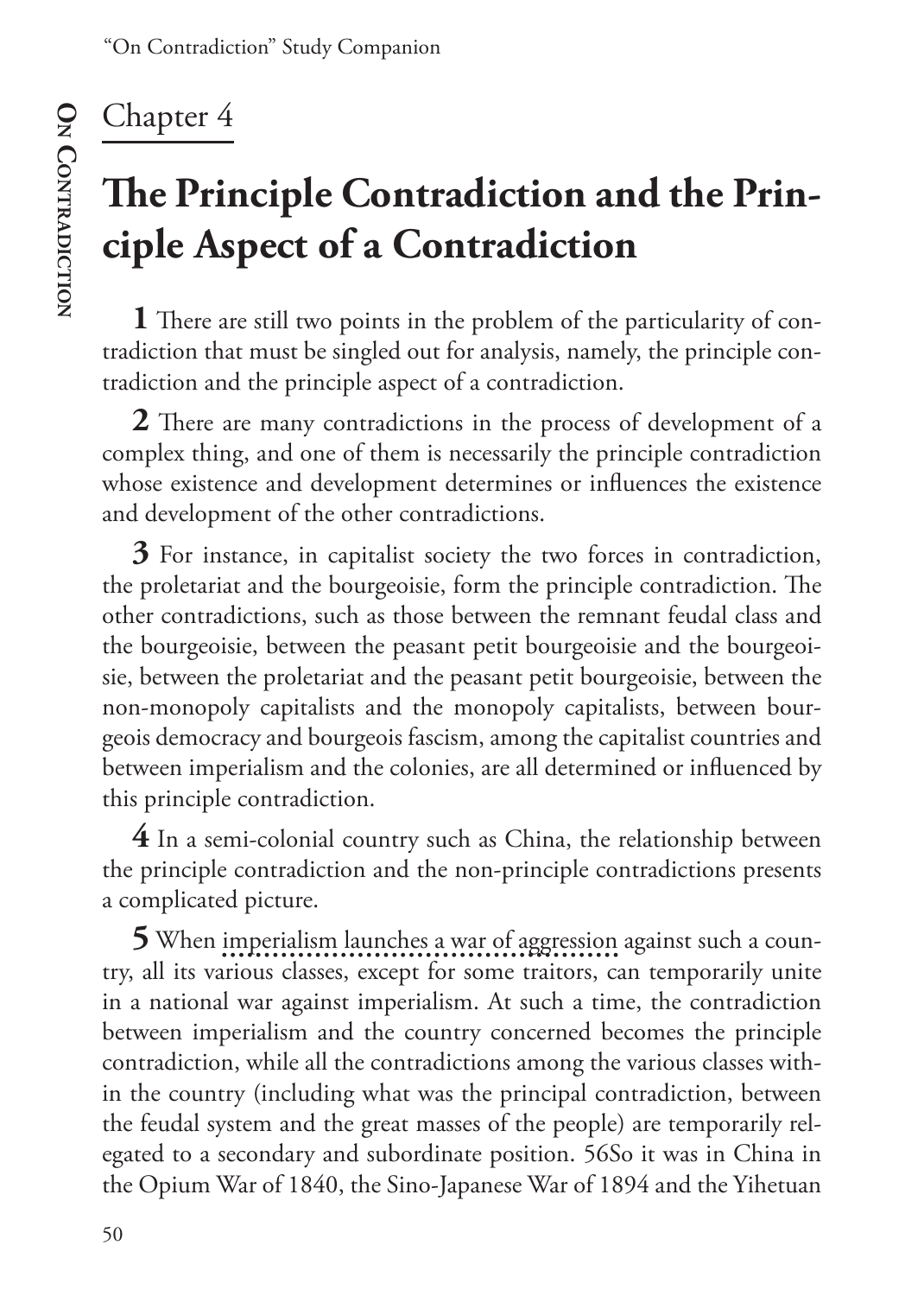#### Chapter 4 - The Principle Contradiction and the Principal Aspect of a Contradiction

**5** This was the case in China during WWII when the war against Japanese aggression united different classes, including the bourgeoisie and the proletariat. The unity was temporary because once the imperialist threat was defeated, the primary contradiction became the one between the bourgeoisie and the proletariat once again. Thus, though the universal contradiction in capitalism between the bourgeoisie and the proletariat was primary at the time, it became secondary (temporarily) to the one between imperialism and the Chinese nation.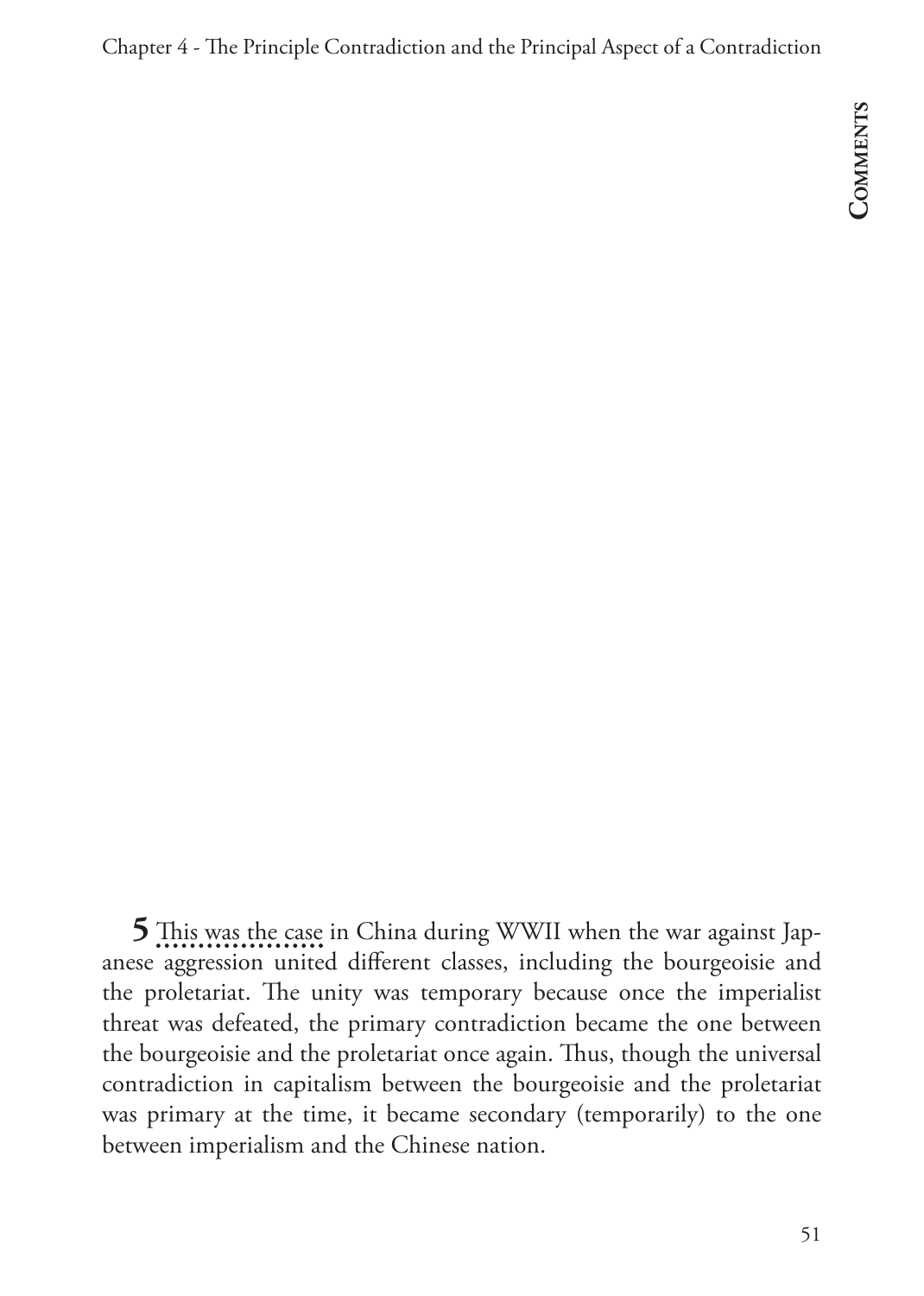War [Boxer Rebellion] of 1900, and so it is now in the present Sino-Japanese War.

**6** But in another situation, the contradictions change position. When imperialism carries on its oppression not by war, but by milder means political, economic and cultural—the ruling classes in semi-colonial countries capitulate to imperialism, and the two form an alliance for the joint oppression of the masses of the people. At such a time, the masses often resort to civil war against the alliance of imperialism and the feudal classes, while imperialism often employs indirect methods rather than direct action in helping the reactionaries in the semi-colonial countries to oppress the people, and thus the internal contradictions become particularly sharp. This is what happened in China in the Revolutionary War of 1911, the Revolutionary War of 1924-27, and the ten years of Agrarian Revolutionary War after 1927. Wars among the various reactionary ruling groups in the semi-colonial countries, e.g., the wars among the warlords in China, fall into the same category.

**7** When a revolutionary civil war develops to the point of threatening the very existence of imperialism and its running dogs, the domestic reactionaries, imperialism often adopts other methods in order to maintain its rule; it either tries to split the revolutionary front from within or sends armed forces to help the domestic reactionaries directly. At such a time, foreign imperialism and domestic reaction stand quite openly at one pole while the masses of the people stand at the other pole, thus forming the principle contradiction, which determines or influences the development of the other contradictions. The assistance given by various capitalist countries to the Russian reactionaries after the October Revolution is an example of armed intervention. Chiang Kai-shek's betrayal in 1927 is an example of splitting the revolutionary front.

**8** But whatever happens, there is no doubt at all that at every stage in the development of a process, there is only one principle contradiction that plays the leading role.

**9** Hence, if in any process there are a number of contradictions, one of them must be the principle contradiction playing the leading and decisive role, while the rest occupy a secondary and subordinate position.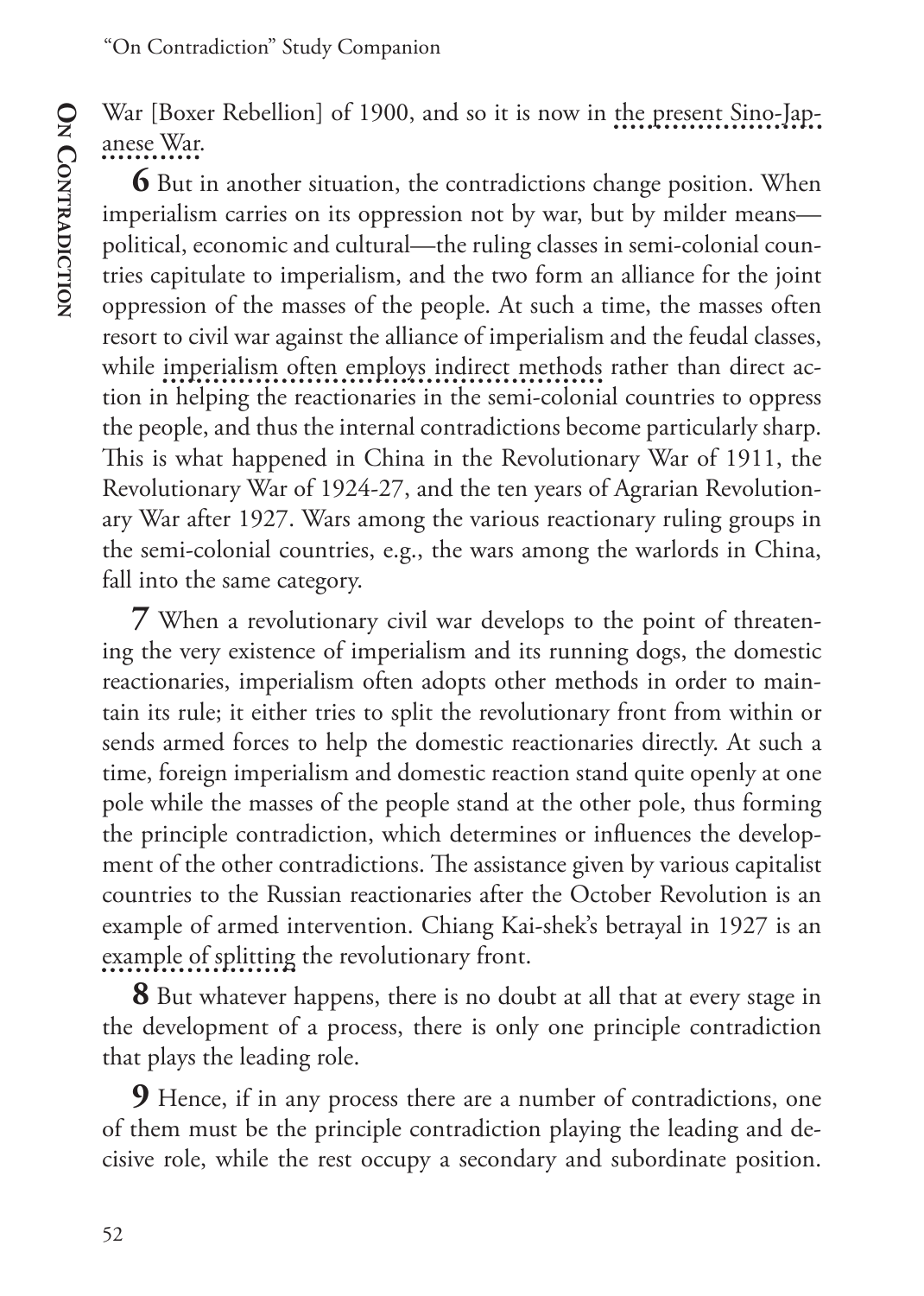If China had lost to Japan and become its colony or had been broken up between different imperialist interests, then the principle contradiction would have become the contradiction between colonized China and its imperialist rulers.

**6** This is what happened in the majority of the world: imperialists found indirect rule much more efficient than direct rule of colonies. For instance South Korea is supposedly a sovereign state but for all practical purposes is a semi-colony of the US, with the bourgeoisie in South Korea doing the bidding of the US and acting in its interest in Asia. This results in more complicated contradictions within South Korea—among them, the national bourgeoisie and the proletariat, the great masses of the people and US imperialism, the US semi-colony of South Korea and North Korea, the South Korean bourgeoisie and the North Korean bureaucratic bourgeoisie, and so on.

**7** The US is notorious for its covert actions to split the revolutionary front. Some of the most infamous examples are: financial and military aid to Cuban exiles in the Bay of Pigs, CIA aid to the Tibetan ruling class, US paying drug dealers to aid the Contras against the Sandinistas, etc.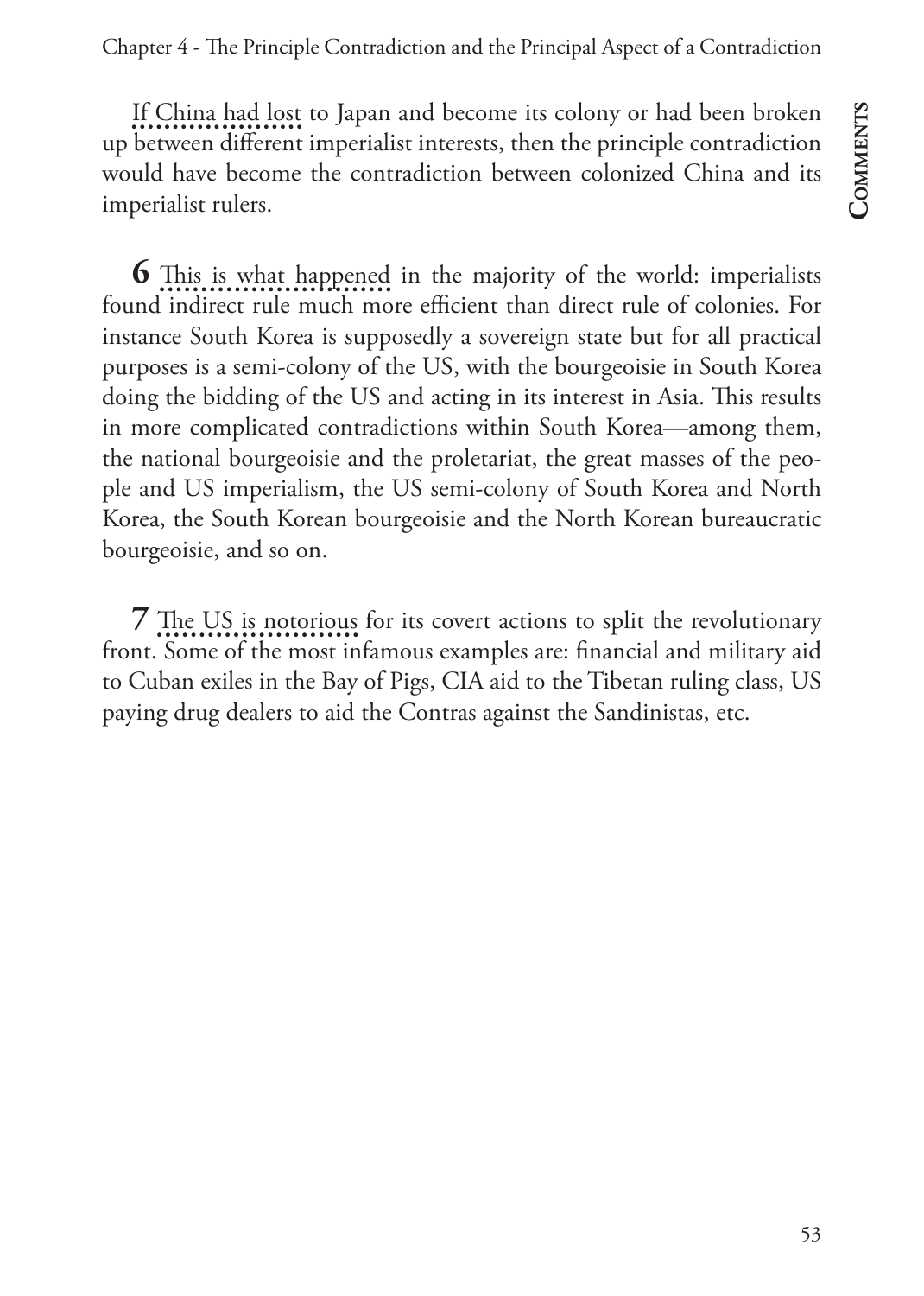Therefore, in studying any complex process in which there are two or more contradictions, we must devote every effort to finding its principle contradiction. Once this principle contradiction is grasped, all problems can be readily solved. This is the method Marx taught us in his study of capitalist society. Likewise Lenin and Stalin taught us this method when they studied imperialism and the general crisis of capitalism and when they studied the Soviet economy. There are thousands of scholars and men of action who do not understand it, and the result is that, lost in a fog, they are unable to get to the heart of a problem and naturally cannot find a way to resolve its contradictions.

**10** As we have said, one must not treat all the contradictions in a process as being equal but must distinguish between the principle and the secondary contradictions, and pay special attention to grasping the principle one. But, in any given contradiction, whether principle or secondary, should the two contradictory aspects be treated as equal? Again, no. In any contradiction the development of the contradictory aspects is uneven. Sometimes they seem to be in equilibrium, which is however only temporary and relative, while unevenness is basic. Of the two contradictory aspects, one must be principle and the other secondary. The principle aspect is the one playing the leading role in the contradiction. The nature of a thing is determined mainly by the principle aspect of a contradiction, the aspect that has gained the dominant position.

**11** But this situation is not static; the principle and the non-principle aspects of a contradiction transform themselves into each other and the nature of the thing changes accordingly. In a given process or at a given stage in the development of a contradiction, A is the principle aspect and B is the non-principle aspect; at another stage or in another process the roles are reversed—a change determined by the extent of the increase or decrease in the force of each aspect in its struggle against the other in the course of the development of a thing.

12 We often speak of "the new superseding the old." The supersession of the old by the new is a general, eternal and inviolable law of the universe. The transformation of one thing into another, through leaps of different forms in accordance with its essence and external conditions—this is the process of the new superseding the old. In each thing there is con-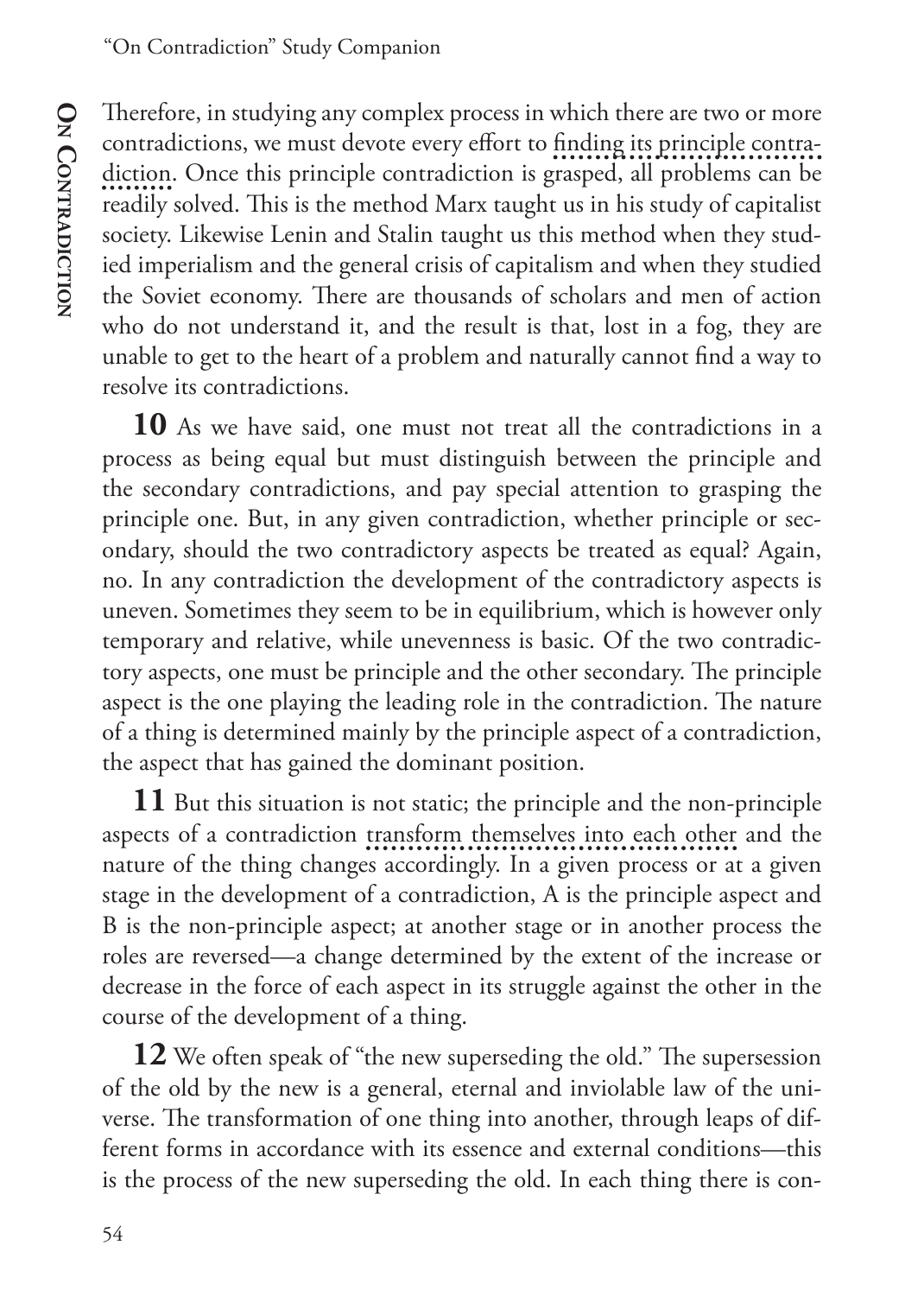**9** To figure out if the contradiction you identify is the principle one or not, think of whether it can be really solved without solving others first. For instance, can capitalism solve the environmental crisis? The current situation is a stark example. All of the reform efforts that activists are spearheading to address climate change might mitigate or delay some of the worst effects of climate change, but they ultimately fail to resolve the problem because the root is capitalism. The fundamental operating principle of capitalism is that it exists and develops to serve the interests of the bourgeoisie in the form of surplus value or profits. In fact many of the industries that the climate change "crisis" has spawned are making more profit for businesses that are often part of the fossil fuel industries strategies to diversify, and produce a tremendous amount of waste and pollution at the hands of exploited labor (e.g. big oil companies began investing in solar energy in the 1980s). For instance, although there is overcapacity in the car industry, new government regulations and the push for "consumer responsibility" has opened a whole new market for electric and hybrid cars, all of which take an enormous amount of resources to manufacture—not to mention that it creates an entire new environmental problem with their lithium batteries. These new cars marketed to the concerned consumer as helping save the environment are actually highly toxic to manufacture and dispose of. Socialism, on the other hand, takes into account what people need, what the planet can sustain and how best to make those products absent the demand of every product having to turn a profit.

That said, the contradiction between destroying the environment and capitalism could very well sharpen to a point where it becomes the principle contradiction—the contradiction that unless solved, makes all of the other contradictions unsolvable. The dogmatic communist caricature would be planting a flag in the ashes of nuclear winter shouting, "Only socialism can prevent nuclear war!"

**11** Mao gave this lecture in the midst of the united front with the Nationalists to fight the Japanese, a time period of struggle with more than its share of "twists and turns." The changing nature of the contradictions, along with their many aspects, from primary to secondary and back again, was dramatically reflected in the communists' recognition that they had to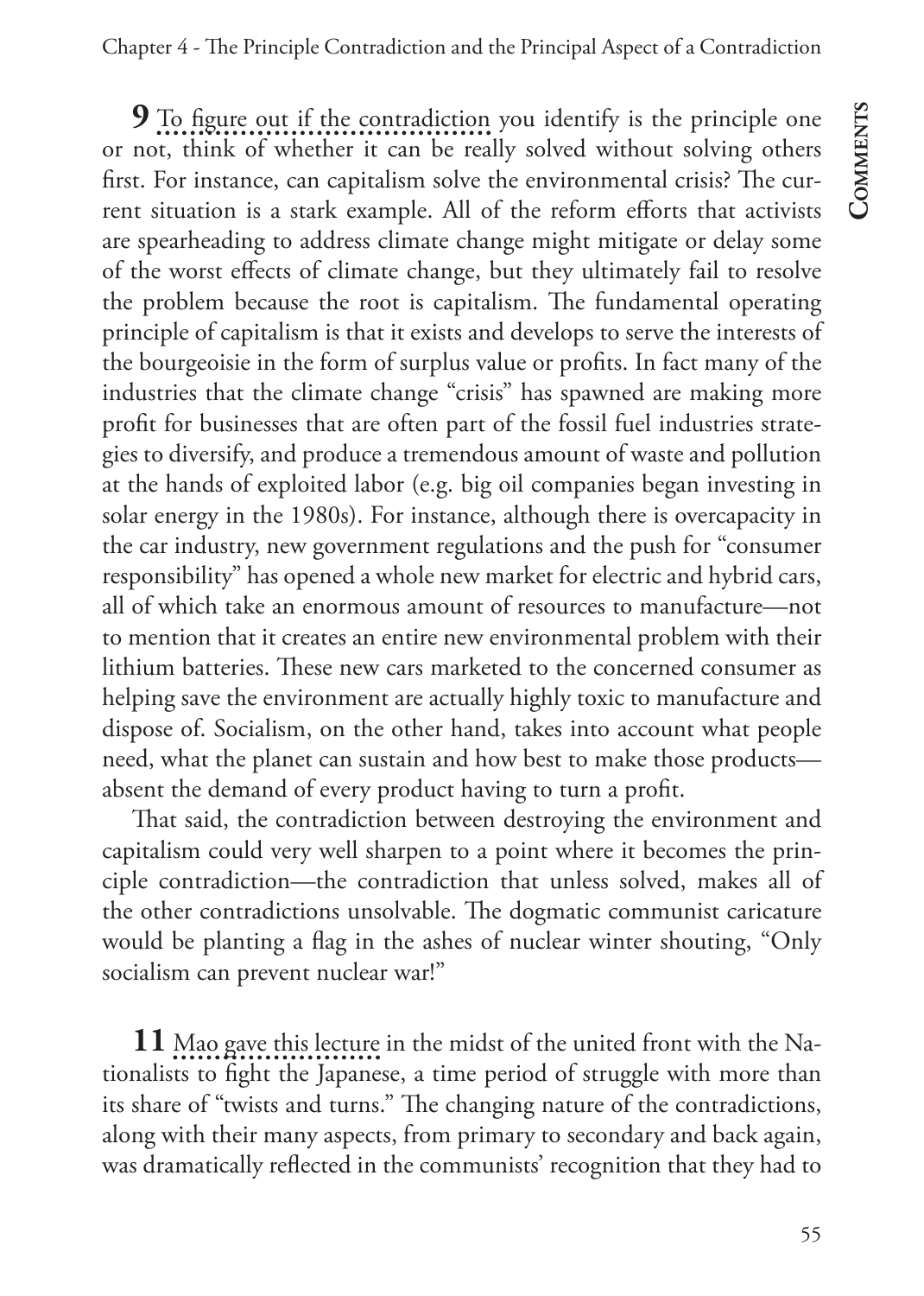tradiction between its new and its old aspects, and this gives rise to a series of struggles with many twists and turns. As a result of these struggles, the new aspect changes from being minor to being major and rises to predominance, while the old aspect changes from being major to being minor and gradually dies out. And the moment the new aspect gains dominance over the old, the old thing changes qualitatively into a new thing. It can thus be seen that the nature of a thing is mainly determined by the principle aspect of the contradiction, the aspect that has gained predominance. When the principle aspect that has gained predominance changes, the nature of a thing changes accordingly.

**13** In capitalist society, capitalism has changed its position from being a subordinate force in the old feudal era to being the dominant force, and the nature of society has accordingly changed from feudal to capitalist. In the new, capitalist era, the feudal forces changed from their former dominant position to a subordinate one, gradually dying out. Such was the case, for example, in Britain and France. With the development of the productive forces, the bourgeoisie changes from being a new class playing a progressive role to being an old class playing a reactionary role, until it is finally overthrown by the proletariat and becomes a class deprived of privately owned means of production and stripped of power, when it, too, gradually dies out. The proletariat, which is much more numerous than the bourgeoisie and grows simultaneously with it but under its rule, is a new force that, initially subordinate to the bourgeoisie, gradually gains strength, becomes an independent class playing the leading role in history, and finally seizes political power and becomes the ruling class. Thereupon the nature of society changes and the old capitalist society becomes the new socialist society. This is the path already taken by the Soviet Union, a path that all other countries will inevitably take.

**14** Look at China, for instance. Imperialism occupies the principle position in the contradiction in which China has been reduced to a semi-colony, it oppresses the Chinese people, and China has been changed from an independent country into a semi-colonial one. But this state of affairs will inevitably change; in the struggle between the two sides, the power of the Chinese people, which is growing under the leadership of the proletariat will inevitably change China from a semi-colony into an independent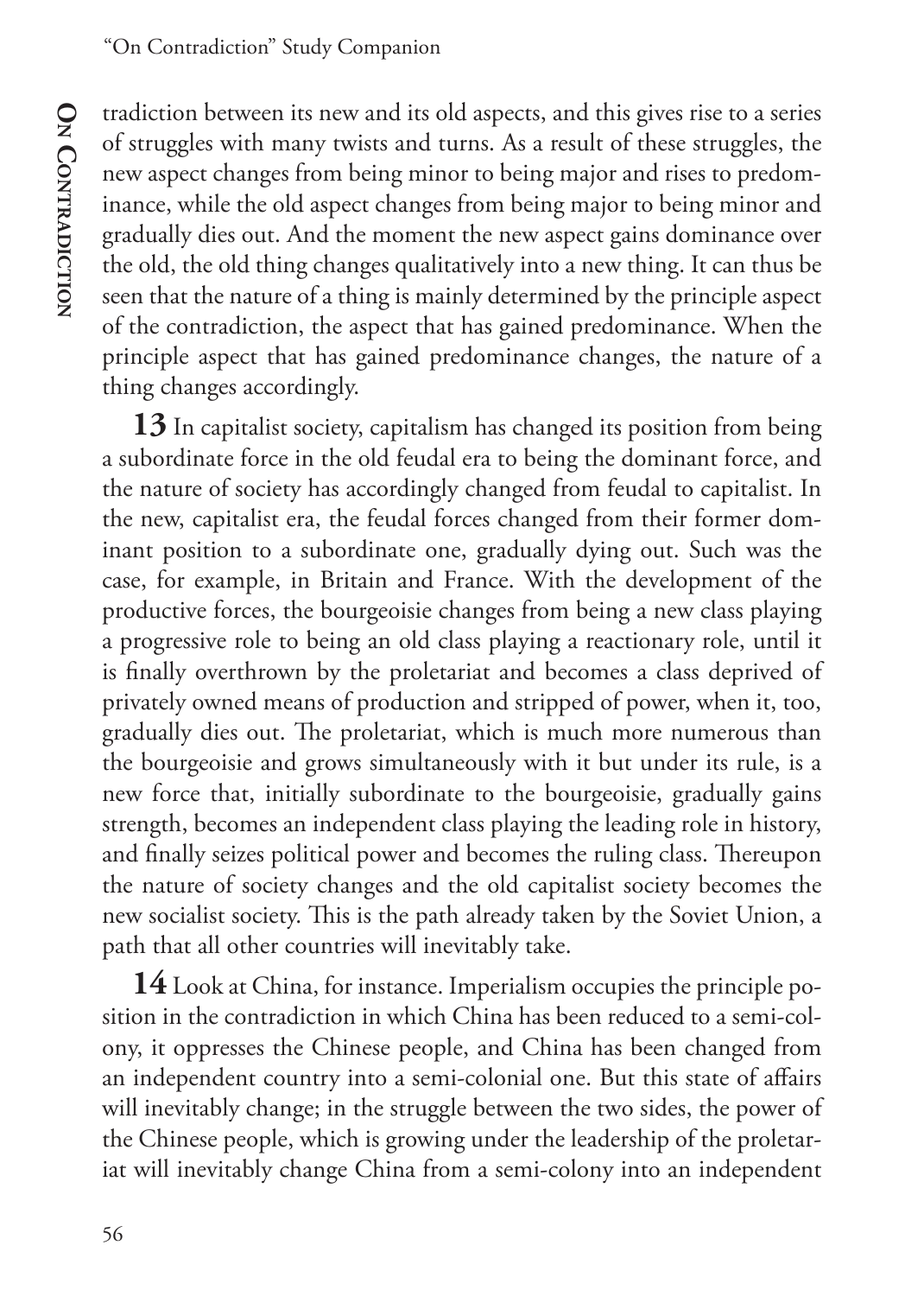form a front and fight on the same side as the KMT. The KMT was still the same enemy that had betrayed them and slaughtered their comrades and families, but at the time of the attempted Japanese conquest, constituted a secondary contradiction. After the contradiction that had taken the primary position between China and Japan was resolved, the contradiction between the bourgeoisie led Nationalists and the proletarian led Communists took the primary position again. This was the same contradiction but, at the same time, it was new because the national situation changed with the defeat of the Japanese, and the communists and the nationalist forces changed themselves in the process; the communists gained support and strength and experience, and the KMT lost credibility in the people's eyes and its soldiers became increasingly demoralized. This set the stage for the communists to achieve victory fairly quickly, compared to the material conditions that existed before the Anti-Japanese War.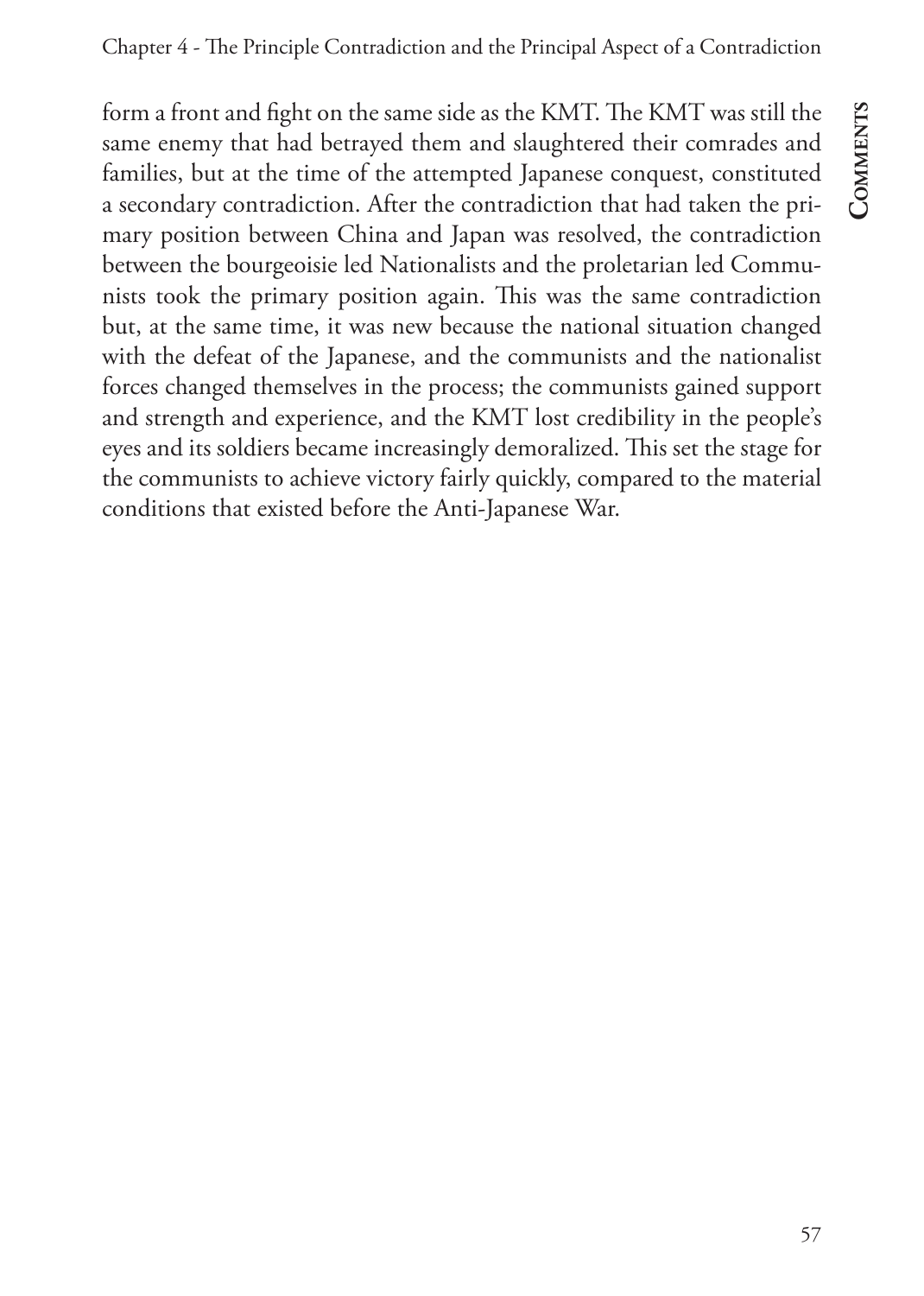country, whereas imperialism will be overthrown and old China will inevitably change into New China.

**15** The change of old China into New China also involves a change in the relation between the old feudal forces and the new popular forces within the country. The old feudal landlord class will be overthrown, and from being the ruler it will change into being the ruled; and this class, too, will gradually die out. From being the ruled the people, led by the proletariat, will become the rulers. Thereupon, the nature of Chinese society will change and the old, semi-colonial and semi-feudal society will change into a new democratic society.

**16** Instances of such reciprocal transformation are found in our past experience. The Ching Dynasty which ruled China for nearly three hundred years was overthrown in the Revolution of 1911, and the revolutionary Tongmenghui [Combined League Society] under Sun Yat-sen's leadership was victorious for a time. In the Revolutionary War of 1924-27, the revolutionary forces of the Communist-Kuomintang alliance in the south changed from being weak to being strong and won victory in the Northern Expedition, while the Northern warlords who once ruled the roost were overthrown. In 1927, the people's forces led by the Communist Party were greatly reduced numerically under the attacks of Kuomintang reaction, but with the elimination of opportunism within their ranks they gradually grew again. In the revolutionary base areas under Communist leadership, the peasants have been transformed from being the ruled to being the rulers, while the landlords have undergone a reverse transformation. It is always so in the world, the new displacing the old, the old being superseded by the new, the old being eliminated to make way for the new, and the new emerging out of the old.

**17** At certain times in the revolutionary struggle, the difficulties outweigh the favorable conditions and so constitute the principle aspect of the contradiction and the favorable conditions constitute the secondary aspect. But through their efforts the revolutionaries can overcome the difficulties step-by-step and open up a favorable new situation; thus a difficult situation yields place to a favorable one. This is what happened after the failure of the revolution in China in 1927 and during the Long March of the Chinese Red Army. In the present Sino-Japanese War, China is again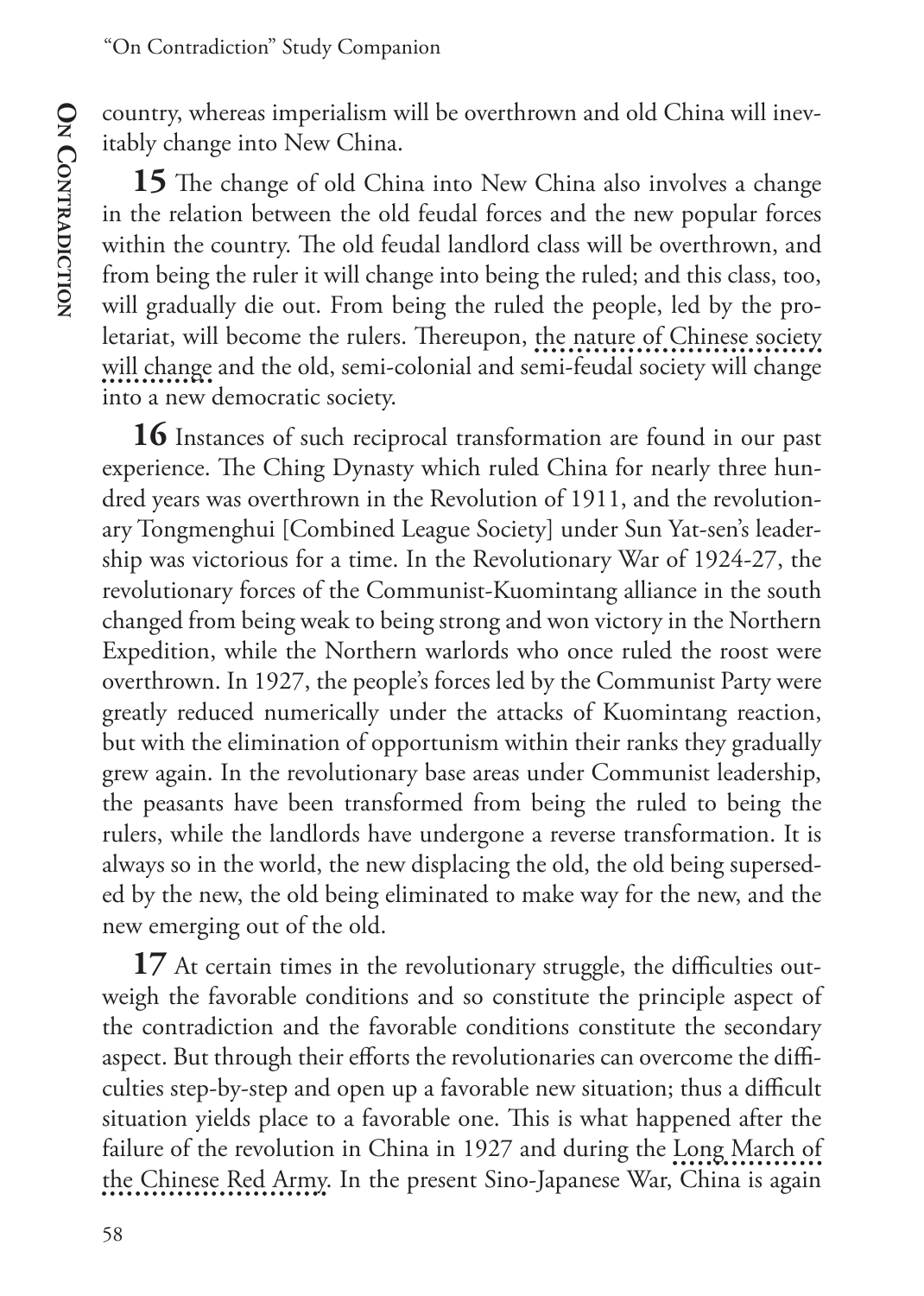15 From there, the new democratic society was changed into socialist society when the ownership of the means of production changed from the individual to the collective or the State. Then, after the coup, socialist society was changed into capitalist society when the rightists seized power and the ownership of the means of production was transferred to the bureaucratic capitalist class.

**17** After the communists suffered heavy losses in the urban insurgencies beginning in 1927, the KMT encircled them to wipe them out. Mao effectively took over leadership of the Party and led those who remained on the Long March, losing over half of the people along the way. Because of these events, however, the communists were able to regroup and establish a base in the remote hills of Shaanxi Province, from which they launched the Civil War and eventually defeated the KMT.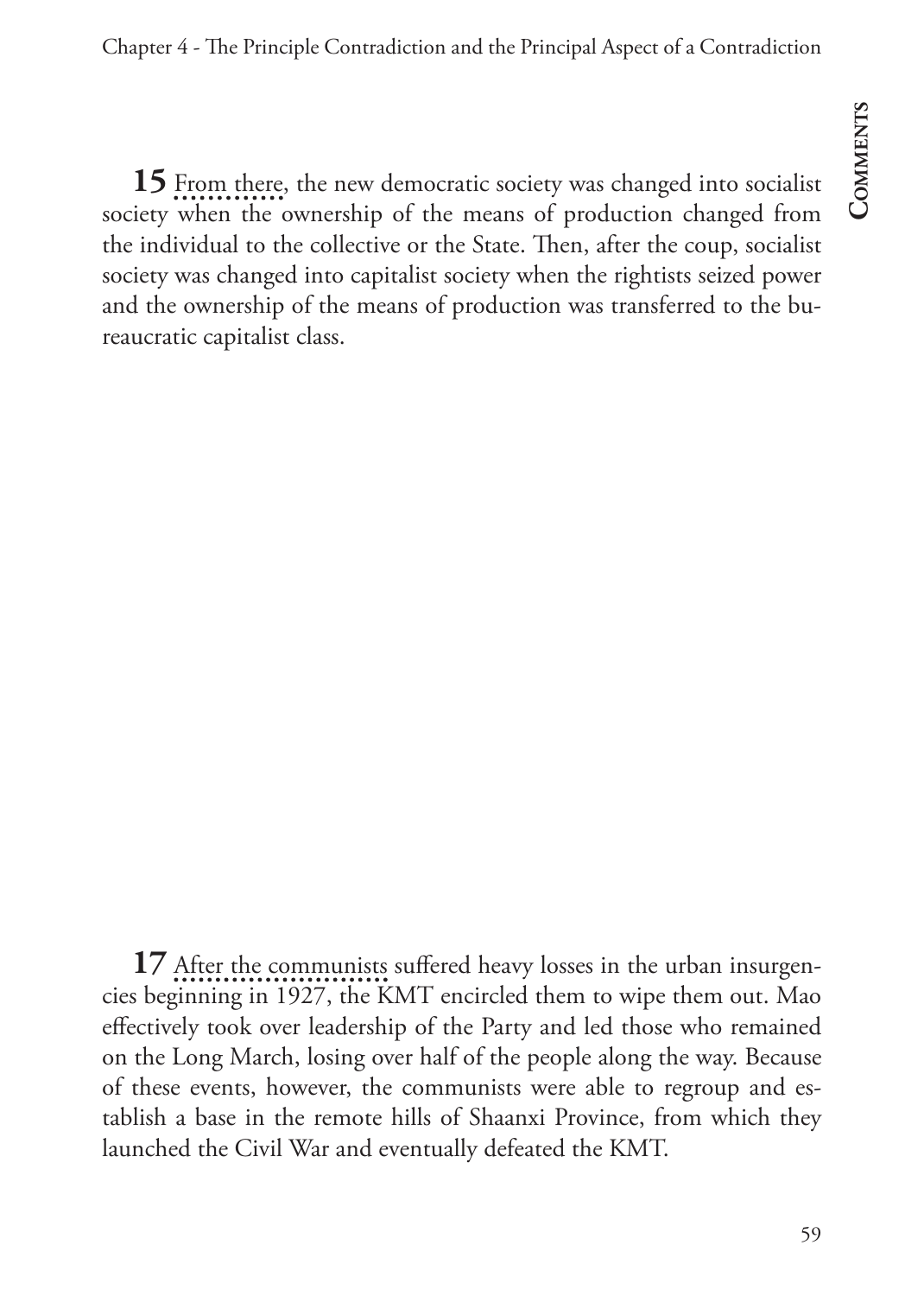in a difficult position, but we can change this and fundamentally transform the situation as between China and Japan. Conversely, favorable conditions can be transformed into difficulty if the revolutionaries make mistakes. Thus the victory of the revolution of 1924-27 turned into defeat. The revolutionary base areas that grew up in the southern provinces after 1927 had all suffered defeat by 1934.

**18** When we engage in study, the same holds good for the contradiction in the passage from ignorance to knowledge. At the very beginning of our study of Marxism, our ignorance of or scanty acquaintance with Marxism stands in contradiction to knowledge of Marxism. But by assiduous study, ignorance can be transformed into knowledge, scanty knowledge into substantial knowledge, and blindness in the application of Marxism into mastery of its application.

**19** Some people think that this is not true of certain contradictions. For instance, in the contradiction between the productive forces and the relations of production, the productive forces are the principle aspect; in the contradiction between theory and practice, practice is the principle aspect; in the contradiction between the economic base and the superstructure, the economic base is the principle aspect; and there is no change in their respective positions. This is the mechanical materialist conception, not the dialectical materialist conception. True, the productive forces, practice and the economic base generally play the principle and decisive role; whoever denies this is not a materialist. But it must also be admitted that in certain conditions, such aspects as the relations of production, theory and the superstructure in turn manifest themselves in the principle and decisive role. When it is impossible for the productive forces to develop without a change in the relations of production, then the change in the relations of production plays the principle and decisive role. The creation and advocacy of revolutionary theory plays the principle and decisive role in those times of which Lenin said, "Without revolutionary theory there can be no revolutionary movement."15 When a task, no matter which, has to be performed, but there is as yet no guiding line, method, plan or policy, the principle and decisive thing is to decide on a guiding line, method, plan or policy. When the superstructure (politics, culture, etc.) obstructs the development of the economic base, political and cultural changes become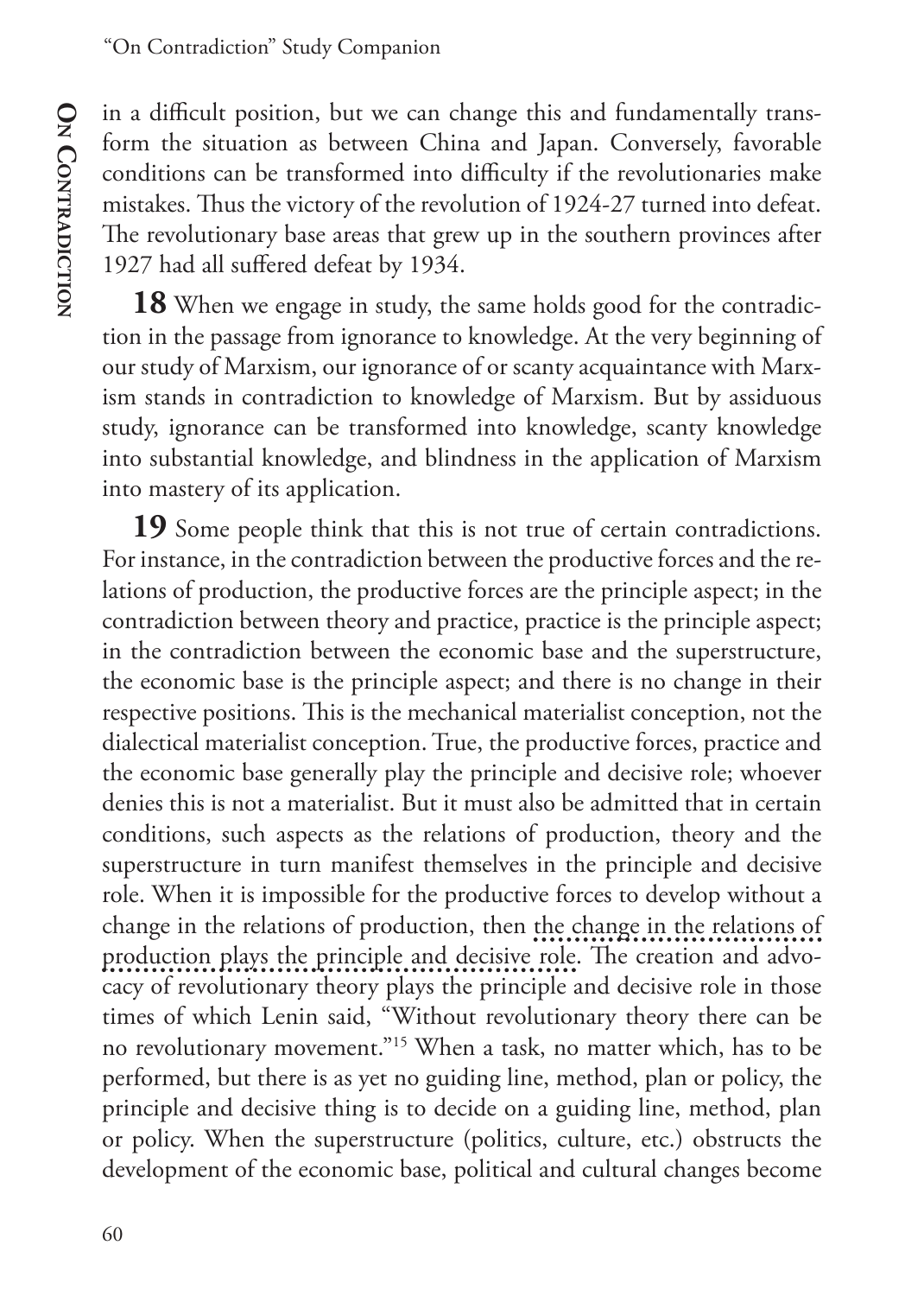**19** This was true when after the revolution was won, Land Reform gave the land to the tiller in the countryside and peasants owned their own land for the first time. Production increased because people were enthusiastic about it. But at a certain point production rates stagnated, because the relations of production—individual ownership of a small piece of land—was very precarious; a peasant in crisis might have to sell their land. Even if they were successful one season, there was only so much they could produce on a small piece of land with a hoe. At that point, the relations of production constrained the productive forces. That was the impetus behind the collectivization of agriculture. Once tools and finally land were shared between first small groups then larger ones, the relationship became one of collective ownership, which then unleashed the productive forces and production skyrocketed.

Mao wrote this well before he understood the necessity of launching the Cultural Revolution, but this paragraph explains the basis for its necessity. Because although by 1956 China's economic base was socialist, there were still many backwards customs and habits left over from feudalism, as well as a reactionary new culture created from the creation of a new bureaucrat class. These issues in the superstructure began to be a barrier to the development of the economic base and therefore became the primary contradiction. The Cultural Revolution was launched to try to resolve the contradiction. This dialectical materialist articulation that the superstructure could assume the primary position in the contradiction with the economic base was significant because of the prevalence of the mechanical and dogmatic understanding of the relationship between the economic base and the superstructure. In fact, the lack of understanding or acceptance of this dialectical relationship proved to be a critical part of the basis for Deng's coup and his subsequent economic reforms. Deng's justification for his capitalist line was always that China needed to develop the productive forces first and foremost, while Mao struggled for the socialist line—that the relations of production had become primary and were the key to unlocking further development of the productive forces.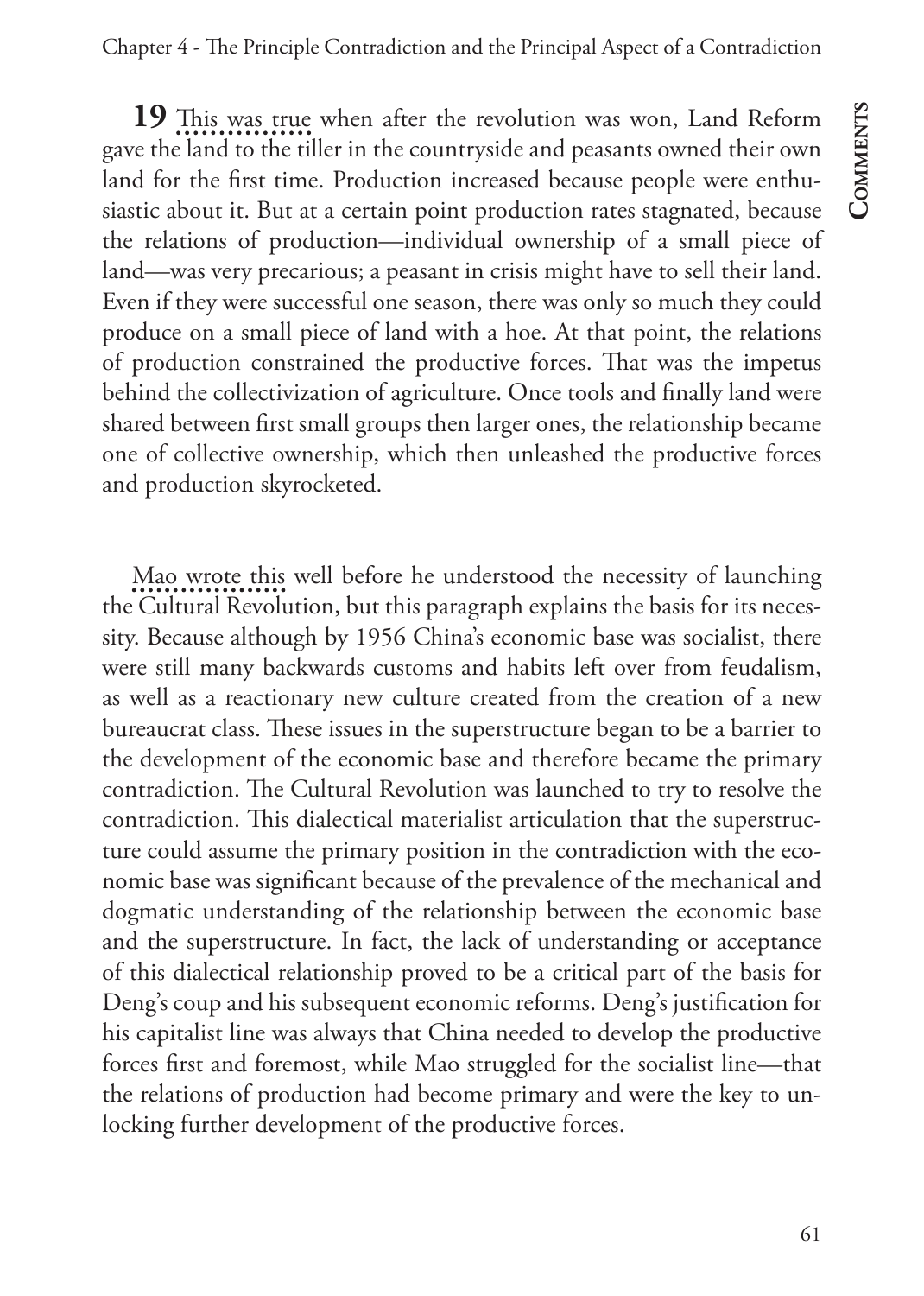principle and decisive. Are we going against materialism when we say this? No. The reason is that while we recognize that in the general development of history the material determines the mental and social being determines social consciousness, we also—and indeed must—recognize the reaction of mental on material things, of social consciousness on social being and of the superstructure on the economic base. This does not go against materialism; on the contrary, it avoids mechanical materialism and firmly upholds dialectical materialism.

**20** In studying the particularity of contradiction, unless we examine these two facets—the principle and the non-principle contradictions in a process, and the principle and the non-principle aspects of a contradiction—that is, unless we examine the distinctive character of these two facets of contradiction, we shall get bogged down in abstractions, be unable to understand contradiction concretely and consequently be unable to find the correct method of resolving it. The distinctive character or particularity of these two facets of contradiction represents the unevenness of the forces that are in contradiction. Nothing in this world develops absolutely evenly; we must oppose the theory of even development or the theory of equilibrium. Moreover, it is these concrete features of a contradiction and the changes in the principle and non-principle aspects of a contradiction in the course of its development that manifest the force of the new superseding the old. The study of the various states of unevenness in contradictions, of the principle and non-principle contradictions and of the principle and the non-principle aspects of a contradiction constitutes an essential method by which a revolutionary political party correctly determines its strategic and tactical policies both in political and in military affairs. All communists must give it attention.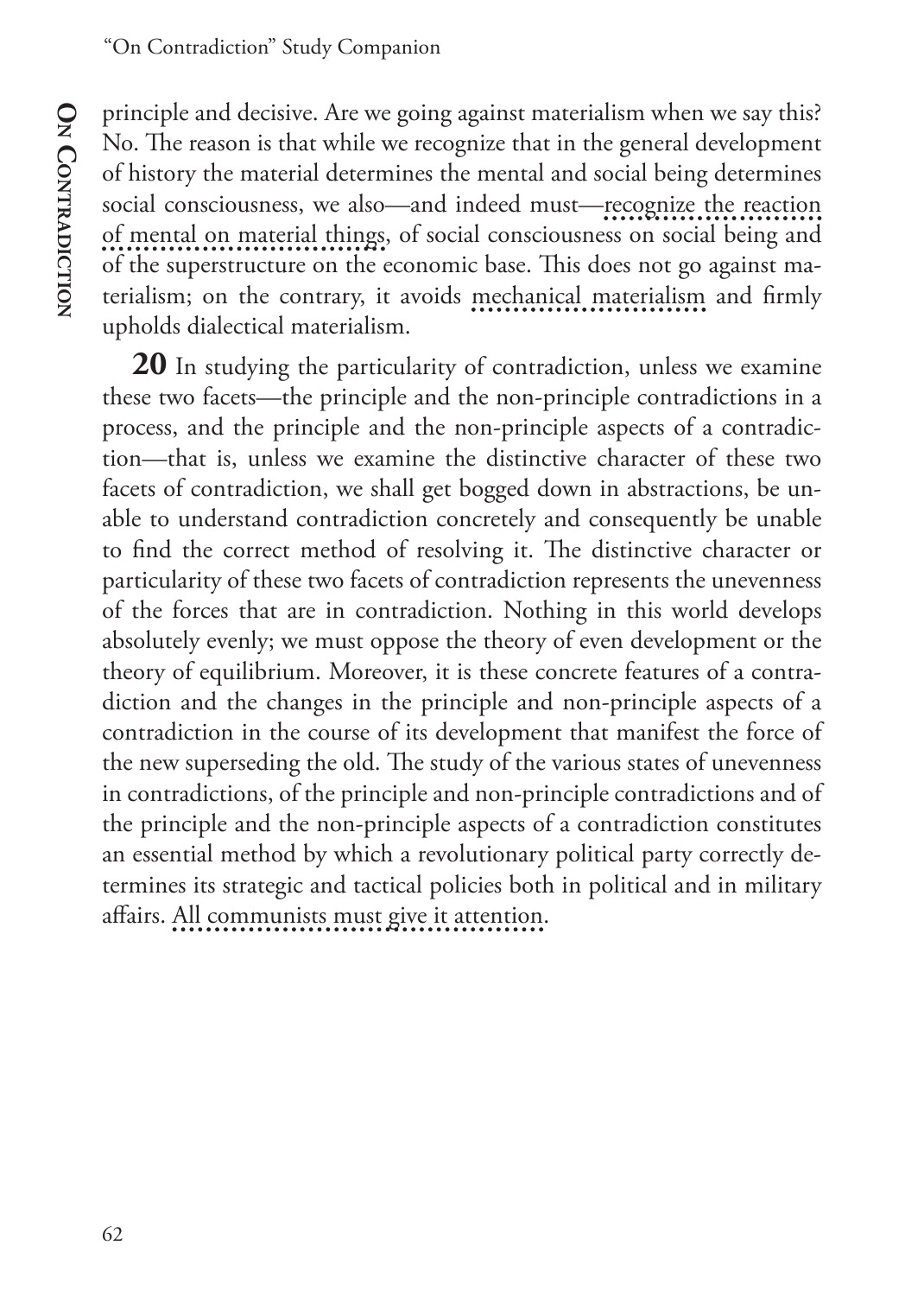An example of mechanical materialism that we often see in communist organizations is the insistence that the contradiction between classes is always the primary contradiction. However, there are moments when other contradictions like race and sex prevent the development of revolutionary movements and then become—temporarily—primary contradictions. For instance, if a revolutionary organization in the US has a correct line towards class but is only ever made up of working class white men, at a certain point, the contradiction of not having non-white men and women in the organization will become a barrier to the development of their revolutionary struggle. At that point, race and gender become the primary contradiction. However, in the contradiction between class and race and gender, class is still almost always the primary contradiction; without resolving the class contradiction, race and gender contradictions cannot be fundamentally resolved. Similarly, those in the post-modernist left are often mired in struggles around identity without relating them to the primary class contradiction of capitalism. Because people fail to understand the changing nature of contradictions and the fact that the primary can change into the secondary and back again, we are often mired in confusion, struggling mightily against secondary contradictions to little avail.

**20** This distinction between mechanical (which we can also call metaphysical) and dialectical materialism is critical, because often the perception of "materialism" is that it's rigid: fact is fact; science is science. But actually facts and science are constantly in motion like everything else, not in the post-modern sense, where there is no reason to anything, but that every single thing exists because of the contradictions of which it consists. Our task is to observe, analyze and test what we see and believe in order to understand a thing fully. "The sky is blue" is a factual statement. But inside that observation are also facts that the sky is not always blue, and that the color of the sky is dependent on how the atmosphere/hemisphere refracts different waves of color under different conditions and forces such as the earth's rotation and distance from the sun. So "the sky is blue" is both true and not true depending on what aspect is primary.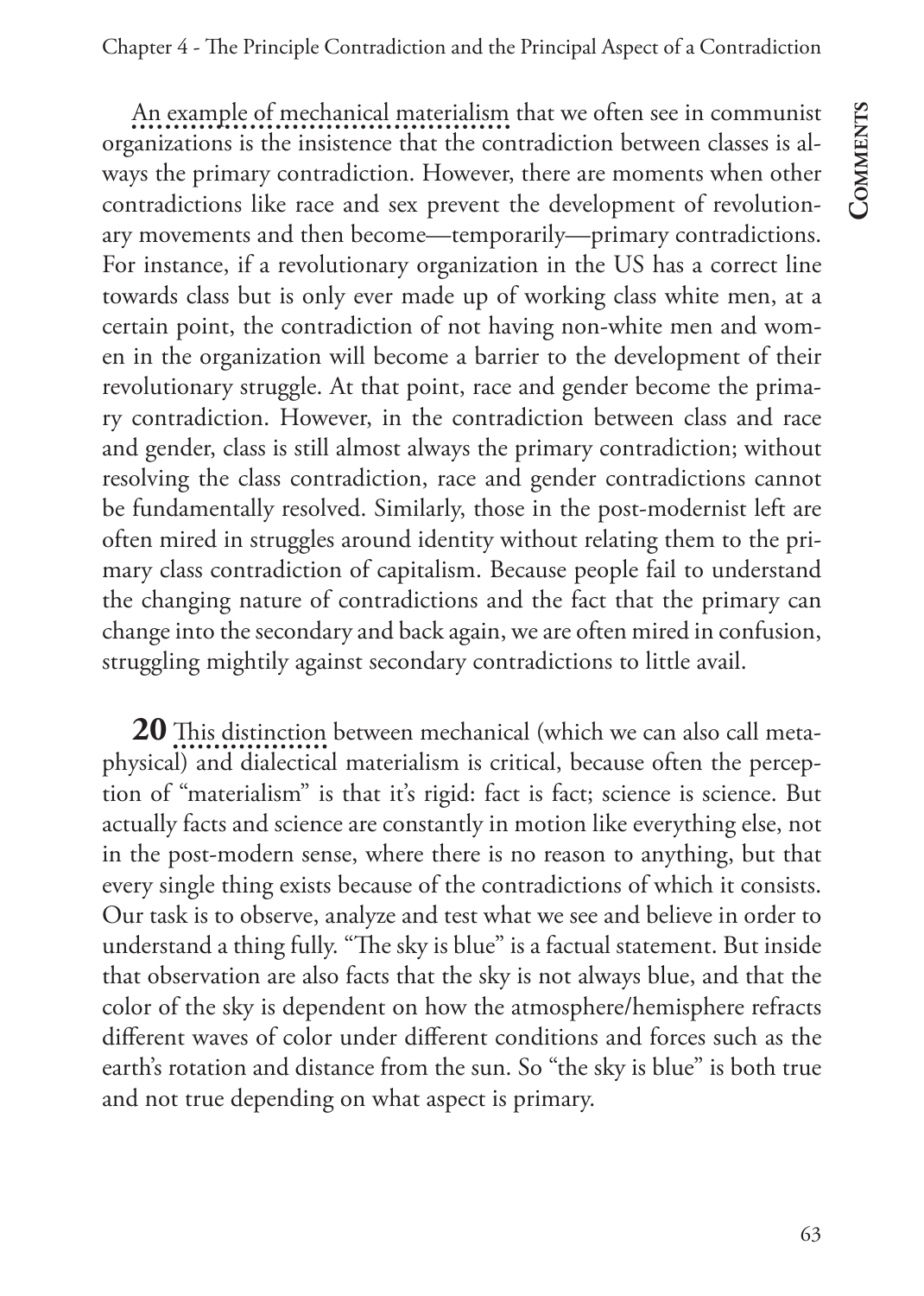# Chapter 5

# **The Identity and Struggle of the Aspects of a Contradiction**

**1** When we understand the universality and the particularity of contradiction, we must proceed to study the problem of the identity and struggle of the aspects of a contradiction.

**2** Identity, unity, coincidence, interpenetration, interpermeation, interdependence (or mutual dependence for existence), interconnection or mutual co-operation—all these different terms mean the same thing and refer to the following two points: first, the existence of each of the two aspects of a contradiction in the process of the development of a thing presupposes the existence of the other aspect, and both aspects coexist in a single entity; second, in given conditions, each of the two contradictory aspects transforms itself into its opposite. This is the meaning of identity.

## **3** Lenin said:

Dialectics is the teaching that shows how opposites can be and how they happen to be (how they become) identical—under what conditions they are identical, transforming themselves into one another—why the human mind should take these opposites not as dead, rigid, but as living, conditional, mobile, transforming themselves into one another.16

**4** What does this passage mean?

The contradictory aspects in every process exclude each other, struggle with each other and are in opposition to each other. Without exception, they are contained in the process of development of all things and in all human thought. A simple process contains only a single pair of opposites, while a complex process contains more. And in turn, the pairs of opposites are in contradiction to one another.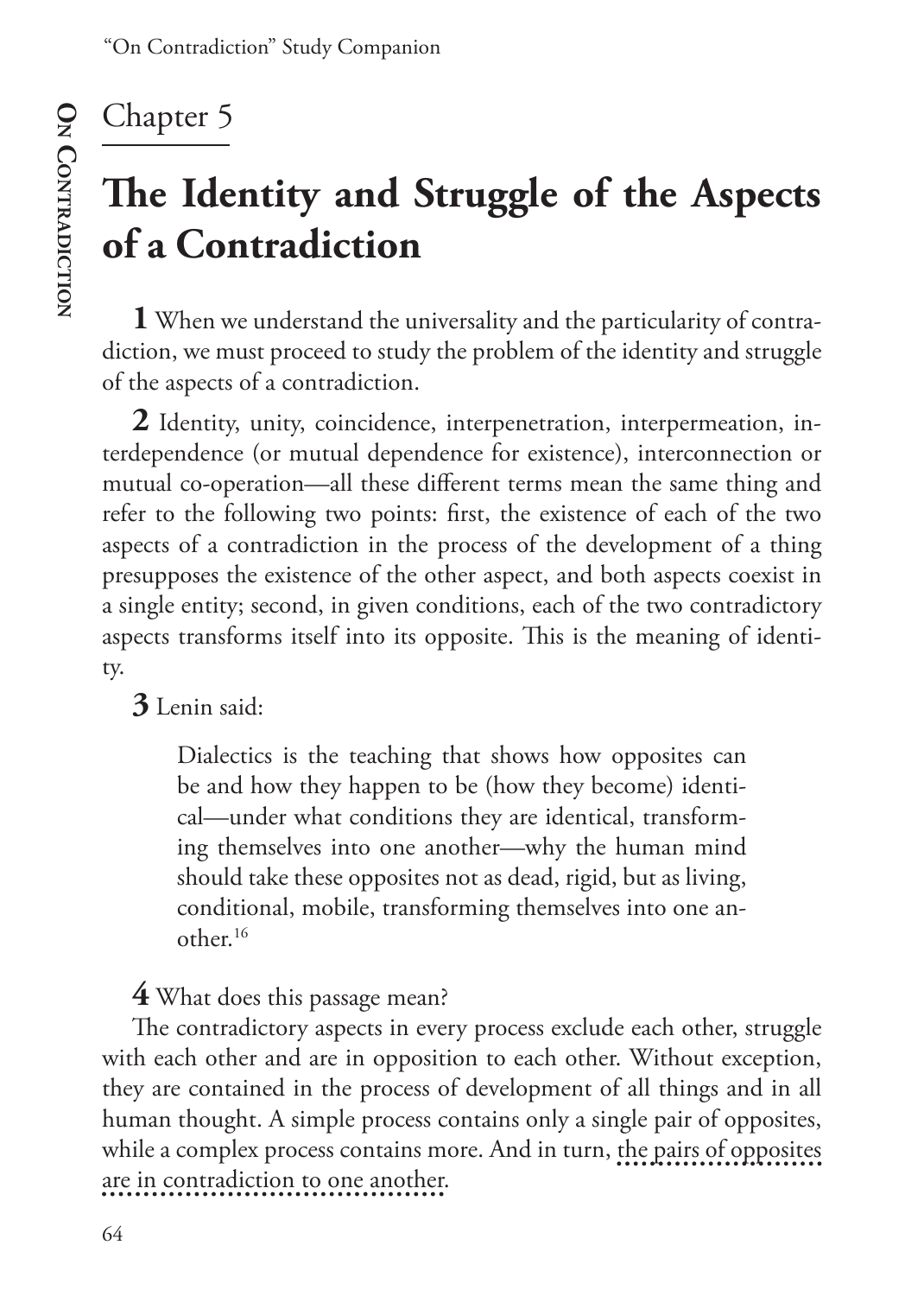### Chapter 5 - The Identity and Struggle of the Aspects of a Contradiction

**4** In the example of the human body and cellular growth/death, cells grow and die at the same time in a unity of opposites. In the time when cells are growing more than they die, life and good health are the primary. In the time the cells die more than they grow, death and disease are the primary. At each stage, each cell turns into its opposite—new cells are generated from the death of old cells and then themselves become old cells that die.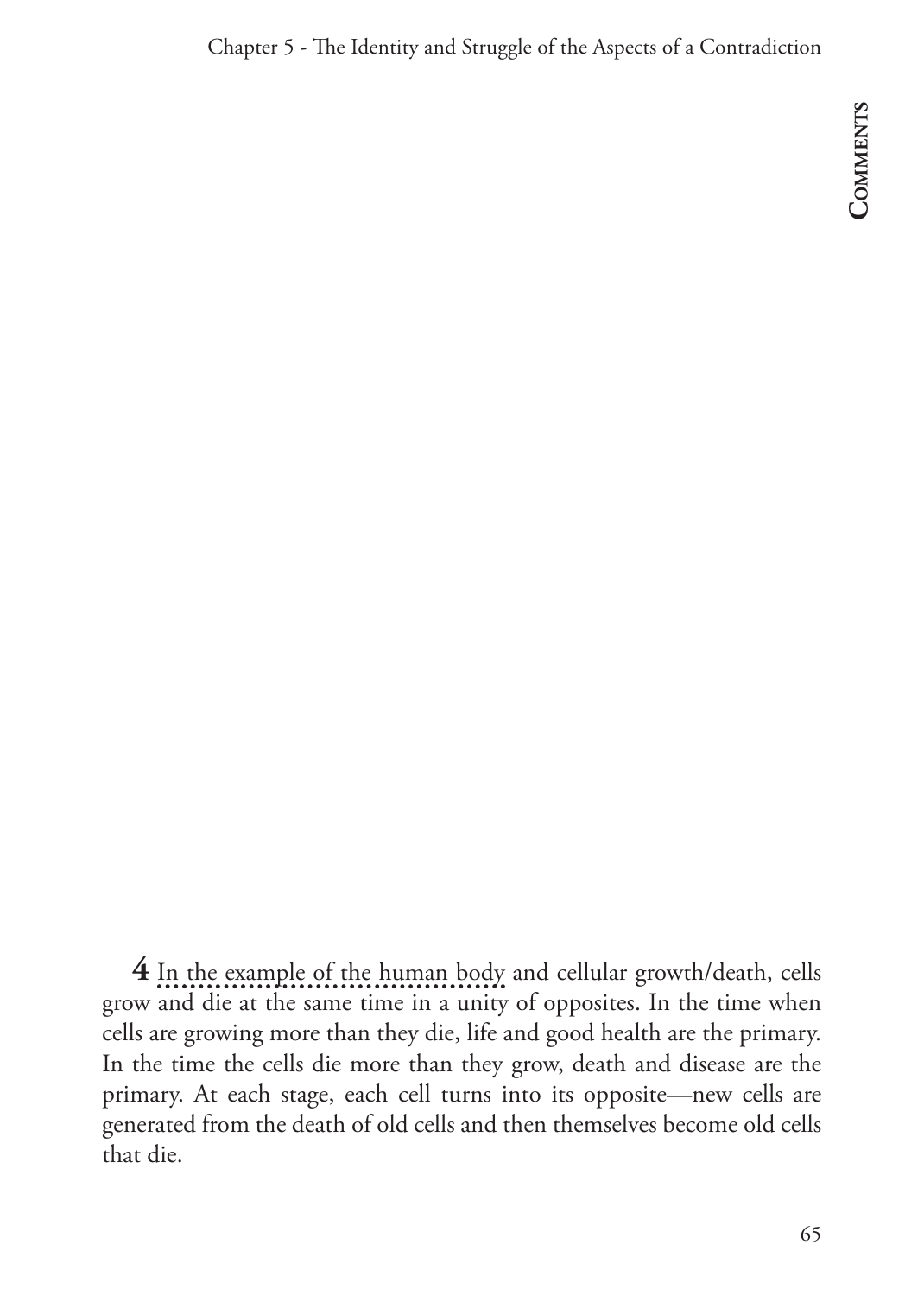**5** That is how all things in the objective world and all human thought are constituted and how they are set in motion.

**6** This being so, there is an utter lack of identity or unity. How then can one speak of identity or unity?

**7** The fact is that no contradictory aspect can exist in isolation. Without its opposite aspect, each loses the condition for its existence. Just think, can any one contradictory aspect of a thing or of a concept in the human mind exist independently? Without life, there would be no death; without death, there would be no life. Without "above," there would be no "below"; without "below," there would be no "above." Without misfortune, there would be no good fortune; without good fortune, these would be no misfortune. Without facility, there would be no difficulty; without difficulty, there would be no facility. Without landlords, there would be no tenant-peasants; without tenant-peasants, there would be no landlords. Without the bourgeoisie, there would be no proletariat; without the proletariat, there would be no bourgeoisie. Without imperialist oppression of nations, there would be no colonies or semi-colonies; without colonies or semi-colonies, there would be no imperialist oppression of nations. It is so with all opposites; in given conditions, on the one hand they are opposed to each other, and on the other they are interconnected, interpenetrating, interpermeating and interdependent, and this character is described as identity. In given conditions, all contradictory aspects possess the character of non-identity and hence are described as being in contradiction. But they also possess the character of identity and hence are interconnected. This is what Lenin means when he says that dialectics studies "how opposites can be and how they become identical." How then can they be identical? Because each is the condition for the other's existence. This is the first meaning of identity.

**8** But is it enough to say merely that each of the contradictory aspects is the condition for the other's existence—that there is identity between them and that consequently they can coexist in a single entity? No, it is not. The matter does not end with their dependence on each other for their existence; what is more important is their transformation into each other. That is to say, in given conditions, each of the contradictory aspects within a thing transforms itself into its opposite, changes its position to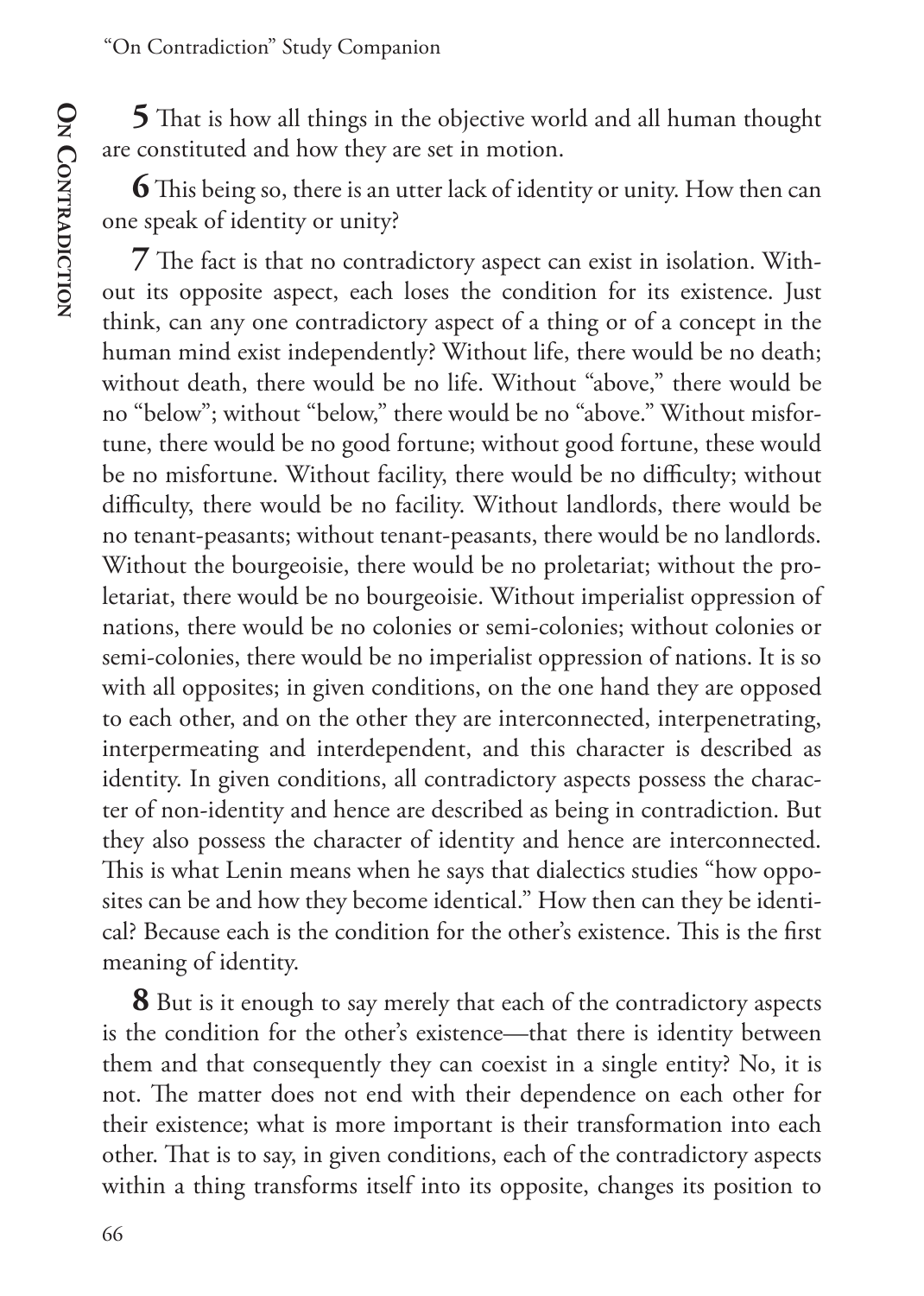## Chapter 5 - The Identity and Struggle of the Aspects of a Contradiction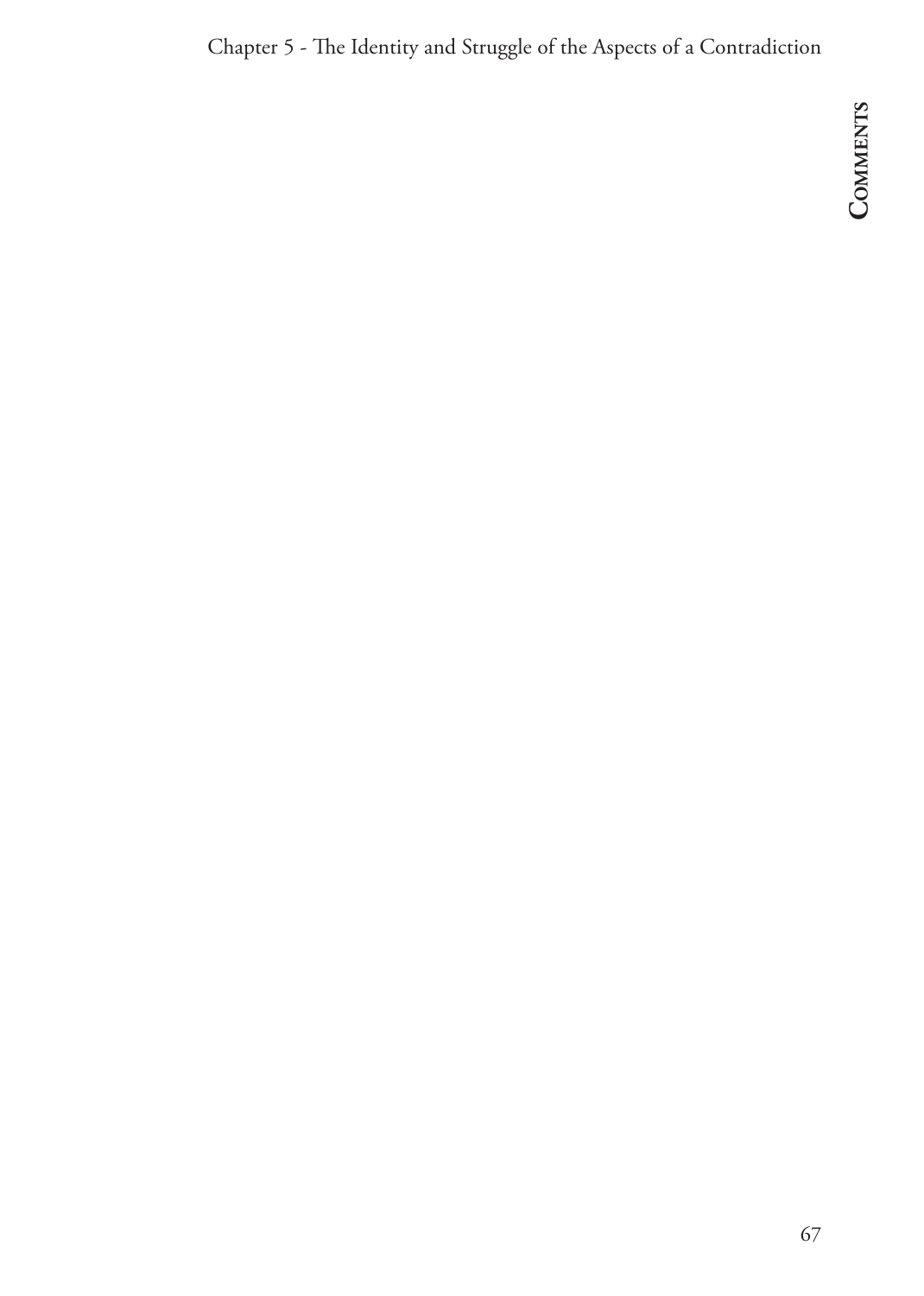that of its opposite. This is the second meaning of the identity of contradiction.

**9** Why is there identity here, too? You see, by means of revolution the proletariat, at one time the ruled, is transformed into the ruler, while the bourgeoisie, the erstwhile ruler, is transformed into the ruled and changes its position to that originally occupied by its opposite. This has already taken place in the Soviet Union, as it will take place throughout the world. If there were no interconnection and identity of opposites in given conditions, how could such a change take place?

**10** The Kuomintang, which played a certain positive role at a certain stage in modern Chinese history, became a counter-revolutionary party after 1927 because of its inherent class nature and because of imperialist blandishments (these being the conditions); but it has been compelled to agree to resist Japan because of the sharpening of the contradiction between China and Japan and because of the Communist Party's policy of the united front (these being the conditions). Things in contradiction change into one another, and herein lies a definite identity.

**11** Our agrarian revolution has been a process in which the landlord class owning the land is transformed into a class that has lost its land, while the peasants who once lost their land are transformed into small holders who have acquired land, and it will be such a process once again. In given conditions having and not having, acquiring and losing, are interconnected; there is identity of the two sides. Under socialism, private peasant ownership is transformed into the public ownership of socialist agriculture; this has already taken place in the Soviet Union, as it will take place everywhere else. There is a bridge leading from private property to public property, which in philosophy is called identity, or transformation into each other, or interpenetration.

**12** To consolidate the dictatorship of the proletariat or the dictatorship of the people is in fact to prepare the conditions for abolishing this dictatorship and advancing to the higher stage when all state systems are eliminated. To establish and build the Communist Party is in fact to prepare the conditions for the elimination of the Communist Party and all political parties. To build a revolutionary army under the leadership of the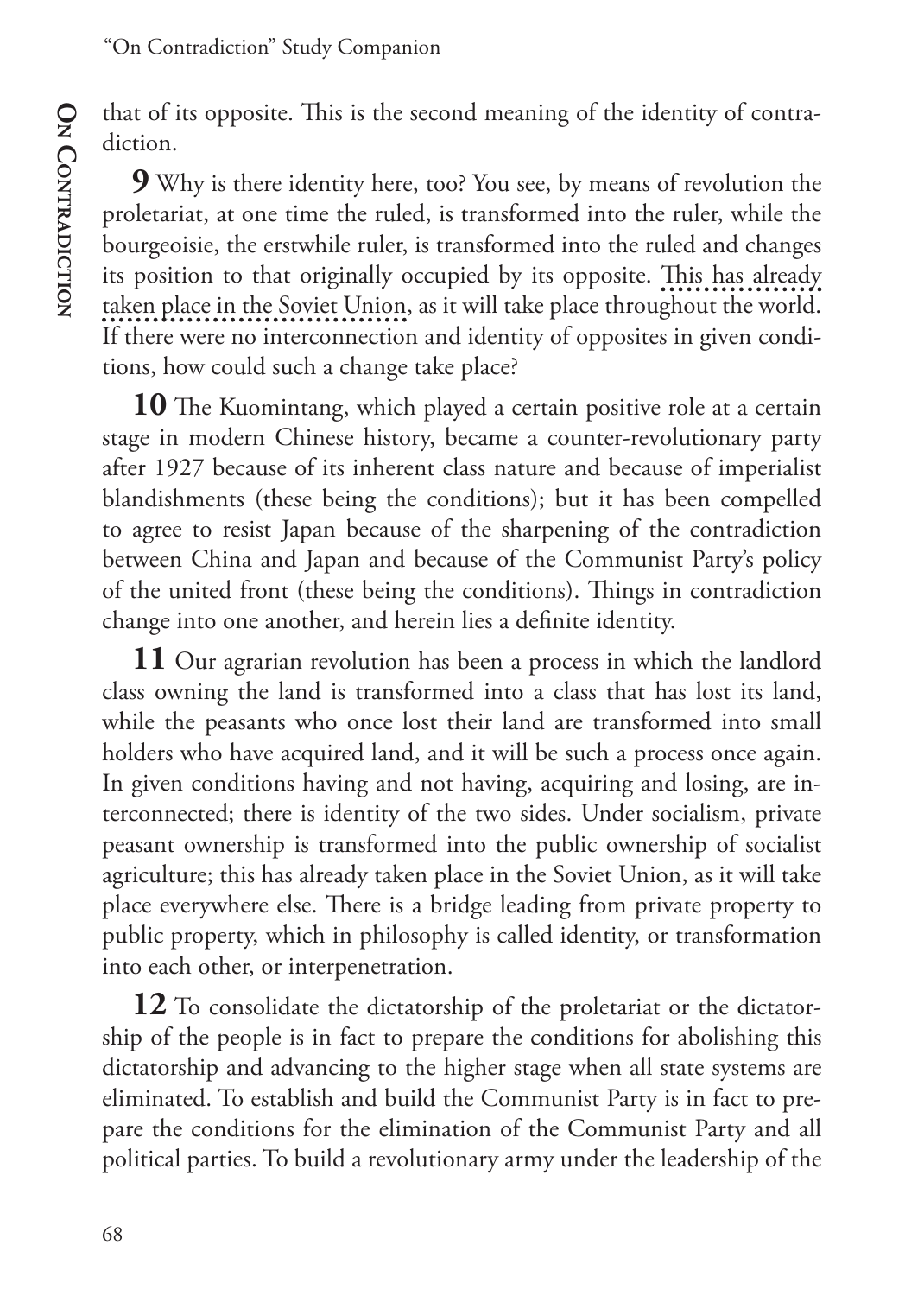**9** And then in the USSR, the proletariat once again transformed into the bourgeoisie. This happened too in China, a transformation that was solidified after the Cultural Revolution—launched to struggle against this transformation—was lost.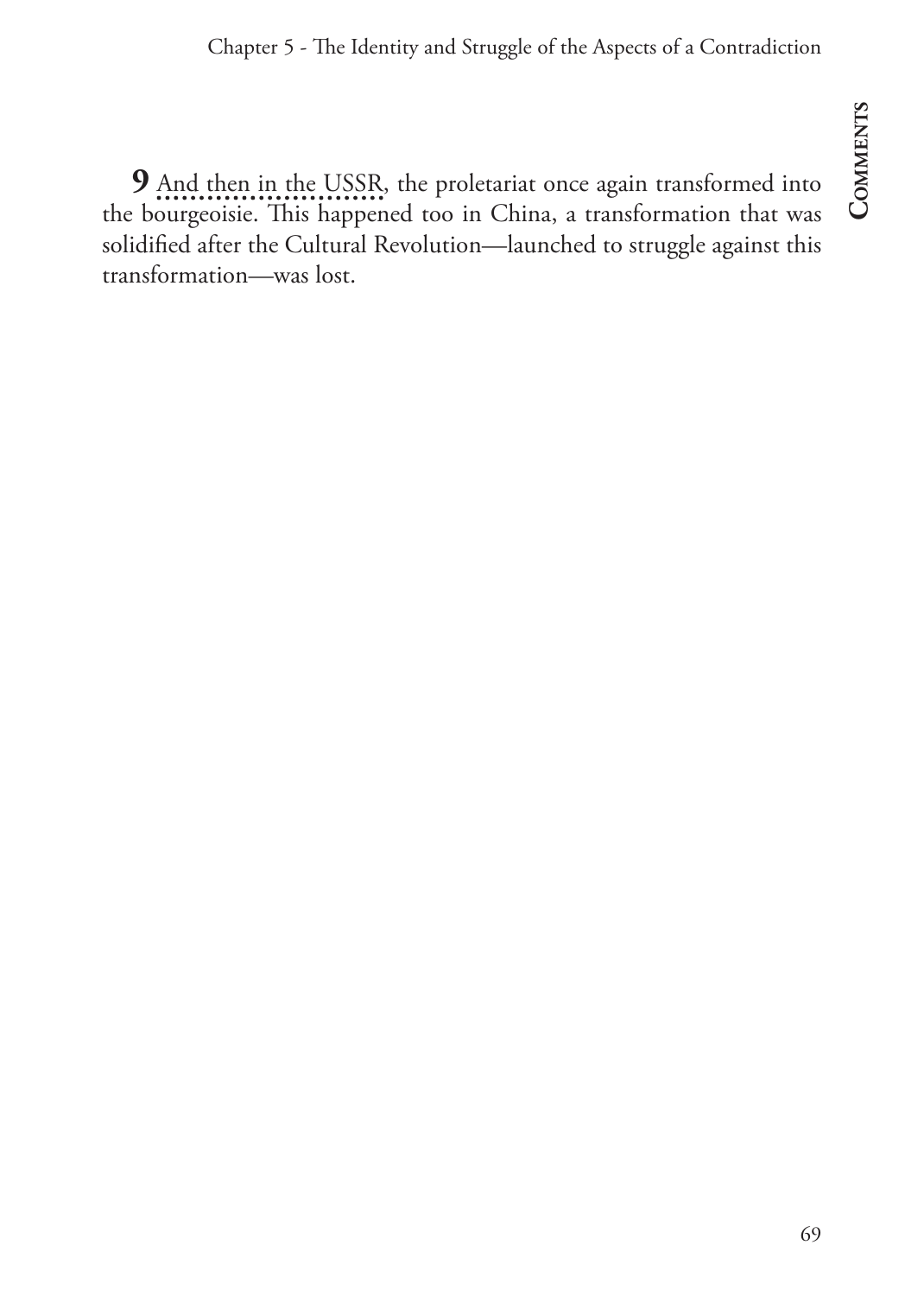Communist Party and to carry on revolutionary war is in fact to prepare the conditions for the permanent elimination of war. These opposites are at the same time complementary.

**13** War and peace, as everybody knows, transform themselves into each other. War is transformed into peace; for instance, the First World War was transformed into the post-war peace, and the civil war in China has now stopped, giving place to internal peace. Peace is transformed into war; for instance, the Kuomintang-Communist co-operation was transformed into war in 1927, and today's situation of world peace may be transformed into a second world war. Why is this so? Because in class society such contradictory things as war and peace have an identity in given conditions.

14 All contradictory things are interconnected; not only do they coexist in a single entity in given conditions, but in other given conditions, they also transform themselves into each other. This is the full meaning of the identity of opposites. This is what Lenin meant when he discussed "how they happen to be (how they become) identical—under what conditions they are identical, transforming themselves into one another."

15 Why is it that "the human mind should take these opposites not as dead, rigid, but as living, conditional, mobile, transforming themselves into one another"? Because that is just how things are in objective reality. The fact is that the unity or identity of opposites in objective things is not dead or rigid, but is living, conditional, mobile, temporary and relative; in given conditions, every contradictory aspect transforms itself into its opposite. Reflected in man's thinking, this becomes the Marxist world outlook of materialist dialectics. It is only the reactionary ruling classes of the past and present and the metaphysicians in their service who regard opposites not as living, conditional, mobile and transforming themselves into one another, but as dead and rigid, and they propagate this fallacy everywhere to delude the masses of the people, thus seeking to perpetuate their rule. The task of communists is to expose the fallacies of the reactionaries and metaphysicians, to propagate the dialectics inherent in things, and so accelerate the transformation of things and achieve the goal of revolution.

16 In speaking of the identity of opposites in given conditions, what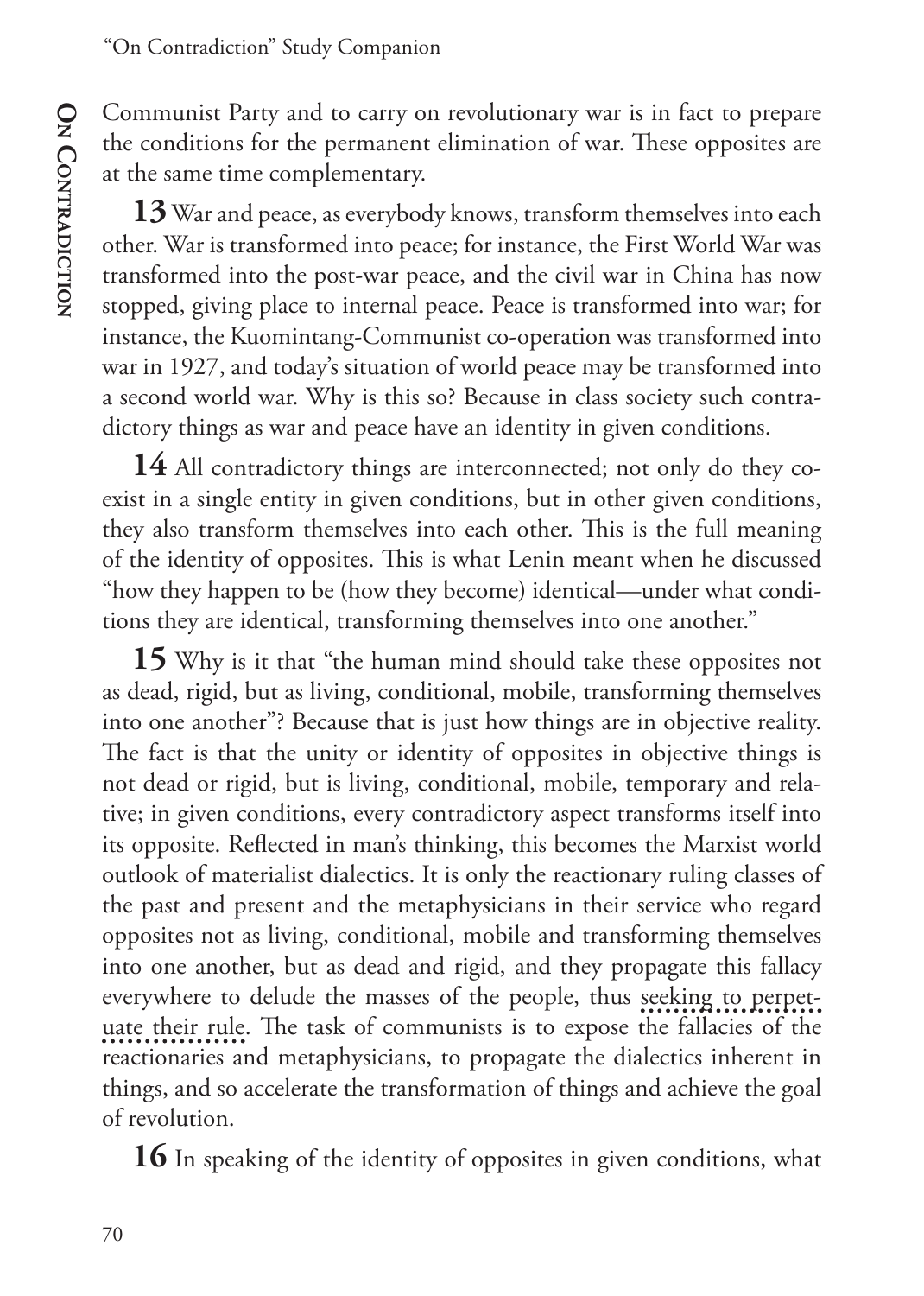**15** Religion is the starkest example of this purposeful delusion. Historically religion has commonly been used by the ruling class to maintain the status quo, because it relies on belief in the meta-physical—faith—rather than objective reality. In Buddhism for instance, your lifelong objective is to practice acceptance of all of the hardships you face in life, to live a quiet, non-rebellious and grateful life, with the promise that after you die, you can reborn into a better life—maybe that of a rich person. The threat is if you do not behave, you might be reborn as a cockroach.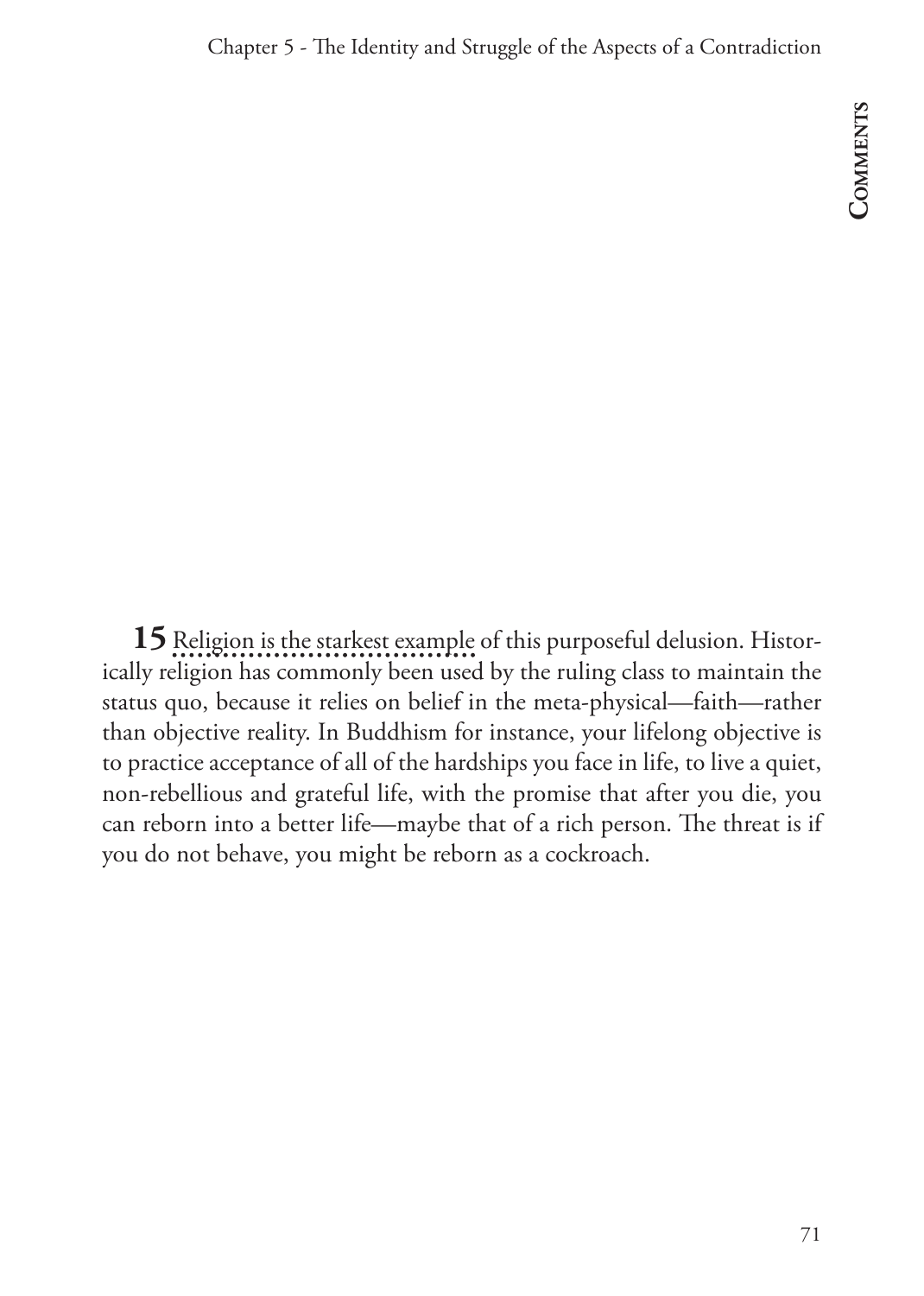we are referring to is real and concrete opposites and the real and concrete transformations of opposites into one another. There are innumerable transformations in mythology, for instance, Kuafu's race with the sun in *Shan Hai Jing*, 17 Yi's shooting down of nine suns in Huainanzi,18 the Monkey King's seventy-two metamorphoses in *Xiyouji [Journey to the West*],<sup>19</sup> the numerous episodes of ghosts and foxes metamorphosed into human beings in the *Strange Tales of Liao Zhai*, 20 etc. But these legendary transformations of opposites are not concrete changes reflecting concrete contradictions. They are naive, imaginary, subjectively conceived transformations conjured up in men's minds by innumerable real and complex transformations of opposites into one another. Marx said, "All mythology masters and dominates and shapes the forces of nature in and through the imagination; hence it disappears as soon as man gains mastery over the forces of nature."21 The myriads of changes in mythology (and also in nursery tales) delight people because they imaginatively picture man's conquest of the forces of nature, and the best myths possess "eternal charm," as Marx put it; but myths are not built out of the concrete contradictions existing in given conditions and therefore are not a scientific reflection of reality. That is to say, in myths or nursery tales the aspects constituting a contradiction have only an imaginary identity, not a concrete identity. The scientific reflection of the identity in real transformations is Marxist dialectics.

**17** Why can an egg but not a stone be transformed into a chicken? Why is there identity between war and peace and none between war and a stone? Why can human beings give birth only to human beings and not to anything else? The sole reason is that the identity of opposites exists only in necessary given conditions. Without these necessary given conditions there can be no identity whatsoever.

**18** Why is it that in Russia in 1917 the bourgeois-democratic February Revolution was directly linked with the proletarian socialist October Revolution, while in France the bourgeois revolution was not directly linked with a socialist revolution and the Paris Commune of 1871 ended in failure? Why is it, on the other hand, that the nomadic system of Mongolia and Central Asia has been directly linked with socialism? Why is it that the Chinese revolution can avoid a capitalist future and be directly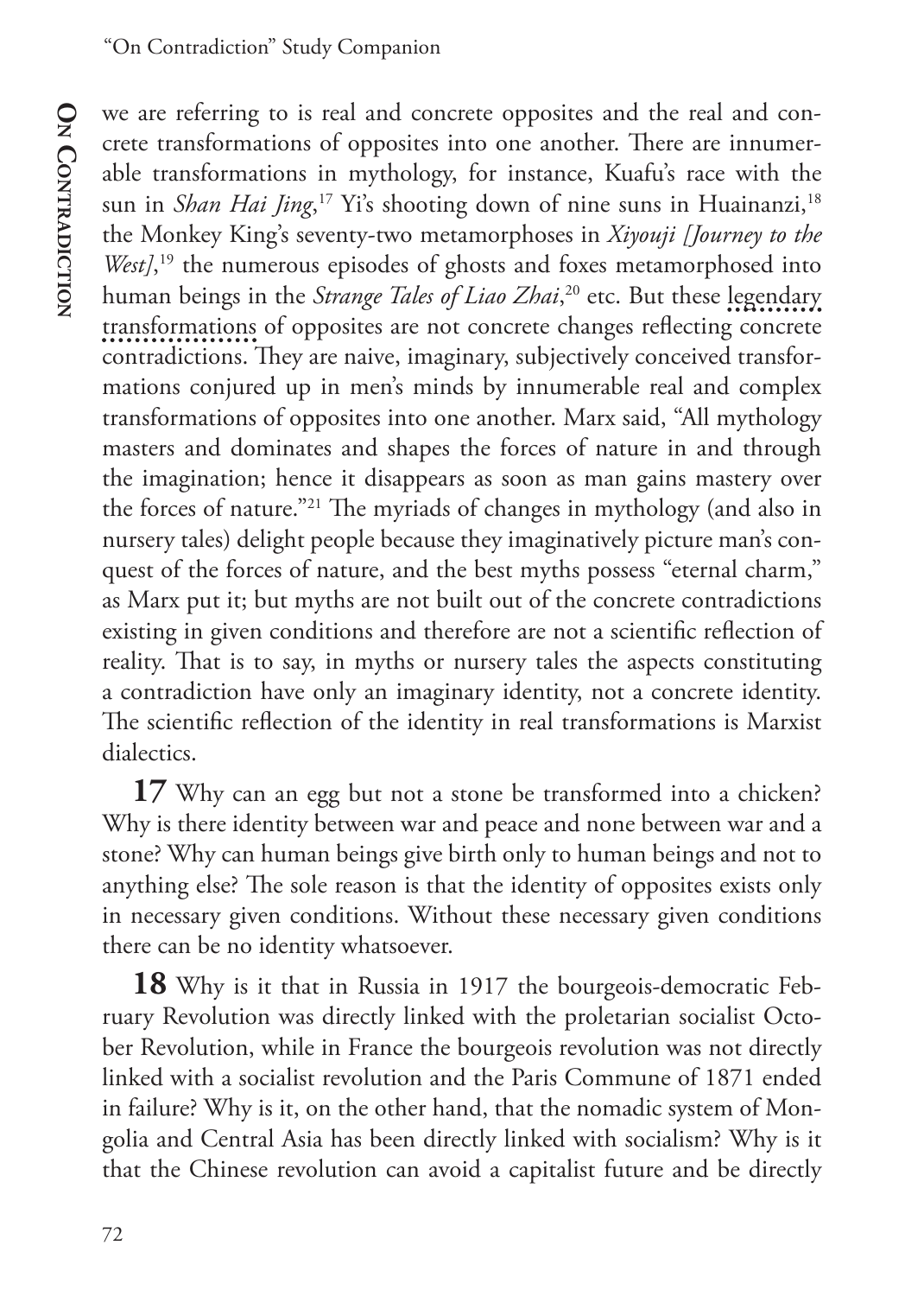16 The story in the Bible about Jesus feeding the multitudes by the multiplication of bread and fish is an example of mythological transformation. No one has ever been able to explain how this might have happened scientifically; at the same time this story cements in the mind the idea that the people will be saved from hunger and thirst by faith in magic—if only they believe enough.

French chemist Antoine Laurent de Lavoisier said that in the world "Nothing is lost, nothing is created, everything is transformed." This rule is universal to all sciences; mythological transformations directly contradict this law of nature.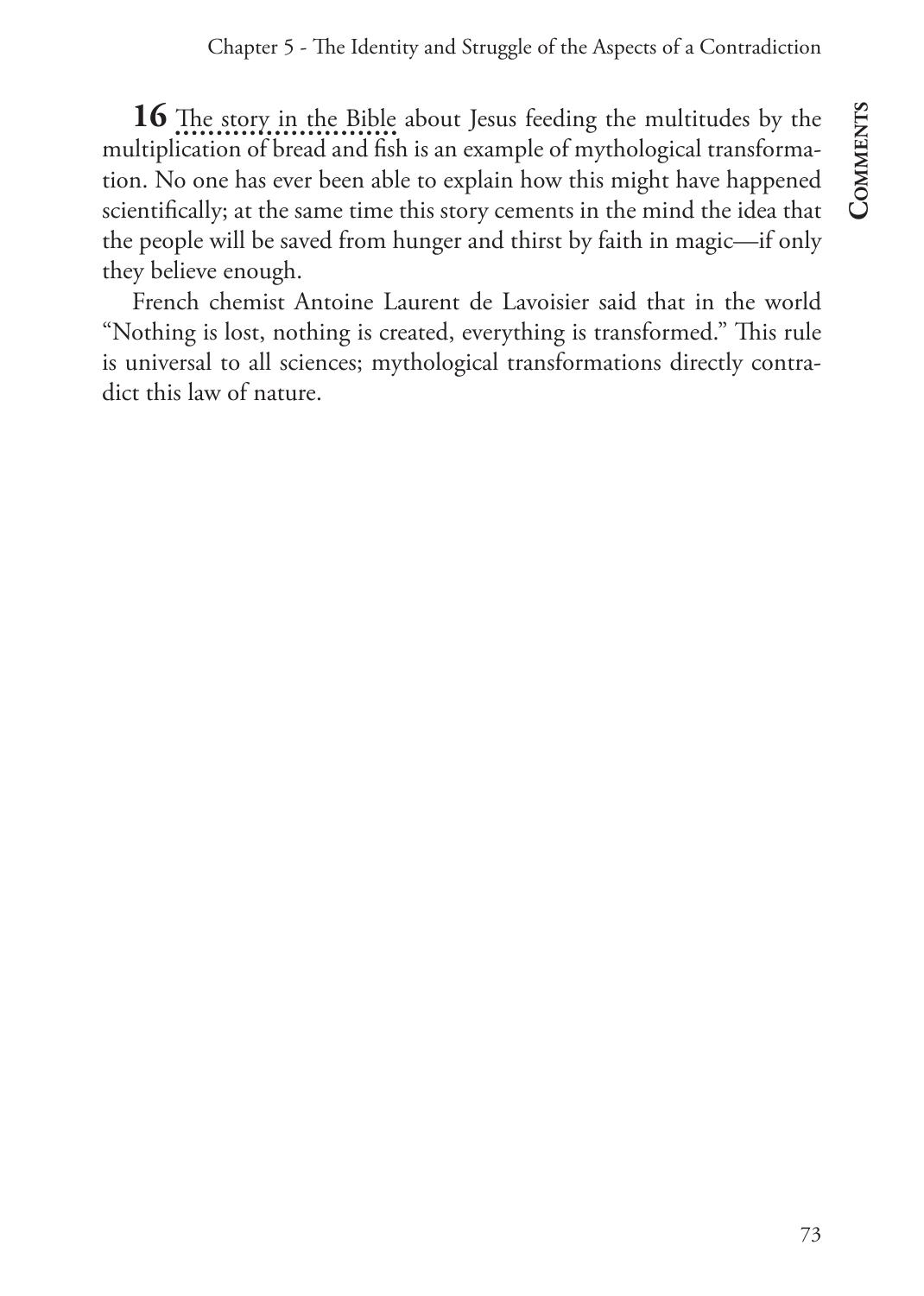linked with socialism without taking the old historical road of the Western countries, without passing through a period of bourgeois dictatorship? The sole reason is the concrete conditions of the time. When certain necessary conditions are present, certain contradictions arise in the process of development of things and, moreover, the opposites contained in them are interdependent and become transformed into one another; otherwise none of this would be possible.

**19** Such is the problem of identity. What then is struggle? And what is the relation between identity and struggle?

Lenin said:

The unity (coincidence, identity, equal action) of opposites is conditional, temporary, transitory, relative. The struggle of mutually exclusive opposites is absolute, just as development and motion are absolute.<sup>22</sup>

**20** What does this passage mean?

All processes have a beginning and an end, all processes transform themselves into their opposites. The constancy of all processes is relative, but the mutability manifested in the transformation of one process into another is absolute.

**21** There are two states of motion in all things, that of relative rest and that of conspicuous change. Both are caused by the struggle between the two contradictory elements contained in a thing. When the thing is in the first state of motion, it is undergoing only quantitative and not qualitative change and consequently presents the outward appearance of being at rest. When the thing is in the second state of motion, the quantitative change of the first state has already reached a culminating point and gives rise to the dissolution of the thing as an entity and thereupon a qualitative change ensues, hence the appearance of a conspicuous change. Such unity, solidarity, combination, harmony, balance, stalemate, deadlock, rest, constancy, equilibrium, solidity, attraction, etc., as we see in daily life, are all the appearances of things in the state of quantitative change. On the other hand, the dissolution of unity, that is, the destruction of this solidarity, combination, harmony, balance, stalemate, deadlock, rest, constancy, equilibrium, solidity and attraction, and the change of each into its opposite are all the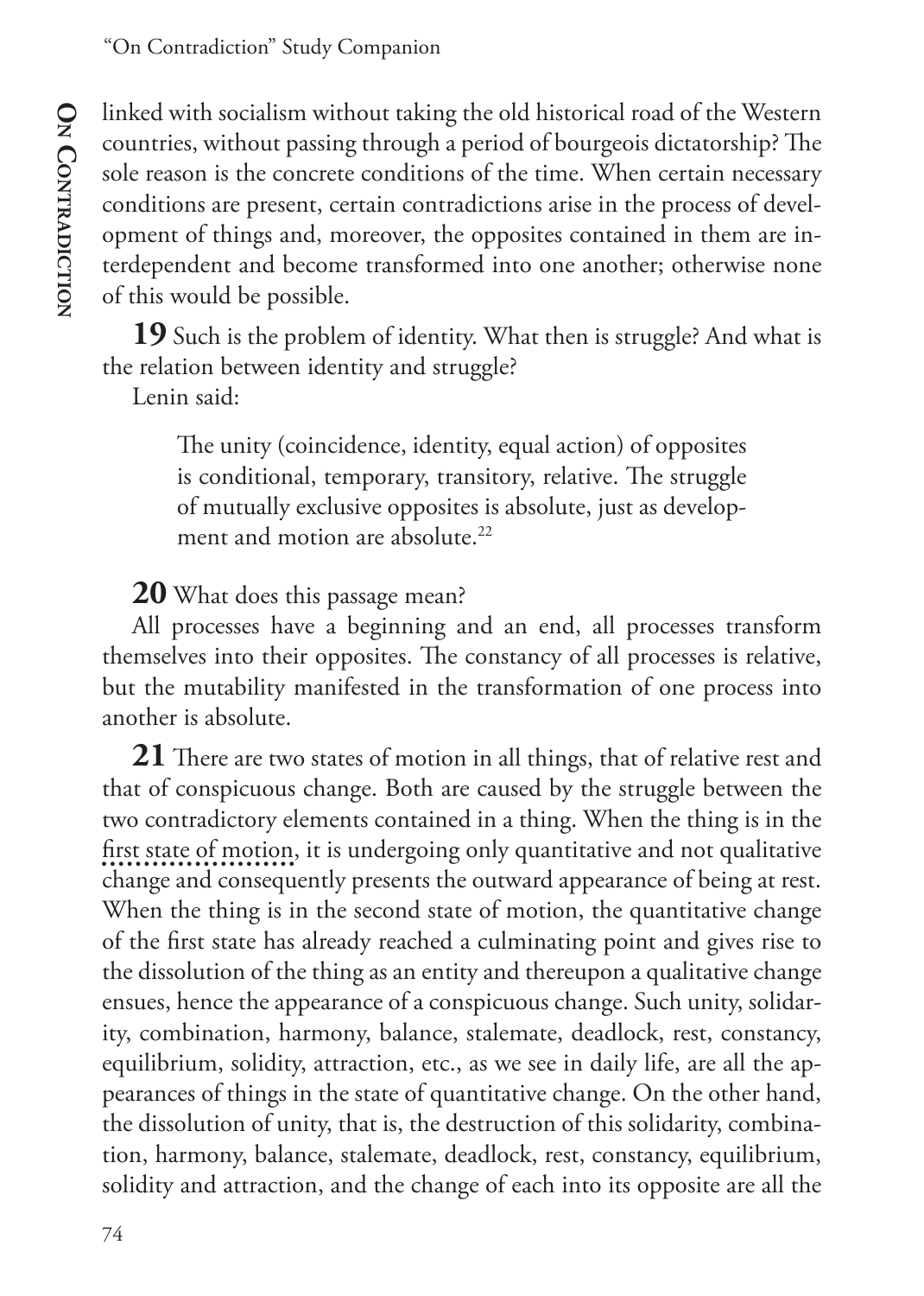#### Chapter 5 - The Identity and Struggle of the Aspects of a Contradiction

**21** For instance, a ball in the first state of motion is either rolling quickly or slowly, speeding up or slowing down. The state of motion is quantitative. When the ball stops rolling completely, it reaches the second state of motion, where there is qualitative change: the beginning of the dissolution of the ball itself as it breaks down. The contradiction of the ball—momentum vs. inertia is resolved in the second state.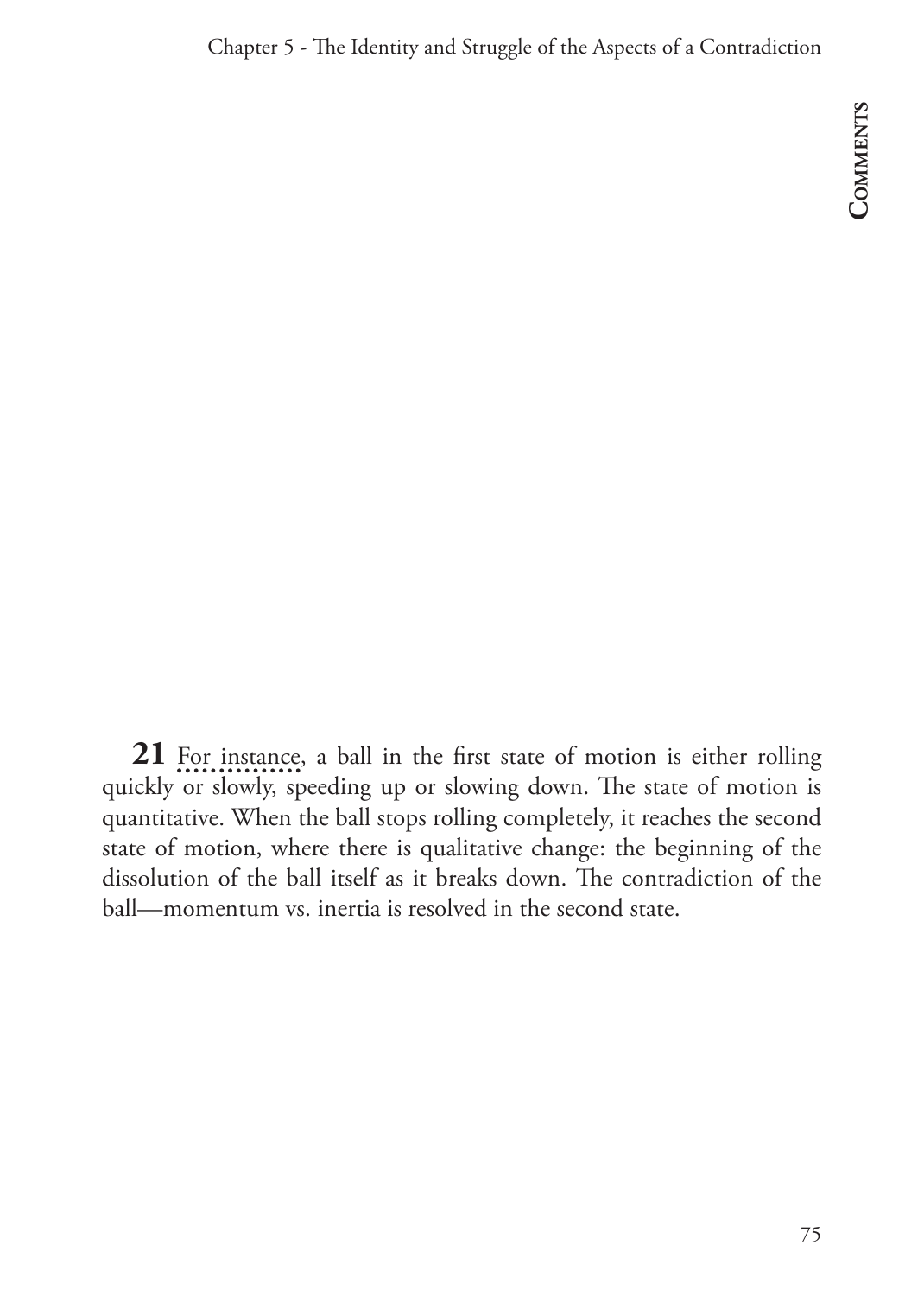appearances of things in the state of qualitative change, the transformation of one process into another. Things are constantly transforming themselves from the first into the second state of motion; the struggle of opposites goes on in both states but the contradiction is resolved through the second state. That is why we say that the unity of opposites is conditional, temporary and relative, while the struggle of mutually exclusive opposites is absolute.

**22** When we said above that two opposite things can coexist in a single entity and can transform themselves into each other because there is identity between them, we were speaking of conditionality, that is to say, in given conditions two contradictory things can be united and can transform themselves into each other, but in the absence of these conditions, they cannot constitute a contradiction, cannot coexist in the same entity and cannot transform themselves into one another. It is because the identity of opposites obtains only in given conditions that we have said identity is conditional and relative. We may add that the struggle between opposites permeates a process from beginning to end and makes one process transform itself into another that it is ubiquitous, and that struggle is therefore unconditional and absolute.

**23** The combination of conditional, relative identity and unconditional, absolute struggle constitutes the movement of opposites in all things.

**24** We Chinese often say, "Things that oppose each other also complement each other."23 That is, things opposed to each other have identity. This saying is dialectical and contrary to metaphysics. "Oppose each other" refers to the mutual exclusion or the struggle of two contradictory aspects. "Complement each other," means that in given conditions the two contradictory aspects unite and achieve identity. Yet struggle is inherent in identity and without struggle there can be no identity.

**25** In identity there is struggle, in particularity there is universality, and in individuality there is generality. To quote Lenin, "...there is an absolute in the relative."24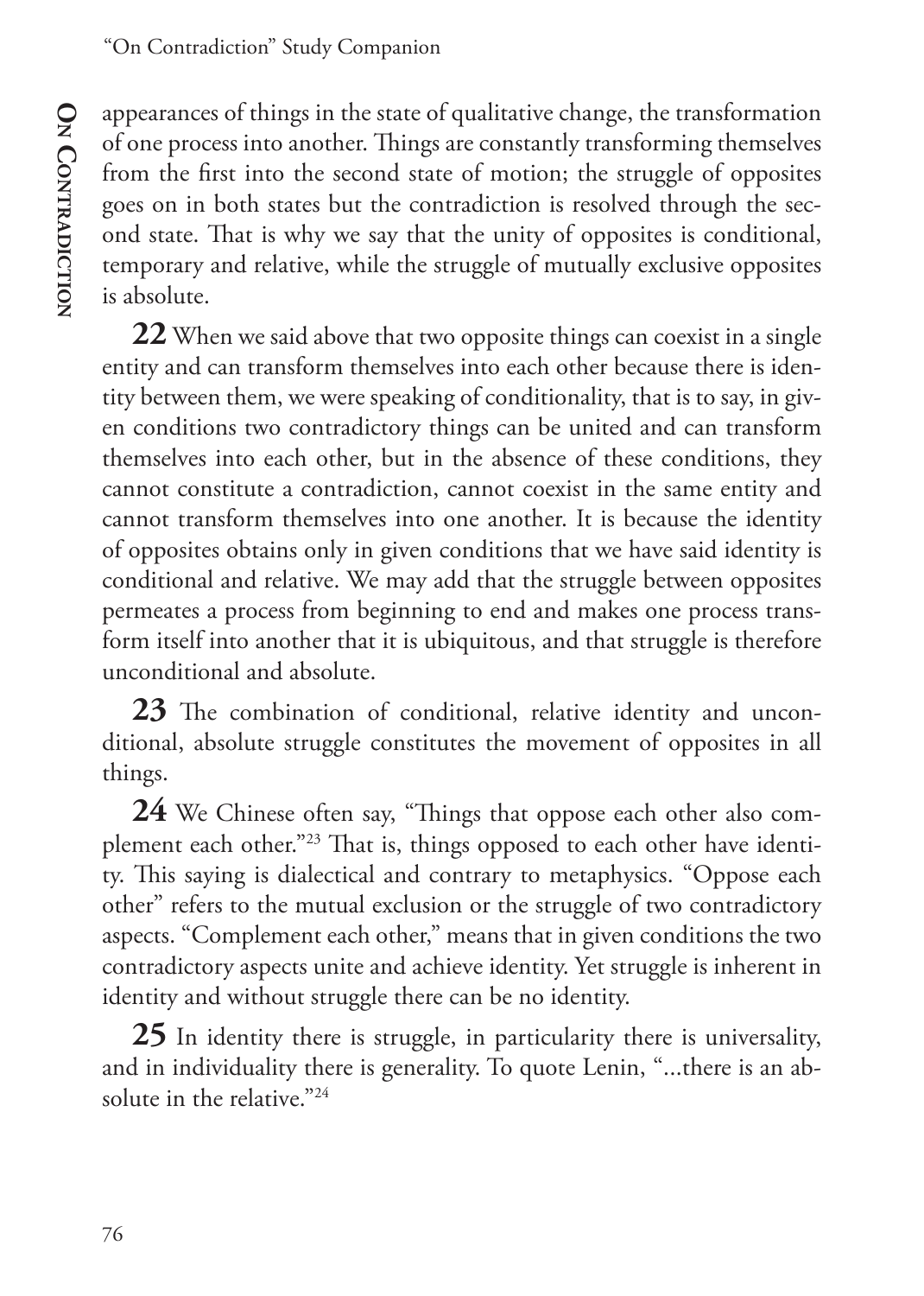### Chapter 5 - The Identity and Struggle of the Aspects of a Contradiction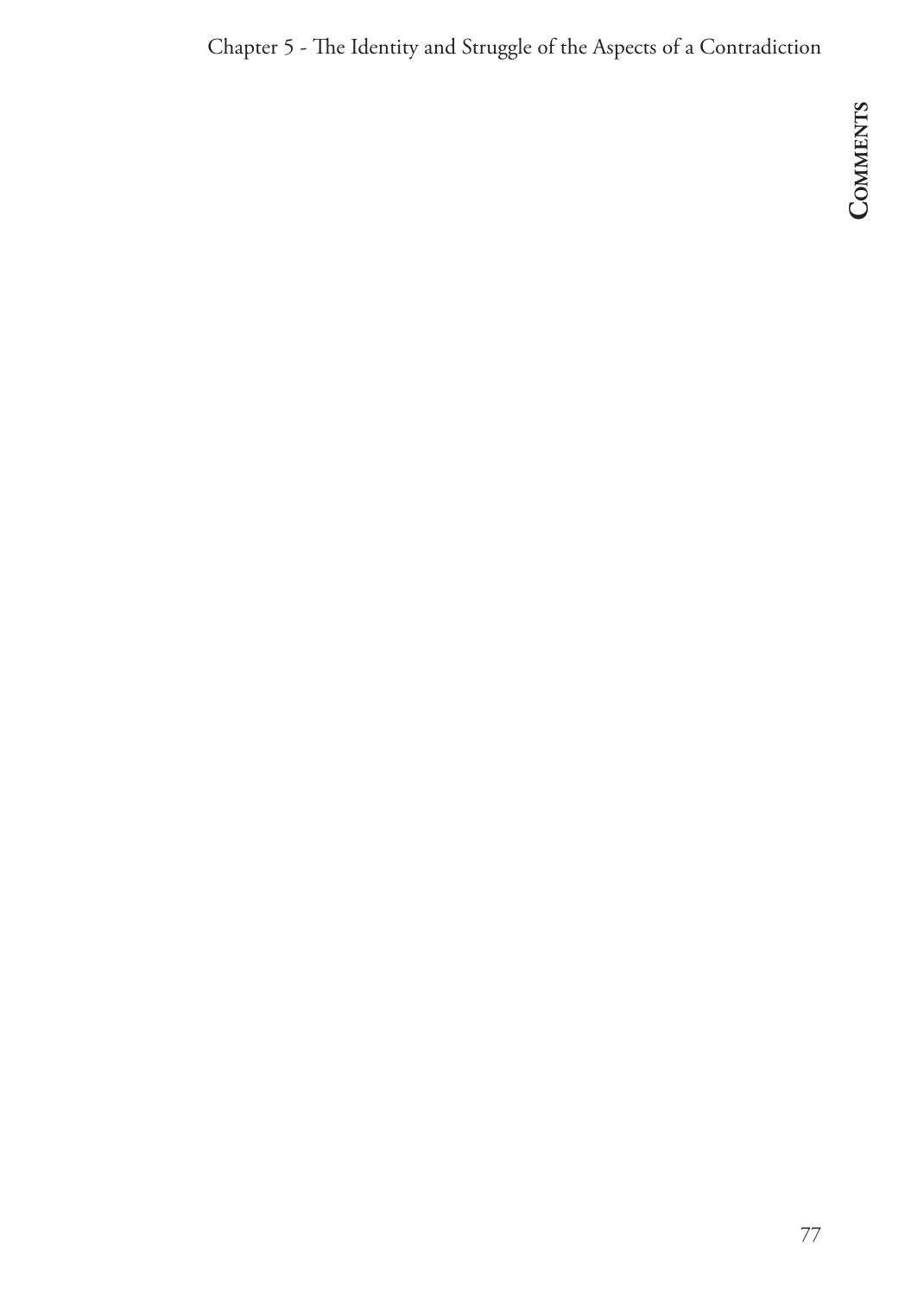### Chapter 6

# **The Place of Antagonism in Contradiction**

**1** The question of the struggle of opposites includes the question of what is antagonism. Our answer is that antagonism is one form, but not the only form, of the struggle of opposites.

**2** In human history, antagonism between classes exists as a particular manifestation of the struggle of opposites. Consider the contradiction between the exploiting and the exploited classes. Such contradictory classes coexist for a long time in the same society, be it slave society, feudal society or capitalist society, and they struggle with each other; but it is not until the contradiction between the two classes develops to a certain stage that it assumes the form of open antagonism and develops into revolution. The same holds for the transformation of peace into war in class society.

**3** Before it explodes, a bomb is a single entity in which opposites coexist in given conditions. The explosion takes place only when a new condition, ignition, is present. An analogous situation arises in all those natural phenomena that finally assume the form of open conflict to resolve old contradictions and produce new things.

**4** It is highly important to grasp this fact. It enables us to understand that revolutions and revolutionary wars are inevitable in class society and that without them, it is impossible to accomplish any leap in social development and to overthrow the reactionary ruling classes and therefore impossible for the people to win political power. Communists must expose the deceitful propaganda of the reactionaries, such as the assertion that social revolution is unnecessary and impossible. They must firmly uphold the Marxist-Leninist theory of social revolution and enable the people to understand that social revolution is not only entirely necessary but also entirely practicable, and that the whole history of mankind and the triumph of the Soviet Union have confirmed this scientific truth.

**5** However, we must make a concrete study of the circumstances of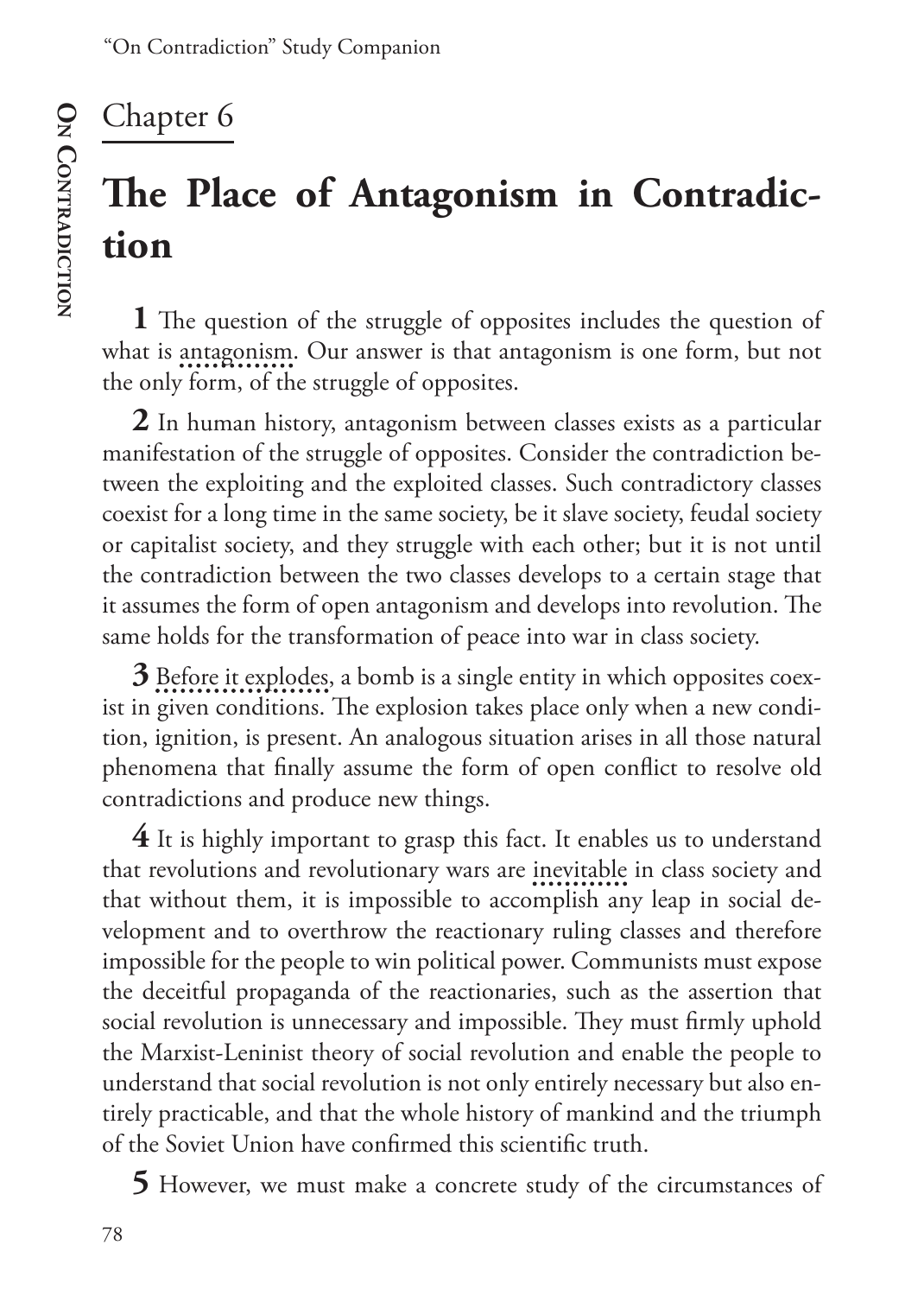**1** Antagonism in class struggle means an "enemy" contradiction rather than a contradiction among the people.

**3** A bomb can also degrade over time, until it is no longer capable of exploding with ignition. At such time it ceases to be a bomb; there is a qualitative change where the previous contradiction has resolved.

**4** To follow the previous analogy, at such time classes no longer exist, class society ceases to exist and society becomes something new, in which revolutions and revolutionary wars are not inevitable, i.e. communist society. In their place, new contradictions that will drive the development of communist society will appear.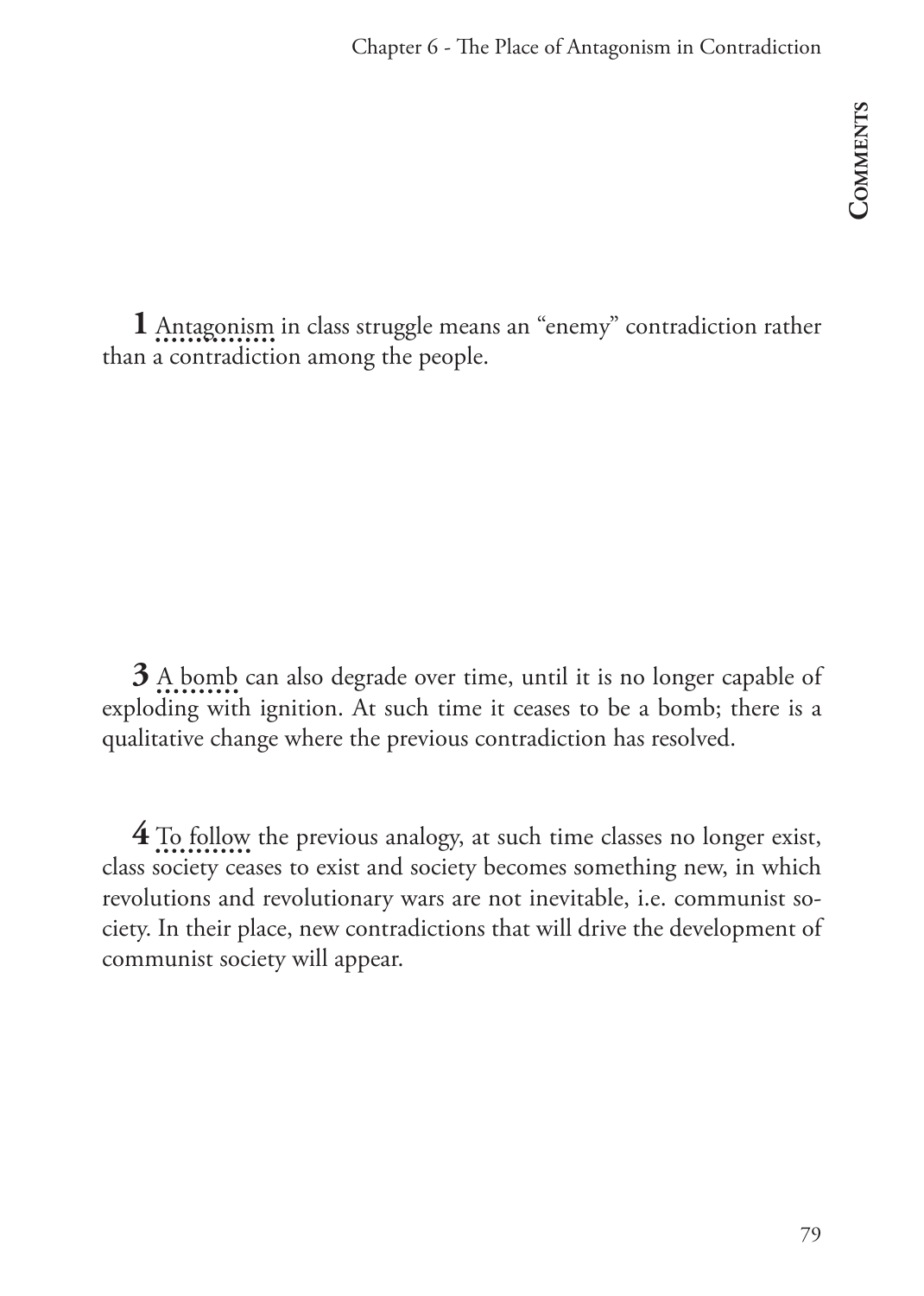each specific struggle of opposites and should not arbitrarily apply the formula discussed above to everything. Contradiction and struggle are universal and absolute, but the methods of resolving contradictions, that is, the forms of struggle, differ according to the differences in the nature of the contradictions. Some contradictions are characterized by open antagonism, others are not. In accordance with the concrete development of things, some contradictions that were originally non-antagonistic develop into antagonistic ones, while others that were originally antagonistic develop into non-antagonistic ones.

**6** As already mentioned, so long as classes exist, contradictions between correct and incorrect ideas in the Communist Party are reflections within the Party of class contradictions. At first, with regard to certain issues, such contradictions may not manifest themselves as antagonistic. But with the development of the class struggle, they may grow and become antagonistic. The history of the Communist Party of the Soviet Union shows us that the contradictions between the correct thinking of Lenin and Stalin and the fallacious thinking of Trotsky, Bukharin and others did not at first manifest themselves in an antagonistic form, but that later they did develop into antagonism. There are similar cases in the history of the Chinese Communist Party. At first the contradictions between the correct thinking of many of our Party comrades and the fallacious thinking of Chen Duxiu, Zhang Guotao and others also did not manifest themselves in an antagonistic form, but later they did develop into antagonism. At present the contradiction between correct and incorrect thinking in our Party does not manifest itself in an antagonistic form, and if comrades who have committed mistakes can correct them, it will not develop into antagonism. Therefore, the Party must on the one hand wage a serious struggle against erroneous thinking, and on the other give the comrades who have committed errors ample opportunity to wake up. This being the case, excessive struggle is obviously inappropriate. But if the people who have committed errors persist in them and aggravate them, there is the possibility that this contradiction will develop into antagonism.

**7** Economically, the contradiction between town and country is an extremely antagonistic one both in capitalist society, where under the rule of the bourgeoisie the towns ruthlessly plunder the countryside, and in the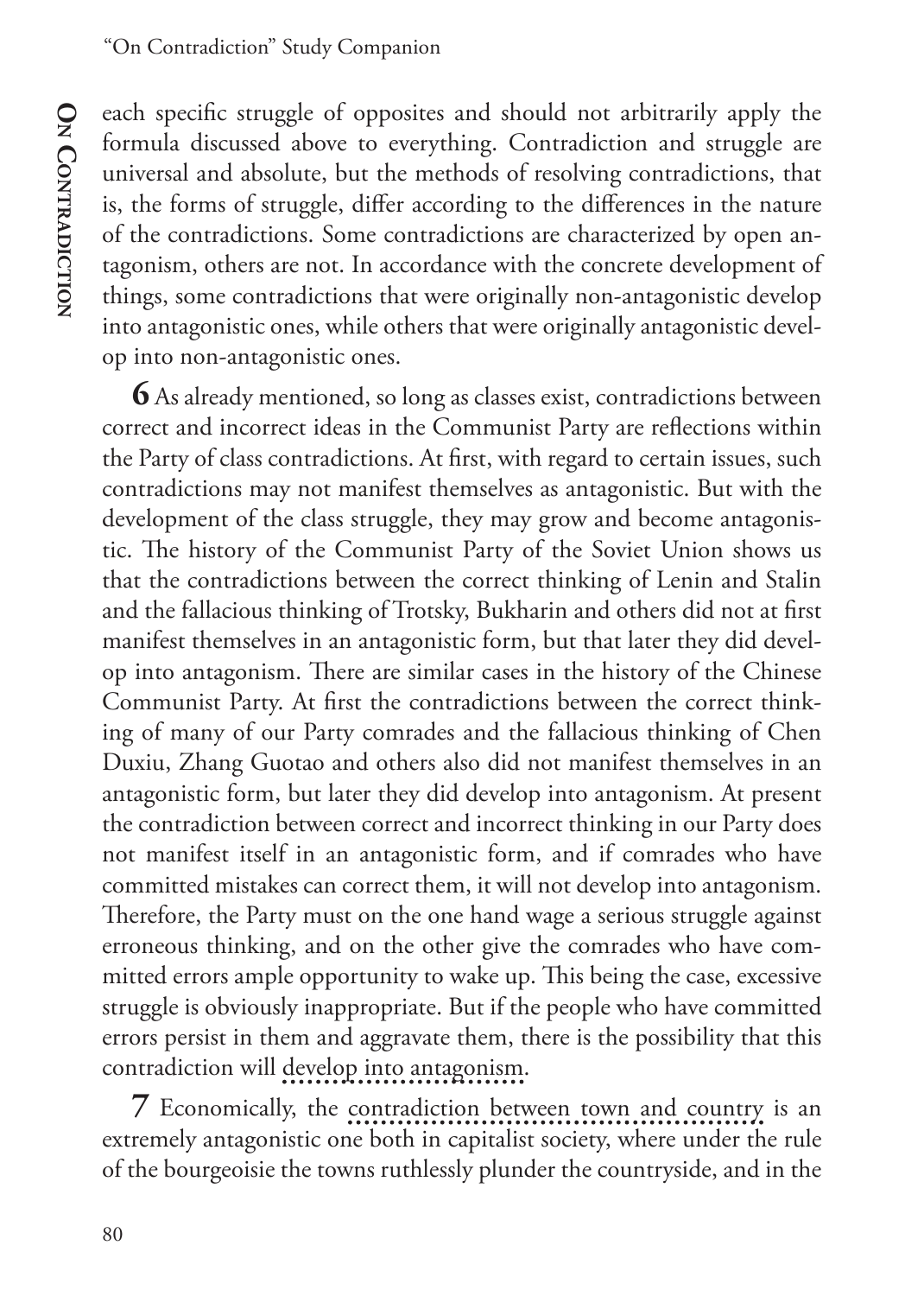**6** This point is important because it opposes the idea of rhetoric and dogma in favor of friendly debate among comrades. Comrades who have wrong ideas may just have wrong ideas and discussion and debate will clarify the wrong ideas. On the other hand, comrades with wrong ideas that are immediately regarded as antagonistic contradictions often become more entrenched, because they are not given the opportunity to understand their errors. Determining the difference between antagonistic and non-antagonistic contradictions in imperialist countries can be more difficult to perceive because the antagonistic contradiction with the State is felt less acutely than in oppressed countries, and the strategies and tactics to resolve them are perhaps less clear. Hence, the history of the destruction of revolutionary organizations in imperialist countries is overwhelmingly of internal contradictions turned antagonistic.

**7** In China, historically (and currently, although less so after the onset of capitalism and the great migration of people from the countryside to urban slums) the great majority of the population lived in the countryside and produced the wealth of the country and was ruled by a small minority in the cities who lived off that wealth.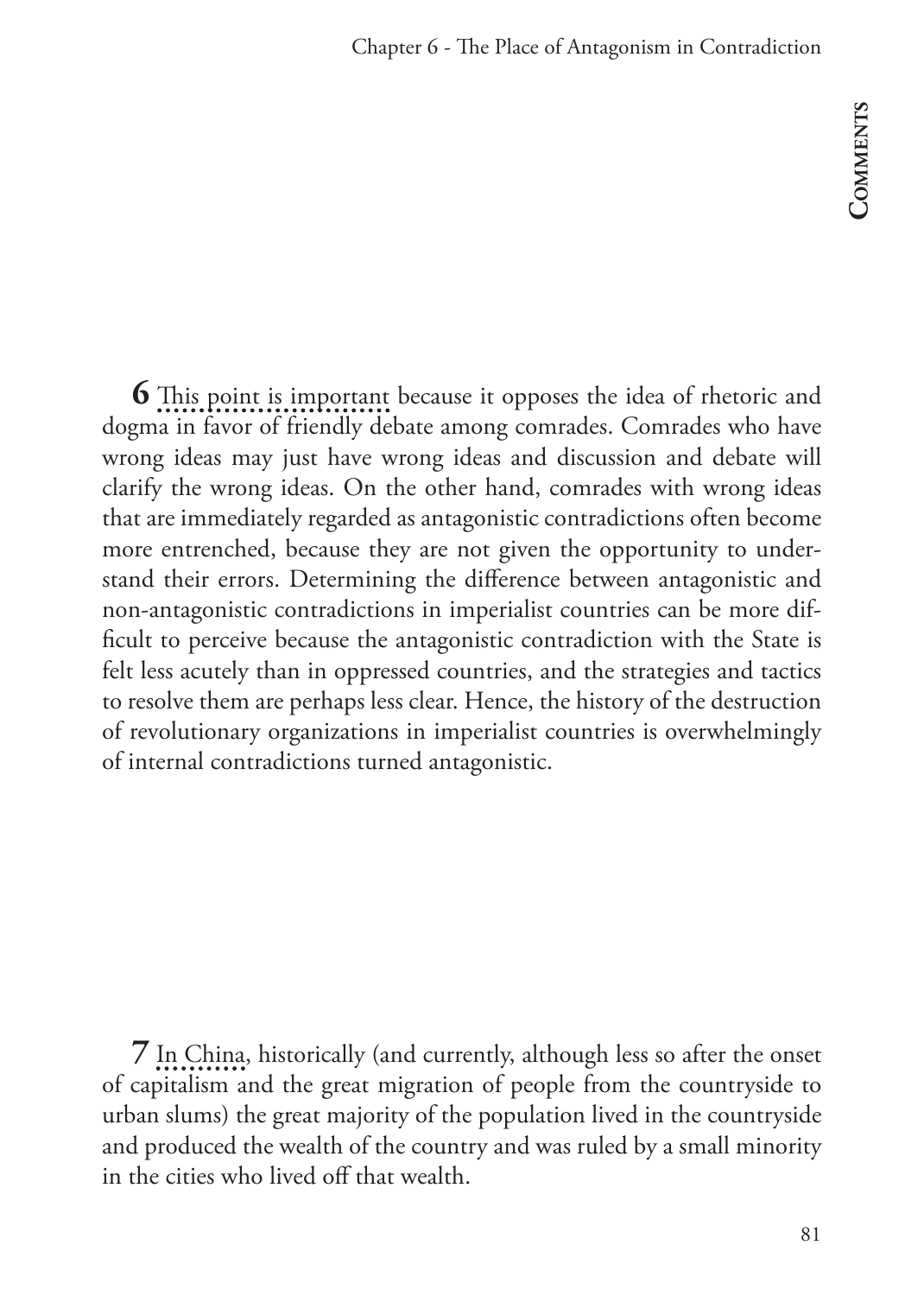Kuomintang areas in China, where under the rule of foreign imperialism and the Chinese big comprador bourgeoisie the towns most rapaciously plunder the countryside. But in a socialist country and in our revolutionary base areas, this antagonistic contradiction has changed into one that is non-antagonistic; and when communist society is reached it will be abolished.

**8** Lenin said, "Antagonism and contradiction are not at all one and the same. Under socialism, the first will disappear, the second will remain."<sup>25</sup> That is to say, antagonism is one form, but not the only form, of the struggle of opposites; the formula of antagonism cannot be arbitrarily applied everywhere.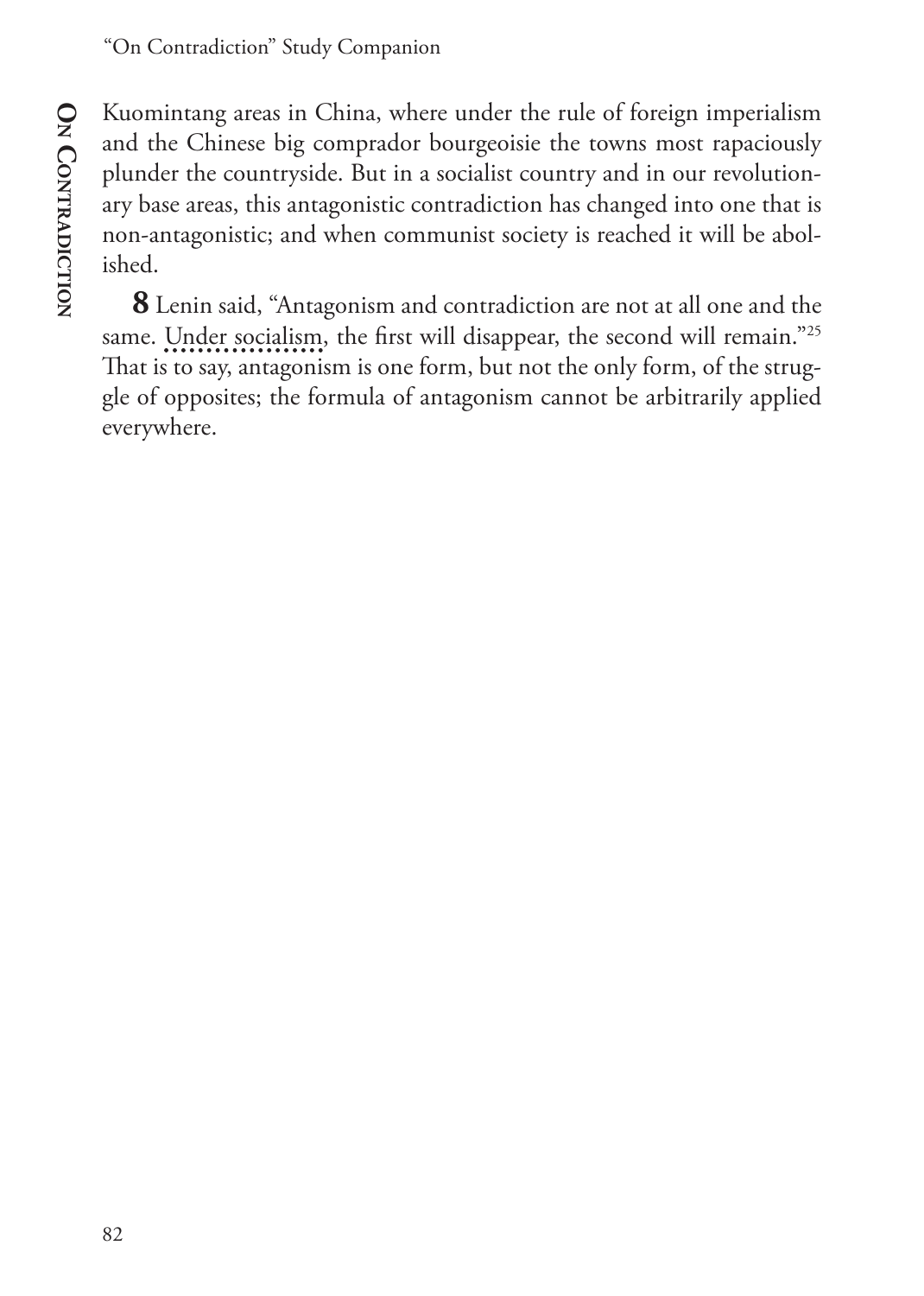**8** Through the breadth of the experience of the Chinese revolution, we now know that there can exist antagonistic contradictions in socialism and, in fact, the result of those contradictions in socialist China led to China embarking on the capitalist road.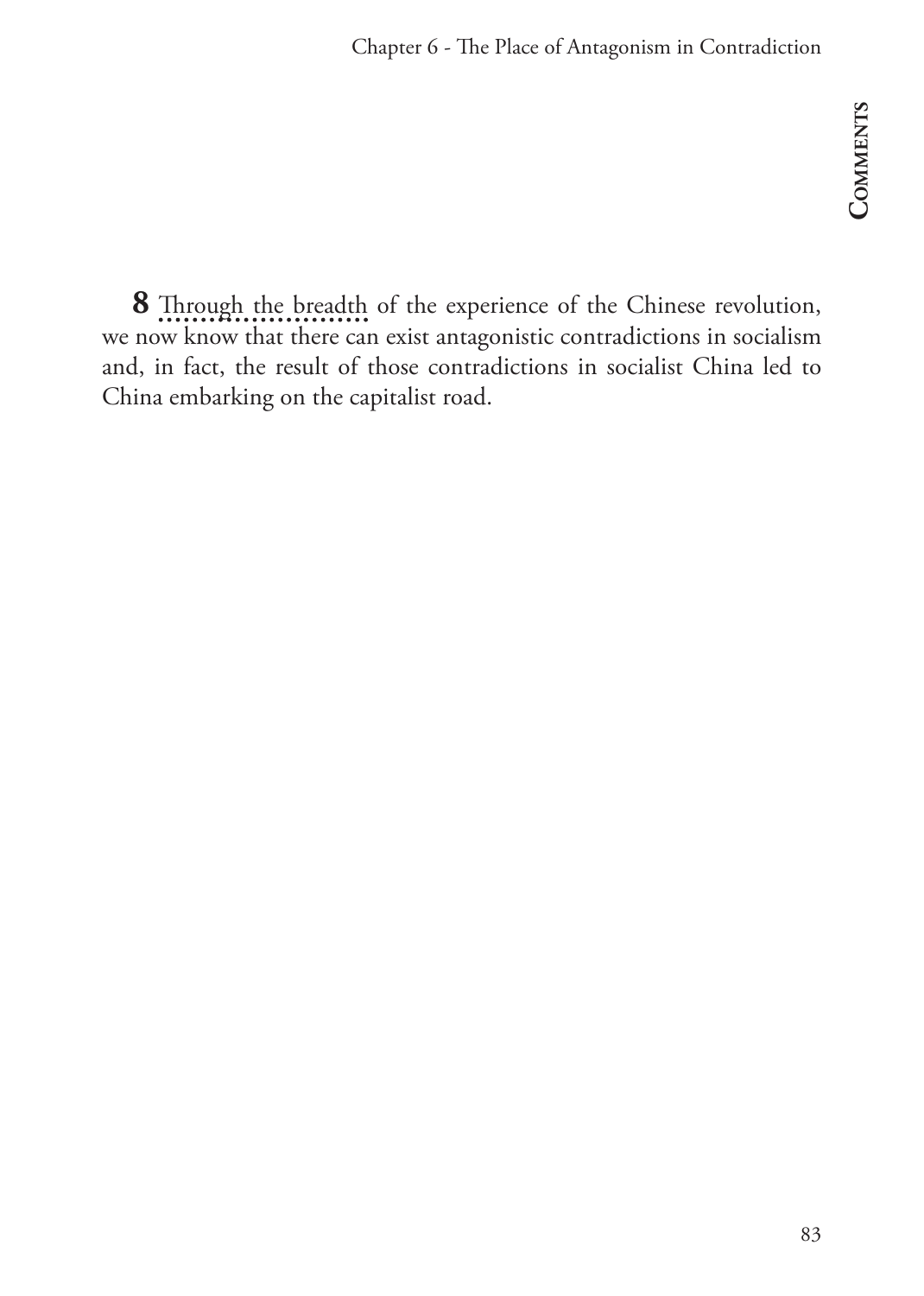## **Conclusion**

**1** We may now say a few words to sum up. The law of contradiction in things, that is, the law of the unity of opposites, is the fundamental law of nature and of society and therefore also the fundamental law of thought. It stands opposed to the metaphysical world outlook. It represents a great revolution in the history of human knowledge. According to dialectical materialism, contradiction is present in all processes of objectively existing things and of subjective thought and permeates all these processes from beginning to end; this is the universality and absoluteness of contradiction. Each contradiction and each of its aspects have their respective characteristics; this is the particularity and relativity of contradiction. In given conditions, opposites possess identity, and consequently can coexist in a single entity and can transform themselves into each other; this again is the particularity and relativity of contradiction. But the struggle of opposites is ceaseless, it goes on both when the opposites are coexisting and when they are transforming themselves into each other, and becomes especially conspicuous when they are transforming themselves into one another; this again is the universality and absoluteness of contradiction. In studying the particularity and relativity of contradiction, we must give attention to the distinction between the principal contradiction and the non-principal contradictions and to the distinction between the principal aspect and the non-principal aspect of a contradiction; in studying the universality of contradiction and the struggle of opposites in contradiction, we must give attention to the distinction between the different forms of struggle. Otherwise we shall make mistakes. If, through study, we achieve a real understanding of the essentials explained above, we shall be able to demolish dogmatist ideas that are contrary to the basic principles of Marxism-Leninism and detrimental to our revolutionary cause, and our comrades with practical experience will be able to organize their experience into principles and avoid repeating empiricist errors. These are a few simple conclusions from our study of the law of contradiction.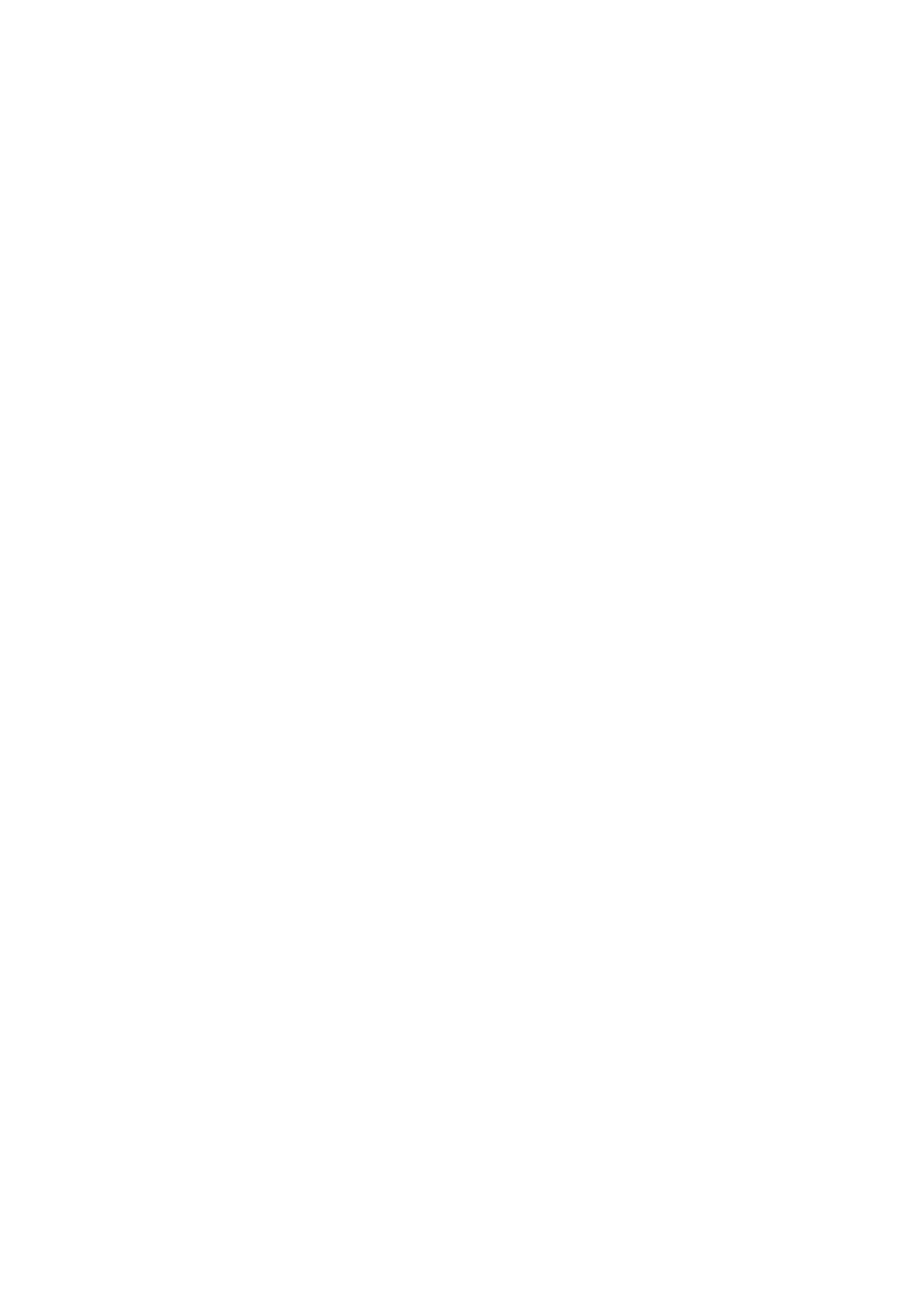# **Endnotes**

- 1. V. I. Lenin, "Conspectus of Hegel's Lectures on the History of Philosophy" *Collected Works*, Russ. ed., Moscow, 1958, Vol. XXXVIII, p. 249.
- 2. In his essay "On the Question of Dialectics," Lenin said, "The splitting in two of a single whole and the cognition of its contradictory parts (see the quotation from Philo on Heraclitus at the beginning of Section 3 'On Cognition' in Lassalle's book on Heraclitus) is the essence (one of the 'essentials,' one of the principal, if not the principal, characteristics or features) of dialectics." (*Collected Works*, Russ. ed., Moscow, 1958, Vol. XXXVIII, p. 357.) In his "Conspectus of Hegel's The Science of Logic," he said, "In brief, dialectics can be defined as the doctrine of the unity of opposites. This grasps the kernel of dialectics, but it requires explanations and development." (Ibid., p. 215.)
- 3. V. I. Lenin, "On the Question of Dialectics," *Collected Works*, Russ. ed., Moscow, 1958, Vol. XXXVIII, p. 358.
- 4. A saying of Dong Zhongshu (179-104 B.C.), a well-known exponent of Confucianism in the Han Dynasty.
- 5. Frederick Engels, "Dialectics. Quantity and Quality," *Anti-Duhring*, Eng. ed., FLPH, Moscow, 1959, p. 166.
- 6. V. I. Lenin, "On the Question of Dialectics," *Collected Works*, Russ. ed., Moscow, 1958, Vol. XXXVIII, pp. 357-58.
- 7. Frederick Engels, op. cit., pp. 166-67.
- 8. V. I. Lenin, "On the Question of Dialectics," *Collected Works*, Russ. ed., Moscow, 1958, Vol. XXXVIII, p. 357.
- 9. Ibid., pp. 358-59
- 10. See "Problems of Strategy in China's Revolutionary War," Note 10, p. 251, *Selected Works of Mao Tse-Tung*, Vol. 1.
- 11. See ibid., Note: p. 249, *Selected Works of Mao Tse-Tung*, Vol. 1.
- 12. Wei Zheng (A.D. 580-643) was a statesman and historian of the Tang Dynasty.
- 13. *Shuihu Zhuan (Heroes of the Marshes)*, a famous 14th century Chinese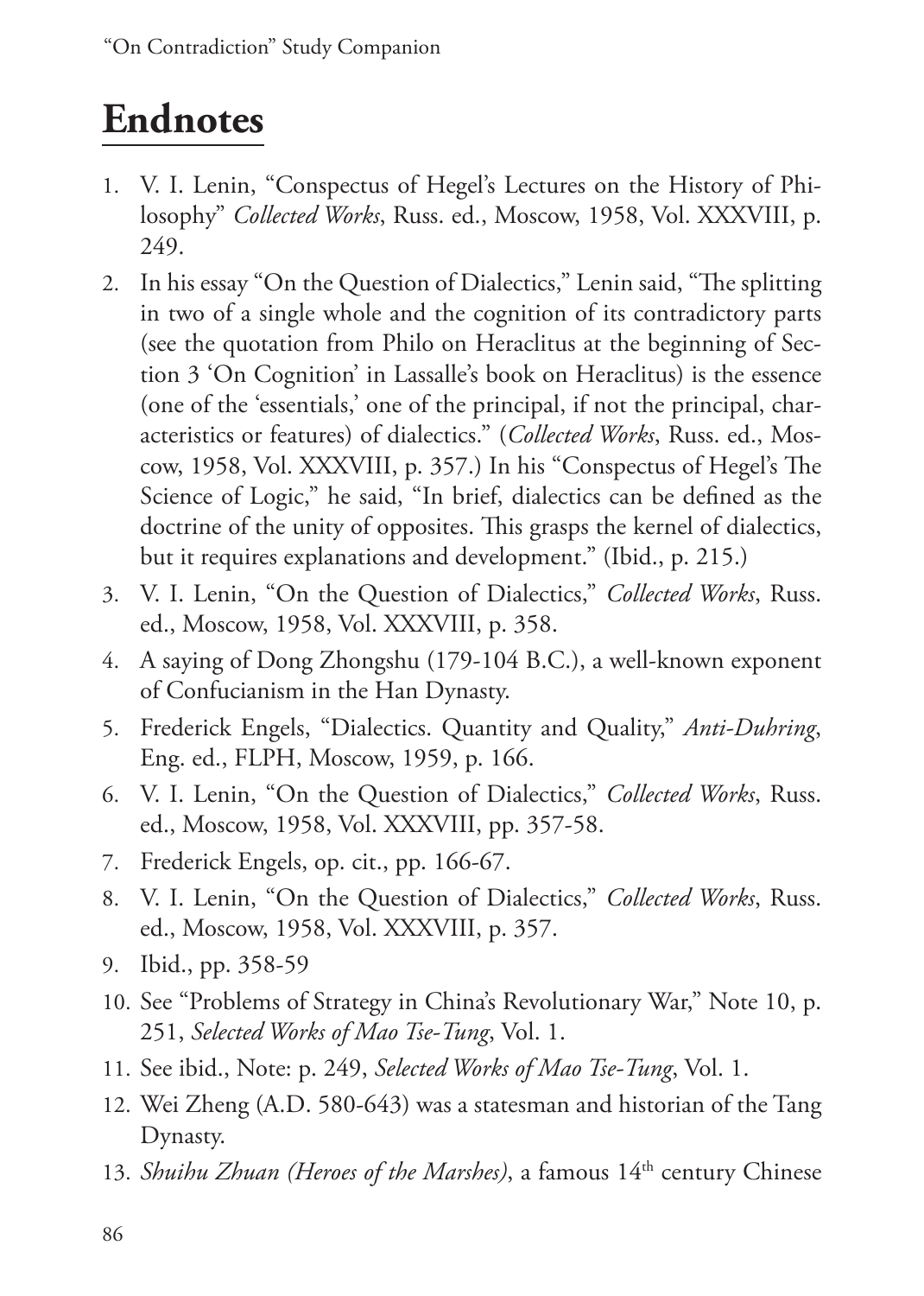novel, describes a peasant war towards the end of the Northern Song Dynasty. Zhu Village was in the vicinity of Liangshanpo, where Song Jiang, leader of the peasant uprising and hero of the novel, established his base. Zhu Chaofeng, the head of this village, was a despotic landlord.

- 14. V. I. Lenin, "Once Again on the Trade Unions, the Present Situation and the Mistakes of Trotsky and Bukharin," *Selected Works*, Eng. ed., International Publishers, New York, 1943, Vol. IX, p. 66.
- 15. V. I. Lenin, "What Is to Be Done?" *Collected Works*, Eng. ed., FLPH, Moscow, 1961, Vol. V, p. 369.
- 16. V. I. Lenin, "Conspectus of Hegel's The Science of Logic," *Collected Works*, Russ. ed., Moscow, 1958, Vol. XXXVIII, pp. 97-98.
- 17. *Shan Hai Jing (Book of Mountains and Seas)* was written in the era of the Warring States (403-221 B.C.). In one of its fables Kuafu pursued and overtook the sun. But he died of thirst, whereupon his staff was transformed into the forest of Deng.
- 18. Yi is one of the legendary heroes of ancient China, famous for his archery. According to a legend in *Huainanzi*, compiled in the 2nd century B.C., there were ten suns in the sky in the days of Emperor Yao. To put an end to the damage to vegetation caused by these scorching suns, Emperor Yao ordered Yi to shoot them down. In another legend recorded by Wang Yi (2<sup>nd</sup> century A.D.), the archer is said to have shot down nine of the ten suns.
- 19. *Xiyouji (Pilgrimage to the West)* is a 16<sup>th</sup> century novel, the hero of which is the monkey god Song Wukong. He could miraculously change at will into seventy-two different shapes, such as a bird, a tree and a stone.
- 20. *The Strange Tales of Liao Zhai*, written by Pu Songling in the 17<sup>th</sup> century, is a well-known collection of 431 tales, mostly about ghosts and fox spirits.
- 21. Karl Marx, "Introduction to the Critique of Political Economy," *A Contribution to the Critique of Political Economy*, Eng. ed., Chicago, 1904, pp. 310-11.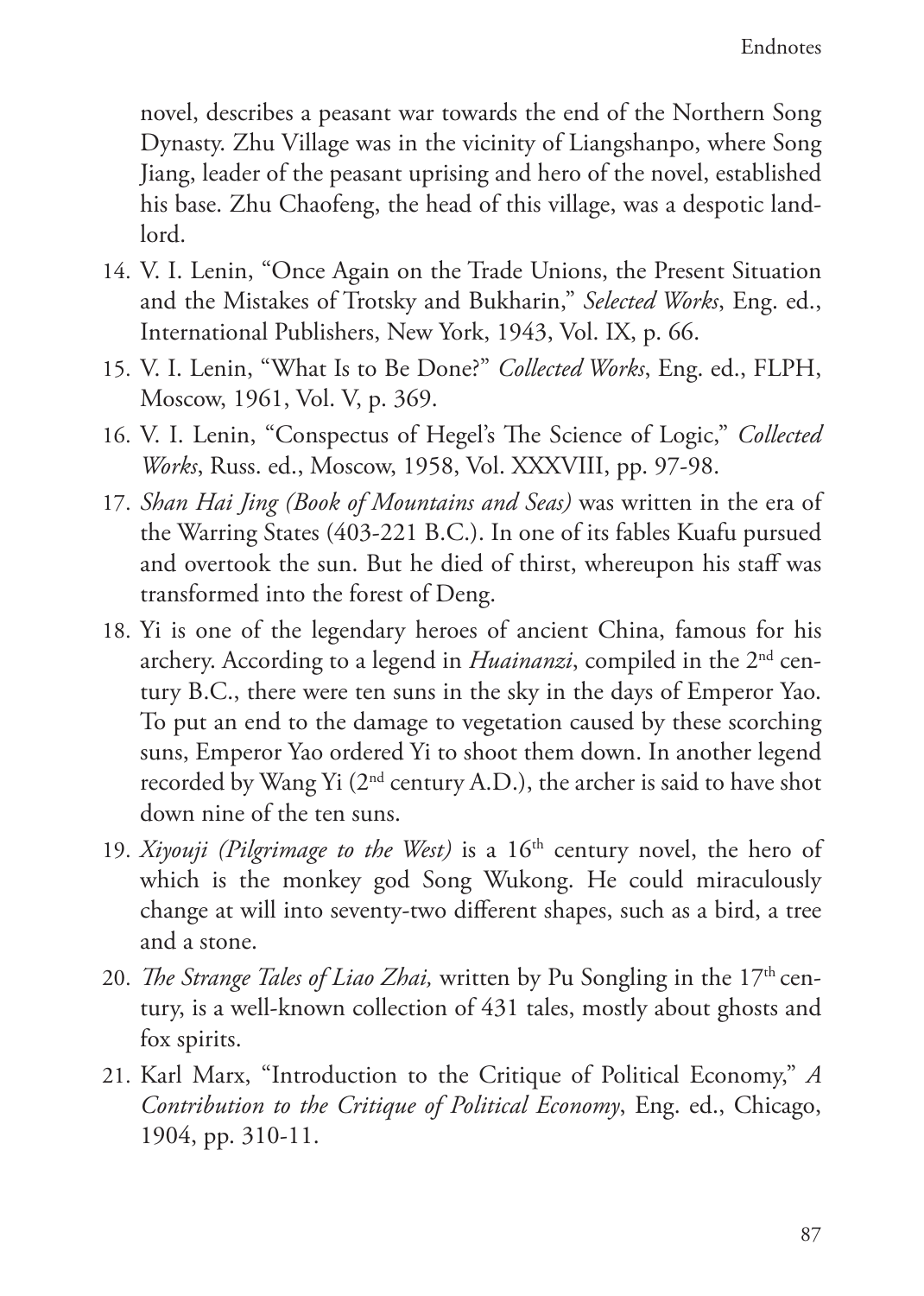"On Contradiction" Study Companion

- 22. V. I. Lenin, "On the Question of Dialectics," *Collected Works*, Russ. ed., Moscow, 1958, Vol. XXXVIII, p. 358.
- 23. The saying, "Things that oppose each other also complement each other," first appeared in the *History of the Earlier Han Dynasty* by Ban Gu, a celebrated historian in the 1<sup>st</sup> century A.D. It has long been a popular saying.
- 24. V. I. Lenin, "On the Question of Dialectics," *Collected Works*, Russ. ed., Moscow, 1958, Vol. XXXVIII, p. 358.
- 25. V. I. Lenin, "Remarks on N. I. Bukharin's Economics of the Transitional Period" *Selected Works*, Russ. ed., Moscow-Leningrad, 1931, Vol. XI, p. 357.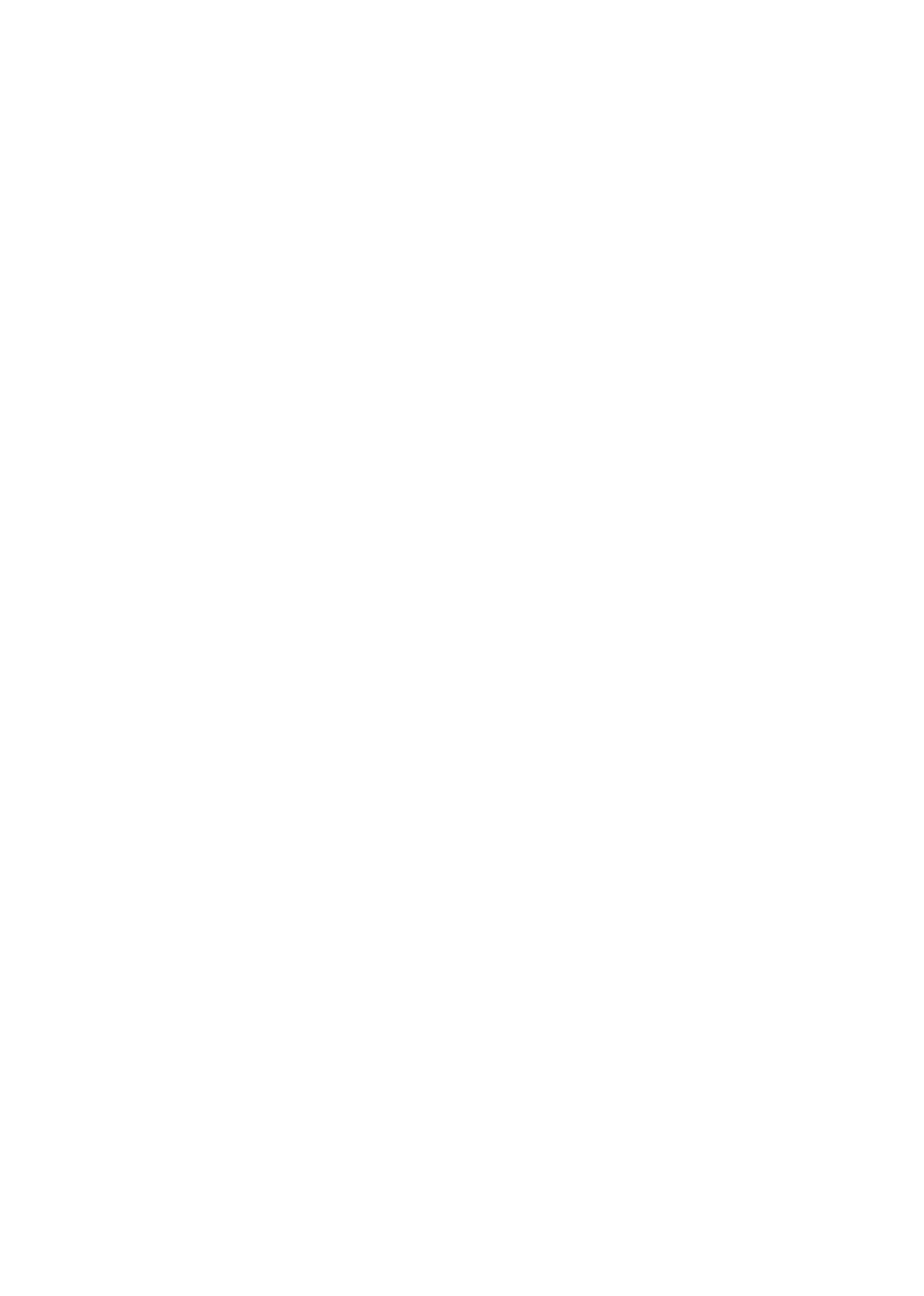### **Collection "Colorful Classics"**

- 1. *Marxism-Leninism-Maoism Basic Course: Revised Edition* Communist Party of India (Maoist)
- 2. *Philosophical Trends in the Feminist Movement* Anuradha Ghandy
- 3. *Minimanual of the Urban Guerrilla* Carlos Marighella
- 4. *The Communist Necessity* J. Moufawad-Paul
- 5. *Maoists in India: Writings & Interviews* Azad
- 6. *Five Golden Rays* Mao Zedong
- 7. *Stand for Socialism Against Modern Revisionism* Armando Liwanag
- 8. *Strategy for the Liberation of Palestine* PFLP
- 9. *Against Avakianism* Ajith
- 10. *Specific Characterics of our People's War* Jose Maria Sison
- 11. *Rethinking Socialism: What is Socialist Transition?* Deng-Yuan Hsu & Pao-yu Ching
- 12. *Fedai Guerillas Speak on Armed Struggle in Iran* Dehghani, Ahmadzadeh, Habash, Pouyan, Ashraf
- 13. *Revolutionary Works* Seamus Costello
- 14. *Urban Perspective* Communist Party of India (Maoist)
- 15. *Five Essays on Philosophy* Mao Zedong
- 16. *Post-Modernism Today* Siraj
- 17. *The National Question* Ibrahim Kaypakkaya
- 18. *Historic Eight Documents* Charu Mazumdar
- 19. *A New Outlook on Health* Advocators
- 20. *Basic Principles of Marxism-Leninism: A Primer* Jose Maria Sison
- 21. *Toward a Scientific Analysis of the Gay Question* Los Angeles Research Group
- 22. *Activist Study-Araling Aktibista (ARAK)* PADEPA

### **Collection "Works of Maoism"**

- 1. *Collected Works (1968-1987)* Communist Party of Peru
- 2. *Selected Works, Volume VI* Mao Tse-tung
- 3. *Selected Works, Volume VII* Mao Tse-tung
- 4. *Selected Works, Volume VIII* Mao Tse-tung
- 5. *Selected Works, Volume IX* Mao Tse-tung